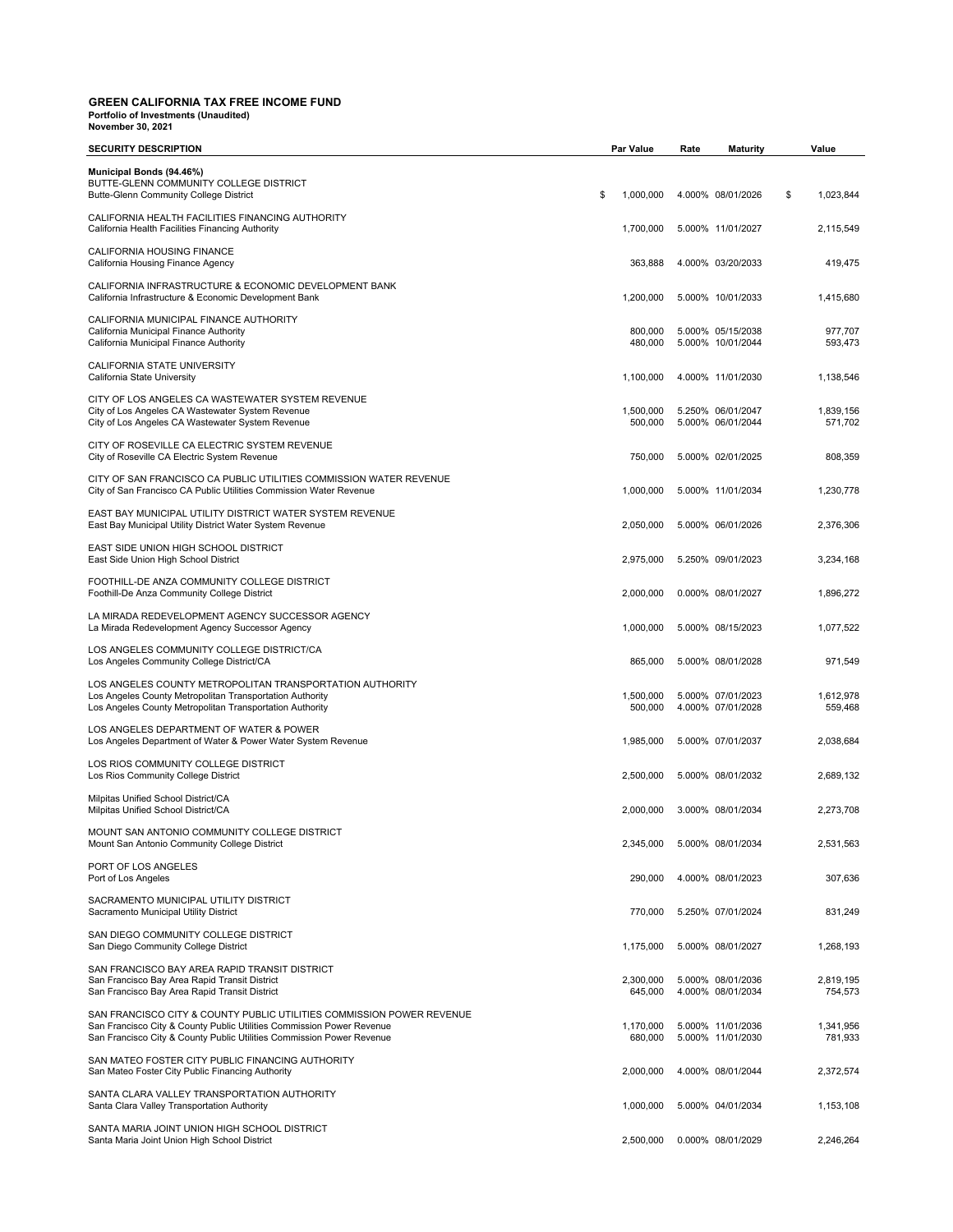| STATE OF CALIFORNIA<br>State of California                                                                                                                                                                                                                                                                                                      | 900,000   | 3.000% 10/01/2028 | 956,848                     |
|-------------------------------------------------------------------------------------------------------------------------------------------------------------------------------------------------------------------------------------------------------------------------------------------------------------------------------------------------|-----------|-------------------|-----------------------------|
| <b>TURLOCK IRRIGATION DISTRICT</b><br><b>Turlock Irrigation District</b>                                                                                                                                                                                                                                                                        | 300,000   | 5.000% 01/01/2036 | 386,414                     |
| UNIVERSITY OF CALIFORNIA<br>University of California                                                                                                                                                                                                                                                                                            | 925,000   | 5.000% 05/15/2029 | 1,028,447                   |
| WILLIAM S HART UNION HIGH SCHOOL DISTRICT<br>William S Hart Union High School District                                                                                                                                                                                                                                                          | 3.595.000 | 0.000% 09/01/2029 | 3.214.185                   |
| Total Municipal Bonds (Cost \$51,550,575)                                                                                                                                                                                                                                                                                                       |           |                   | 52,858,194                  |
| Variable Rate Demand Notes* (Cost \$2,500,000) (4.47%)<br>California Statewide Communities Development Authority"."                                                                                                                                                                                                                             | 600,000   | 0.010% 12/01/2021 | 600,000                     |
| Santa Clara Valley Transportation Authority <sup>","</sup>                                                                                                                                                                                                                                                                                      | 1,200,000 | 1.999% 12/01/2021 | 1,200,000                   |
| University of California",""                                                                                                                                                                                                                                                                                                                    | 700,000   | 0.010% 12/01/2021 | 700,000                     |
| <b>Total Variable Rate Demand Notes</b>                                                                                                                                                                                                                                                                                                         |           |                   | 2,500,000                   |
| Total Investments (Cost \$54,050,575) <sup>(a)</sup> (98.93%)<br>Other Net Assets (1.07%)                                                                                                                                                                                                                                                       |           |                   | \$<br>55,358,194<br>598,938 |
| Net Assets (100.00%)                                                                                                                                                                                                                                                                                                                            |           |                   | \$<br>55,957,132            |
| (a) Aggregate cost for federal income tax purposes is \$51,550,575.                                                                                                                                                                                                                                                                             |           |                   |                             |
| At November 30, 2021, unrealized appreciation/(depreciation) of securities for federal income tax purposes is as follows:                                                                                                                                                                                                                       |           |                   |                             |
| Unrealized appreciation<br>Unrealized depreciation                                                                                                                                                                                                                                                                                              |           |                   | \$<br>3,807,618             |
| Net unrealized appreciation                                                                                                                                                                                                                                                                                                                     |           |                   | \$<br>3,807,618             |
| Because tax adjustments are calculated annually, the above tax figures reflect the tax adjustments outstanding at the<br>Fund's previous fiscal year end. For the previous fiscal year's federal income tax information, please refer to the Notes to<br>Financial Statements section in the Fund's most recent semi-annual and annual reports. |           |                   |                             |

\* Stated maturity reflects next reset date.<br>\*\* In accordance with the offering documents, daily interest rates are determined by the Remarketing Agents.<br>\*\*\* Rate Effective as of November 30, 2021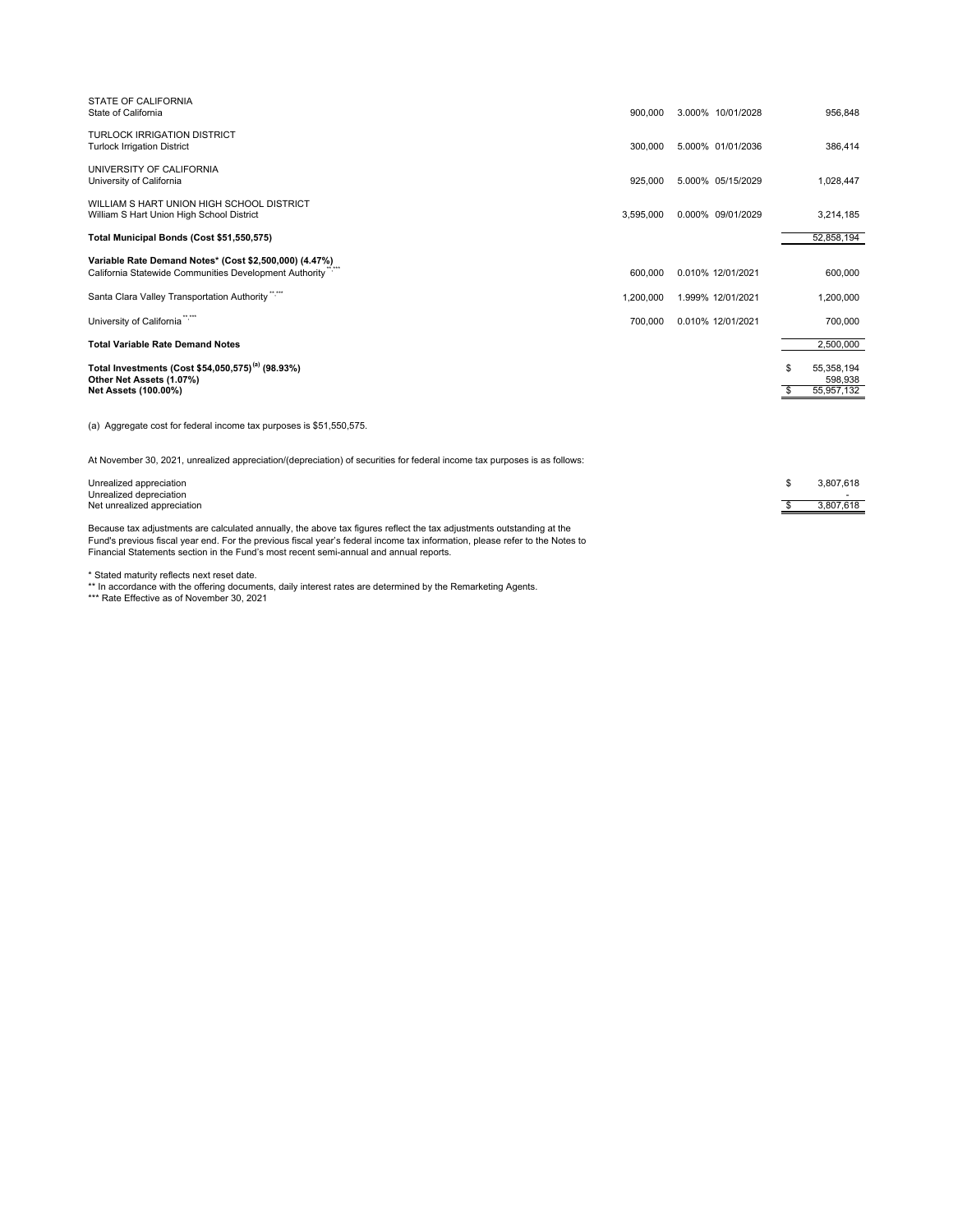# **U.S. GOVERNMENT SECURITIES FUND**

**Portfolio of Investments (Unaudited)**

**November 30, 2021** 

| <b>Security Description</b>                                                | <b>Par Value</b> | Value                      |
|----------------------------------------------------------------------------|------------------|----------------------------|
|                                                                            |                  |                            |
| <b>Government National Mortgage Association (2.22%)</b>                    |                  |                            |
| 3.500%, 11/20/2044                                                         | \$<br>137,689    | \$<br>146,630              |
| 5.000%, 03/15/2038                                                         | 85,592           | 98,088                     |
| 5.500%, 01/15/2025                                                         | 14,481           | 16,050                     |
| 5.500%, 04/15/2036                                                         | 67,518           | 78,399                     |
| 6.000%, 01/15/2026                                                         | 51,783           | 58,695                     |
| 6.000%, 06/15/2038                                                         | 28,778           | 33,700                     |
| Total Government National Mortgage Association (Cost \$390,381)            |                  | 431,562                    |
| United States Treasury Bonds (11.42%)                                      |                  |                            |
| 5.000%, 05/15/2037                                                         | 500,000          | 739,492                    |
| 6.000%, 02/15/2026                                                         | 800,000          | 963,813                    |
| 6.375%, 08/15/2027                                                         | 400,000          | 514,141                    |
| Total United States Treasury Bonds (Cost \$2,010,497)                      |                  | 2,217,446                  |
|                                                                            |                  |                            |
| United States Treasury Notes (78.41%)                                      |                  |                            |
| 0.375%, 03/31/2022                                                         | 500,000          | 500,508                    |
| 2.000%, 02/15/2022                                                         | 2,500,000        | 2,510,071                  |
| 2.125%, 02/29/2024                                                         | 1,300,000        | 1,343,926                  |
| 2.125%, 05/15/2025                                                         | 2,200,000        | 2,289,117                  |
| 2.250%, 08/15/2027                                                         | 3,800,000        | 4,011,969                  |
| 2.375%, 05/15/2029                                                         | 500,000          | 535,664                    |
| 2.500%, 08/15/2023                                                         | 2,600,000        | 2,691,152                  |
| 3.125%, 11/15/2028                                                         | 1,200,000        | 1,342,125                  |
| Total United States Treasury Notes (Cost \$14,879,441)                     |                  | 15,224,532                 |
|                                                                            |                  |                            |
| United States Treasury Bills (7.08%)                                       |                  |                            |
| 0.375%, 08/15/2024                                                         | 500,000          | 495,176                    |
| 0.625%, 07/31/2026                                                         | 900,000          | 879,574                    |
| Total United States Treasury Bills (Cost \$1,394,936)                      |                  | 1,374,750                  |
|                                                                            |                  |                            |
| Total Investments (Cost \$18,675,255) <sup>(a)</sup> (99.13%)              |                  | \$<br>19,248,290           |
| Other Net Assets (0.87%)                                                   |                  | 168,112                    |
| <b>Net Assets (100.00%)</b>                                                |                  | \$<br>19,416,402           |
| (a) Aggregate cost for federal income tax purposes is \$18,675,255.        |                  |                            |
| At November 30, 2021, unrealized appreciation/(depreciation) of securities |                  |                            |
| for federal income tax purposes is as follows:                             |                  |                            |
|                                                                            |                  |                            |
| Unrealized appreciation                                                    |                  | \$<br>593,220<br>(20, 186) |
| Unrealized depreciation                                                    |                  |                            |
| Net unrealized appreciation                                                |                  | \$<br>573,034              |
| Because tax adjustments are calculated annually, the above tax figures     |                  |                            |
| reflect the tax adjustments outstanding at the Fund's previous fiscal year |                  |                            |
|                                                                            |                  |                            |

end. For the previous fiscal year's federal income tax information, please refer to the Notes to Financial Statements section in the Fund's most recent semi-annual and annual reports.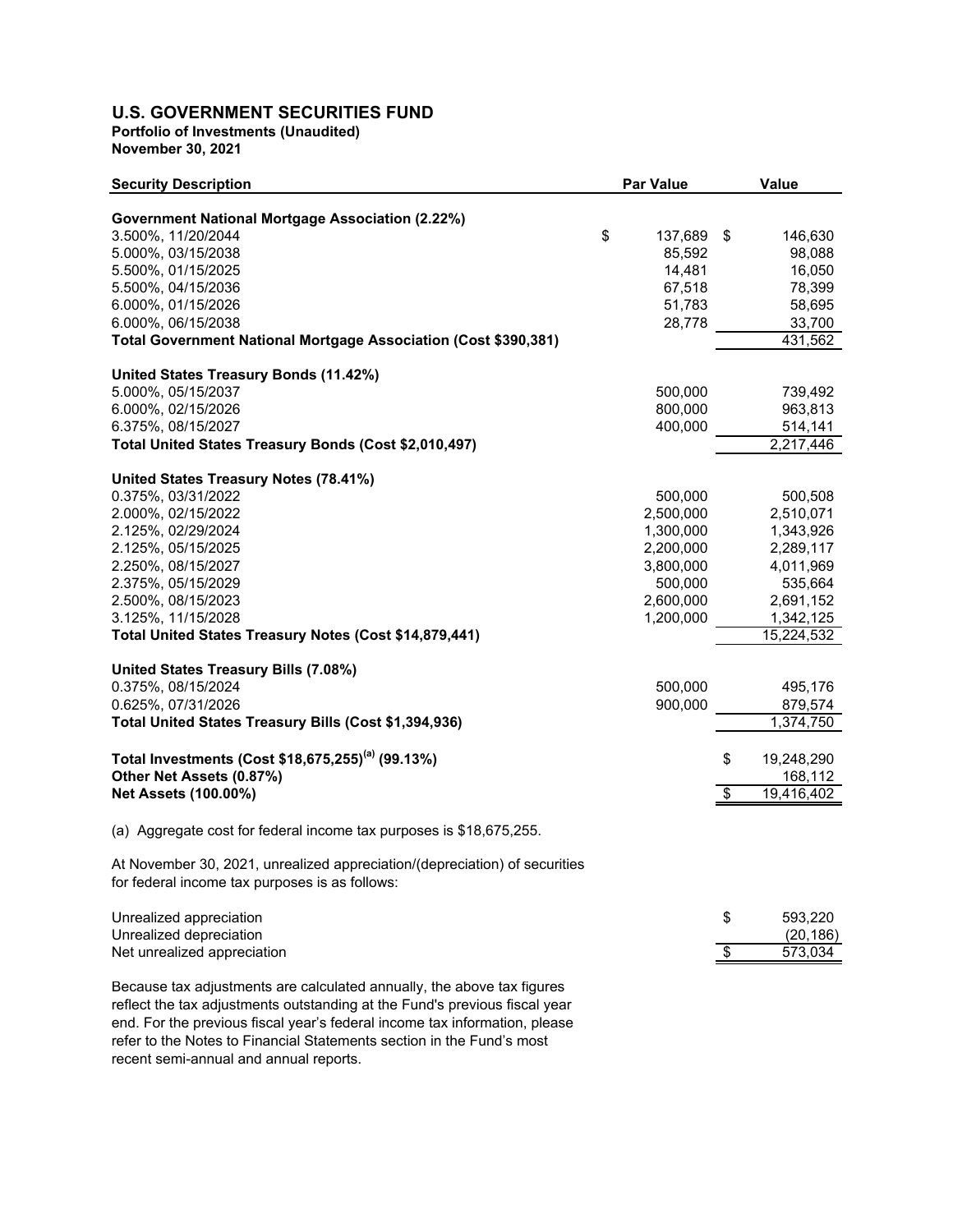# **THE UNITED STATES TREASURY TRUST**

**Portfolio of Investments (Unaudited) November 30, 2021** 

| <b>Security Description</b>                                   | <b>Par Value</b> |    | Value      |
|---------------------------------------------------------------|------------------|----|------------|
| United States Treasury Bills, DN <sup>(a)</sup> (99.45%)      |                  |    |            |
| 12/09/2021                                                    | \$6,400,000      | -S | 6,399,927  |
| 12/14/2021                                                    | 3,000,000        |    | 2,999,913  |
| 12/16/2021                                                    | 4,800,000        |    | 4.799.864  |
| 12/21/2021                                                    | 3,200,000        |    | 3,199,867  |
| 12/23/2021                                                    | 5,100,000        |    | 5,099,814  |
| 01/06/2022                                                    | 3,600,000        |    | 3,599,797  |
| 01/18/2022                                                    | 4,300,000        |    | 4,299,766  |
| 02/10/2022                                                    | 3,800,000        |    | 3,799,738  |
| 03/15/2022                                                    | 2,400,000        |    | 2,399,646  |
| Total United States Treasury Bills, DN (Cost \$36,598,332)    |                  |    | 36,598,332 |
|                                                               |                  |    |            |
| Total Investments (Cost \$36,598,332) <sup>(b)</sup> (99.45%) |                  | \$ | 36,598,332 |
| Other Net Assets (0.55%)                                      |                  |    | 201,948    |
| <b>Net Assets (100.00%)</b>                                   |                  |    | 36,800,280 |
|                                                               |                  |    |            |

(a) Discount Note. Yield to maturity is between 0.01% - 0.14%.

(b) Aggregate cost for federal income tax purposes is \$36,598,332.

Because tax adjustments are calculated annually, the above tax figure reflects the tax adjustments outstanding at the Fund's previous fiscal year end. For the previous fiscal year's federal income tax information, please refer to the Notes to Financial Statements section in the Fund's most recent semi-annual and annual reports.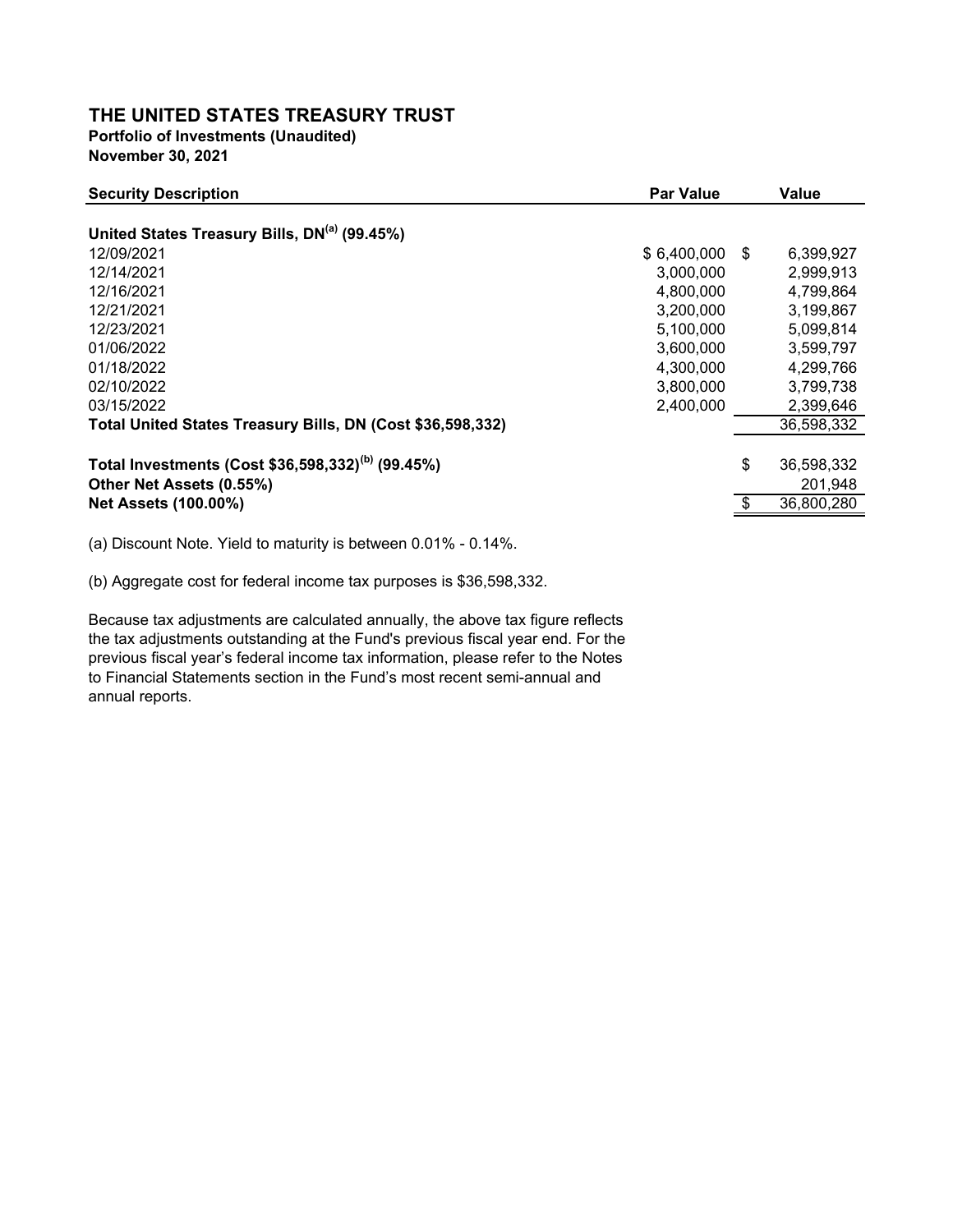### **S&P 500 INDEX FUND**

| <b>Security Description</b>            | <b>Shares</b> | Value         |
|----------------------------------------|---------------|---------------|
| Common Stock (104.41%)                 |               |               |
|                                        |               |               |
| Basic Materials (2.14%)                |               |               |
| Air Products and Chemicals Inc.        | 1,458         | \$<br>419,088 |
| Albemarle Corp                         | 729           | 194,271       |
| Celanese Corp                          | 763           | 115,488       |
| CF Industries Holdings Inc             | 1,457         | 88,280        |
| Dow Inc                                | 4,894         | 268,827       |
| DuPont de Nemours Inc                  | 3,491         | 258,194       |
| Eastman Chemical Co                    | 893           | 93,131        |
| Ecolab Inc                             | 1,622         | 359,224       |
| <b>FMC Corp</b>                        | 891           | 89,269        |
| Freeport-McMoRan Inc                   | 9,035         | 335,018       |
| International Flavors & Fragrances Inc | 1,613         | 229,320       |
| International Paper Co                 | 2,697         | 122,767       |
| Linde PLC                              | 3,346         | 1,064,496     |
| LyondellBasell Industries NV           | 1,667         | 145,246       |
| The Mosaic Co                          | 2,068         | 70,767        |
| Newmont Corp                           | 5,247         | 288,165       |
| Nucor Corp                             | 1,924         | 204,444       |
| PPG Industries Inc.                    | 1,558         | 240,197       |
| The Sherwin-Williams Co                | 1,539         | 509,778       |
| <b>Total Basic Materials</b>           |               | 5,095,970     |
|                                        |               |               |
| Communications (16.22%)                |               |               |
| Alphabet Inc* - Class A                | 1,934         | 5,488,595     |
| Alphabet Inc* - Class C                | 1,831         | 5,216,592     |
| Amazon.com Inc*,(a)                    | 2.757         | 9,668,992     |
| Arista Networks Inc*                   | 1,464         | 181,624       |
| AT&T Inc                               | 45,930        | 1,048,582     |
| Booking Holdings Inc*                  | 261           | 548,583       |
| CDW Corp                               | 920           | 174,211       |
| Charter Communications Inc*            | 885           | 571,958       |
| Cisco Systems Inc                      | 27,109        | 1,486,658     |
| Comcast Corp                           | 29,493        | 1,474,060     |
| Corning Inc                            | 4,990         | 185,079       |
| Discovery Inc* - Class C               | 1,878         | 42,649        |
| Discovery Inc* - Class A               | 1,116         | 25,969        |
| DISH Network Corp*                     | 1,784         | 55,750        |
| eBay Inc                               | 4,277         | 288,526       |
| Etsy Inc*                              | 797           | 218,840       |
| Expedia Group Inc*                     | 887           | 142,887       |
| $F5$ Inc*                              | 424           | 96,494        |
| Fox Corp - Class A                     | 2,335         | 83,384        |
| Fox Corp - Class B                     | 1,242         | 41,731        |
| The Interpublic Group of Cos Inc       | 2,667         | 88,518        |
| Juniper Networks Inc                   | 2,302         | 71,661        |
| Lumen Technologies Inc                 | 6,449         | 79,581        |
| Meta Platforms Inc*,(a)                |               | 5,000,902     |
| Motorola Solutions Inc                 | 15,413        |               |
| Netflix Inc*                           | 1,134         | 287,106       |
|                                        | 2,852         | 1,830,699     |
| News Corp - Class A                    | 2,672         | 57,769        |
| News Corp - Class B                    | 910           | 19,611        |
| NortonLifeLock Inc                     | 4,015         | 99,773        |
| Omnicom Group Inc                      | 1,397         | 94,032        |
| T-Mobile US Inc*                       | 3,810         | 414,566       |
| Twitter Inc*                           | 5,110         | 224,533       |
| VeriSign Inc*                          | 689           | 165,298       |
| Verizon Communications Inc             | 26,632        | 1,338,791     |
| ViacomCBS Inc                          | 3,816         | 118,105       |
| The Walt Disney Co*                    | 11,660        | 1,689,534     |
| <b>Total Communications</b>            |               | 38,621,643    |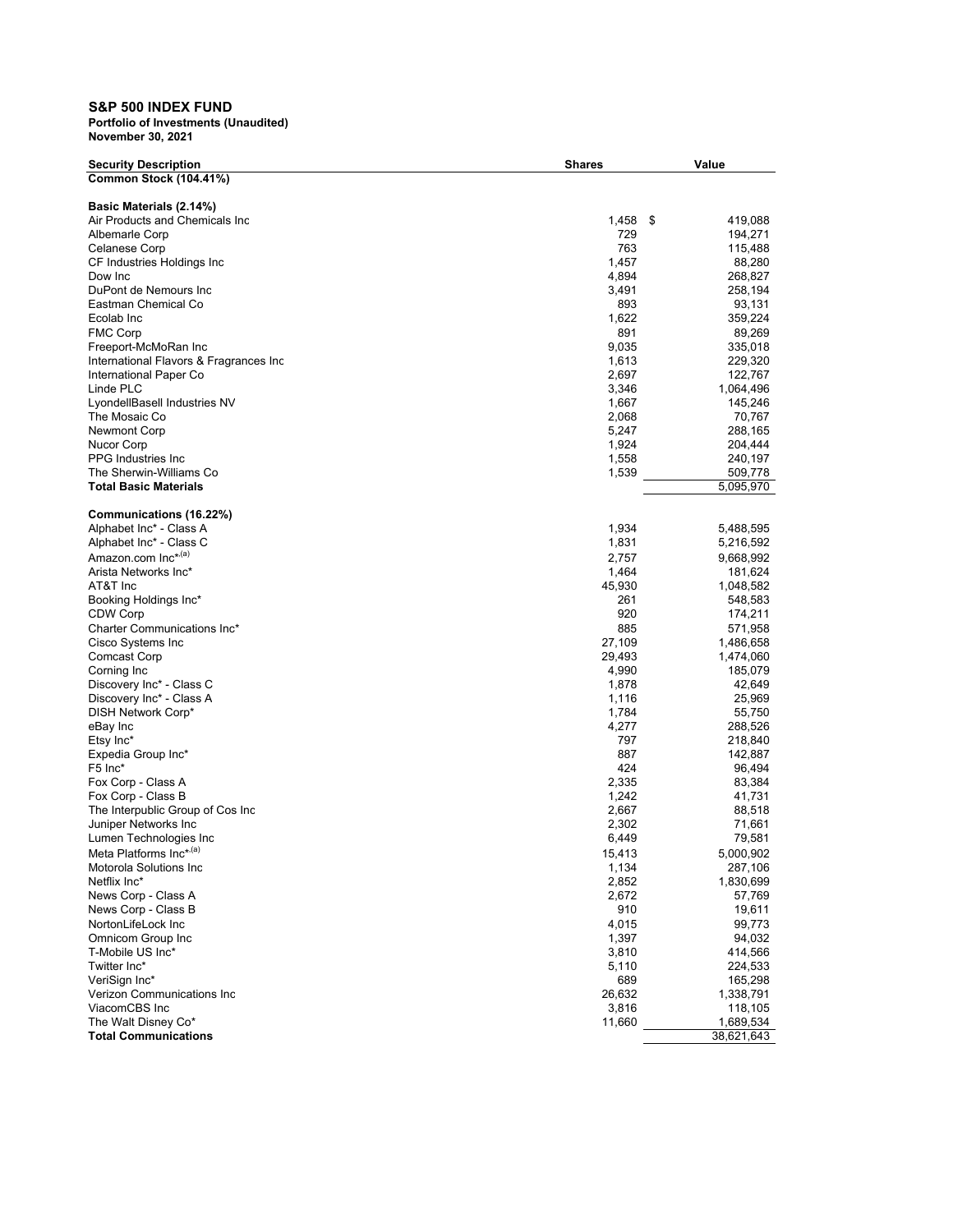| Consumer, Cyclical (10.79%)                          |                |                       |
|------------------------------------------------------|----------------|-----------------------|
| Advance Auto Parts Inc                               | 476            | 105,063               |
| Alaska Air Group Inc*                                | 808            | 39,245                |
| American Airlines Group Inc*<br>Aptiv PLC*           | 3,057<br>1,715 | 54,078<br>275,000     |
| AutoZone Inc*                                        | 139            | 252,573               |
| Bath & Body Works Inc                                | 1,525          | 114,573               |
| Best Buy Co Inc                                      | 1,434          | 153,237               |
| BorgWarner Inc                                       | 1,412          | 61,111                |
| Caesars Entertainment Inc*                           | 945            | 85,116                |
| CarMax Inc*                                          | 1,131          | 159,754               |
| Carnival Corp*                                       | 5,174          | 91,166                |
| Chipotle Mexican Grill Inc*                          | 175            | 287,597               |
| Copart Inc*                                          | 1,407          | 204,240               |
| Costco Wholesale Corp                                | 2,843          | 1,533,457             |
| Cummins Inc                                          | 966            | 202,619               |
| Darden Restaurants Inc<br>Delta Air Lines Inc*       | 850<br>4,086   | 117,258<br>147,913    |
| Dollar General Corp                                  | 1,519          | 336,155               |
| Dollar Tree Inc*                                     | 1,536          | 205,563               |
| Domino's Pizza Inc                                   | 266            | 139,421               |
| DR Horton Inc                                        | 2,165          | 211,521               |
| Fastenal Co                                          | 3,749          | 221,828               |
| Ford Motor Co                                        | 25,804         | 495,179               |
| The Gap Inc                                          | 1,450          | 23,969                |
| General Motors Co*                                   | 8,316          | 481,247               |
| Genuine Parts Co                                     | 999            | 127,612               |
| Hanesbrands Inc                                      | 2,371          | 38,292                |
| Hasbro Inc                                           | 832            | 80,629                |
| Hilton Worldwide Holdings Inc*<br>The Home Depot Inc | 1,779          | 240,290               |
| Las Vegas Sands Corp*                                | 6,839<br>2,145 | 2,739,772<br>76,405   |
| Leggett & Platt Inc                                  | 1,017          | 41,077                |
| Lennar Corp                                          | 1,796          | 188,670               |
| Live Nation Entertainment Inc*                       | 1,003          | 106,970               |
| LKQ Corp                                             | 1,848          | 103,303               |
| Lowe's Cos Inc                                       | 4,547          | 1,112,151             |
| Marriott International Inc*                          | 1,737          | 256,312               |
| McDonald's Corp                                      | 4,800          | 1,174,080             |
| <b>MGM Resorts International</b>                     | 2,752          | 108,924               |
| Mohawk Industries Inc*                               | 390            | 65,469                |
| Newell Brands Inc                                    | 2,691          | 57,776                |
| NIKE Inc                                             | 8,098          | 1,370,506             |
| Norwegian Cruise Line Holdings Ltd*<br>NVR Inc*      | 1,599<br>23    | 31,196<br>120,183     |
| O'Reilly Automotive Inc*                             | 248            | 158,264               |
| PACCAR Inc                                           | 2,262          | 188,696               |
| Penn National Gaming Inc*                            | 674            | 34,529                |
| Pool Corp                                            | 269            | 149,058               |
| PulteGroup Inc                                       | 1,717          | 85,902                |
| PVH Corp                                             | 464            | 49,546                |
| Ralph Lauren Corp                                    | 314            | 36,437                |
| Ross Stores Inc                                      | 2,378          | 259,416               |
| Royal Caribbean Cruises Ltd*                         | 1,236          | 86,298                |
| Southwest Airlines Co*                               | 3,416          | 151,670               |
| Starbucks Corp                                       | 7,666          | 840,500               |
| Tapestry Inc                                         | 1,811          | 72,657                |
| <b>Target Corp</b><br>Tesla Inc*                     | 3,182<br>4,957 | 775,899<br>5,674,575  |
| The TJX Cos Inc                                      | 7,758          | 538,405               |
| Tractor Supply Co                                    | 760            | 171,251               |
| Ulta Beauty Inc*                                     | 359            | 137,838               |
| Under Armour Inc* - Class A                          | 1,210          | 28,544                |
| Under Armour Inc* - Class C                          | 1,218          | 24,445                |
| United Airlines Holdings Inc*                        | 1,732          | 73,194                |
| VF Corp                                              | 2,109          | 151,279               |
| Walgreens Boots Alliance Inc                         | 4,694          | 210,291               |
| Walmart Inc                                          | 8,832          | 1,242,044             |
| Whirlpool Corp                                       | 434            | 94,499                |
| WW Grainger Inc                                      | 300            | 144,423               |
| Wynn Resorts Ltd*                                    | 526            | 42,611                |
| Yum! Brands Inc<br><b>Total Consumer, Cyclical</b>   | 1,990          | 244,452<br>25,705,223 |
|                                                      |                |                       |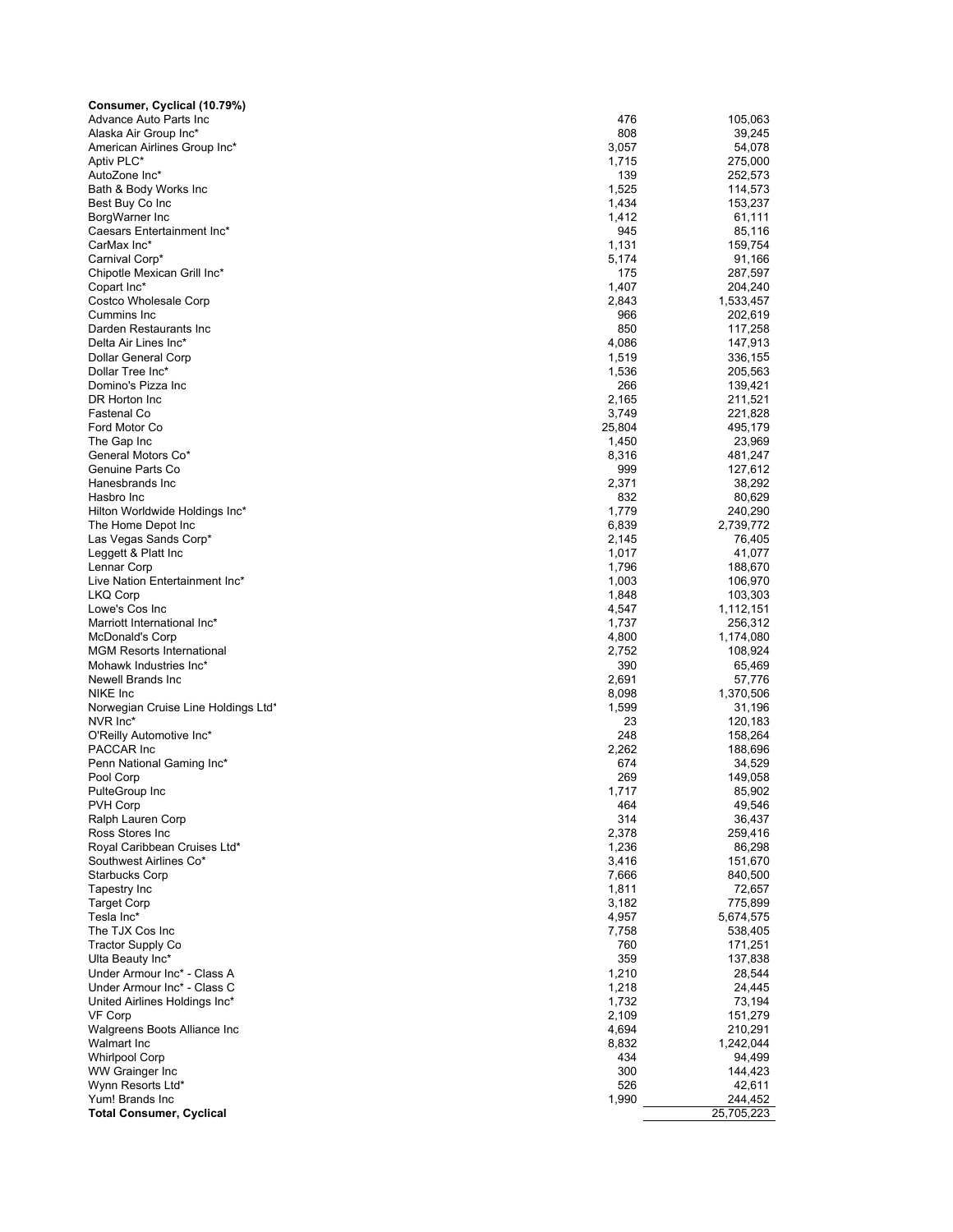| Consumer, Non-Cyclical (19.87%)               |              |                    |
|-----------------------------------------------|--------------|--------------------|
| <b>Abbott Laboratories</b>                    | 11,430       | 1,437,551          |
| AbbVie Inc                                    | 11,361       | 1,309,696          |
| ABIOMED Inc*                                  | 310          | 97,582             |
| Align Technology Inc*                         | 473          | 289,254            |
| Altria Group Inc                              | 11,904       | 507,587            |
| AmerisourceBergen Corp                        | 1,034        | 119,686            |
| Amgen Inc                                     | 3,696        | 735,060            |
| Anthem Inc                                    | 1,575        | 639,812            |
| Archer-Daniels-Midland Co                     | 3,634        | 226,071            |
| Automatic Data Processing Inc                 | 2,737        | 631,946            |
| Avery Dennison Corp                           | 567          | 116,275            |
| Baxter International Inc                      | 3,336        | 248,766            |
| Becton Dickinson and Co                       | 1,860        | 441,080            |
| Biogen Inc*                                   | 968          | 228,196            |
| Bio-Rad Laboratories Inc*                     | 147          | 110,720            |
| Boston Scientific Corp*                       | 9,352        | 356,031            |
| Bristol-Myers Squibb Co                       | 14,370       | 770,663            |
| Brown-Forman Corp                             | 1,285        | 90,413             |
| Campbell Soup Co                              | 1,162        | 46,863             |
| Cardinal Health Inc                           | 1,916        | 88,577             |
| Catalent Inc*                                 | 1,096        | 141,011            |
| Centene Corp*                                 | 3,919        | 279,856            |
| Charles River Laboratories International Inc* | 322          | 117,810            |
| Church & Dwight Co Inc                        | 1,688        | 150,873            |
| Cigna Corp<br>Cintas Corp                     | 2,207<br>576 | 423,523            |
| The Clorox Co                                 | 863          | 243,181<br>140,540 |
| The Coca-Cola Co                              | 24,962       | 1,309,257          |
| Colgate-Palmolive Co                          | 5,442        | 408,259            |
| Conagra Brands Inc                            | 2,987        | 91,253             |
| <b>Constellation Brands Inc</b>               | 1,109        | 249,891            |
| The Cooper Cos Inc                            | 316          | 118,965            |
| Corteva Inc                                   | 4,866        | 218,970            |
| CVS Health Corp                               | 8,549        | 761,374            |
| Danaher Corp                                  | 4,072        | 1,309,718          |
| DaVita Inc*                                   | 482          | 45,549             |
| DENTSPLY SIRONA Inc                           | 1,160        | 56,538             |
| Dexcom Inc*                                   | 627          | 352,744            |
| Edwards Lifesciences Corp*                    | 4,070        | 436,752            |
| Eli Lilly & Co                                | 5,120        | 1,269,965          |
| Equifax Inc                                   | 794          | 221,248            |
| The Estee Lauder Cos Inc                      | 1,489        | 494,452            |
| FleetCor Technologies Inc*                    | 571          | 118,271            |
| Gartner Inc*                                  | 553          | 172,674            |
| General Mills Inc                             | 3,992        | 246,586            |
| Gilead Sciences Inc                           | 8,067        | 556,058            |
| Global Payments Inc                           | 1,899        | 226,057            |
| HCA Healthcare Inc                            | 1,723        | 388,692            |
| Henry Schein Inc*                             | 1,009        | 71,700             |
| The Hershey Co                                | 941          | 167,018            |
| Hologic Inc*                                  | 1,678        | 125,397            |
| Hormel Foods Corp                             | 1,912        | 79,157             |
| Humana Inc                                    | 829          | 347,940            |
| <b>IDEXX Laboratories Inc*</b>                | 557          | 338,695            |
| IHS Markit Ltd                                | 2,507        | 320,445            |
| Illumina Inc*                                 | 953          | 348,159            |
| Incyte Corp*                                  | 1,229        | 83,228             |
| Intuitive Surgical Inc*                       | 2,274        | 737,549            |
| IQVIA Holdings Inc*                           | 1,146        | 296,963            |
| The J M Smucker Co                            | 745          | 94,220             |
| Johnson & Johnson                             | 16,971       | 2,646,288          |
| Kellogg Co                                    | 1,661        | 101,620            |
| Kimberly-Clark Corp                           | 2,221        | 289,419            |
| The Kraft Heinz Co                            | 4,282        | 143,918            |
| The Kroger Co                                 | 5,057        | 210,017            |
| Laboratory Corp of America Holdings*          | 636          | 181,470            |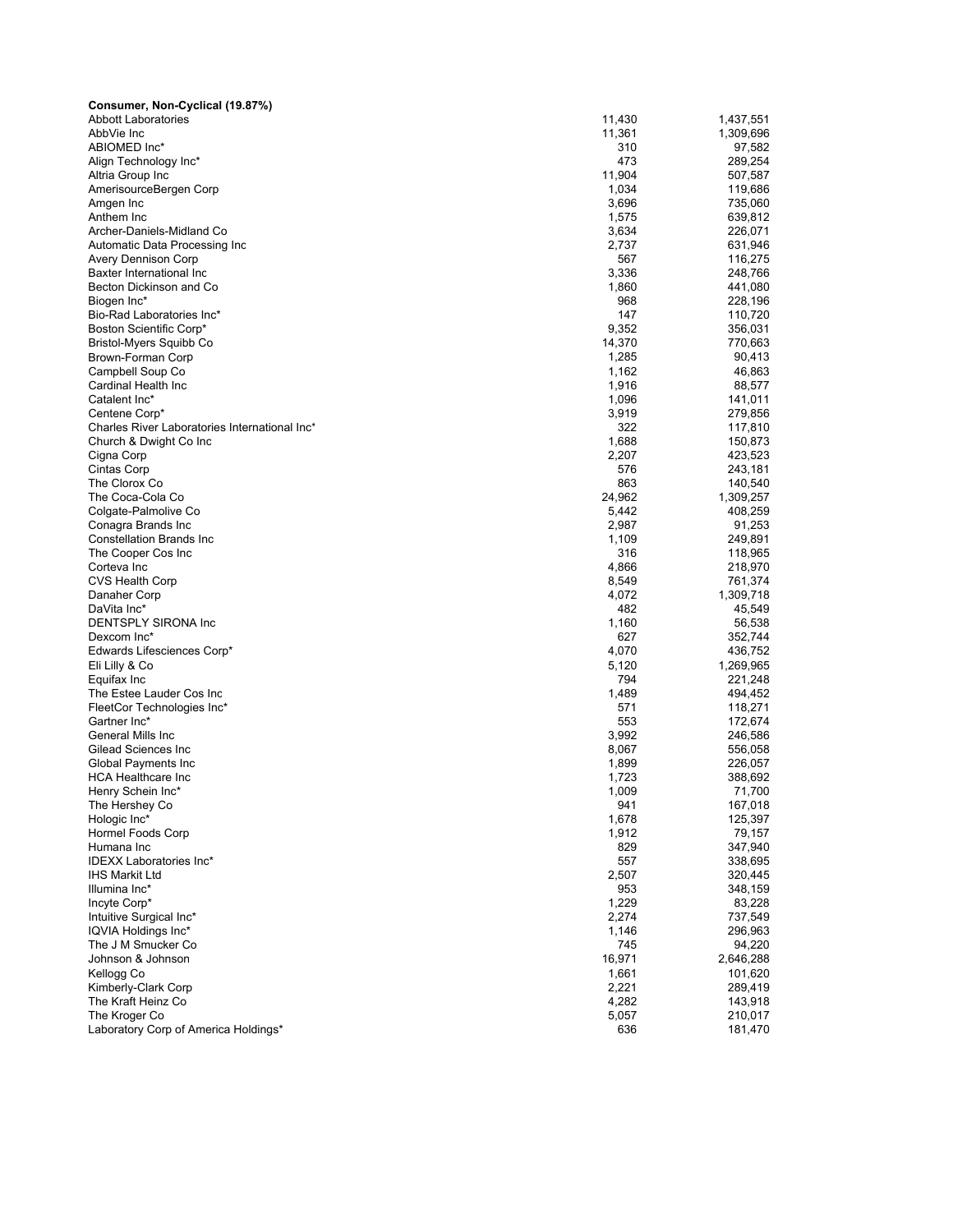| Lamb Weston Holdings Inc            | 955    | 49,584     |
|-------------------------------------|--------|------------|
| MarketAxess Holdings Inc            | 260    | 91,699     |
|                                     |        |            |
| McCormick & Co Inc                  | 1,700  | 145,894    |
| McKesson Corp                       | 1,048  | 227,164    |
|                                     |        |            |
| Medtronic PLC                       | 8,654  | 923,382    |
| Merck & Co Inc                      | 16,336 | 1,223,730  |
| Moderna Inc*                        | 1,963  | 691,820    |
|                                     |        |            |
| Molson Coors Beverage Co            | 1,200  | 53,328     |
| Mondelez International Inc          | 9,036  | 532,582    |
|                                     |        |            |
| Monster Beverage Corp*              | 2,413  | 202,161    |
| Moody's Corp                        | 1,054  | 411,735    |
|                                     |        |            |
| Nielsen Holdings PLC                | 1,879  | 36,002     |
| Organon & Co                        | 1,633  | 47,733     |
| PayPal Holdings Inc*                | 7,426  | 1,372,993  |
|                                     |        |            |
| PepsiCo Inc                         | 8,887  | 1,419,965  |
| PerkinElmer Inc                     | 784    | 142,813    |
|                                     |        |            |
| Pfizer Inc                          | 36,009 | 1,934,764  |
| Philip Morris International Inc     | 10,025 | 861,549    |
|                                     |        |            |
| The Procter & Gamble Co             | 15,749 | 2,276,990  |
| Quanta Services Inc                 | 1,004  | 114,235    |
|                                     |        |            |
| Quest Diagnostics Inc               | 880    | 130,838    |
| Regeneron Pharmaceuticals Inc*      | 673    | 428,385    |
| ResMed Inc                          | 946    | 241,088    |
|                                     |        |            |
| Robert Half International Inc       | 808    | 89,825     |
| Rollins Inc                         | 693    | 23,063     |
|                                     |        |            |
| S&P Global Inc                      | 1,549  | 705,926    |
| <b>STERIS PLC</b>                   | 603    | 131,774    |
|                                     |        |            |
| Stryker Corp                        | 2,135  | 505,205    |
| Sysco Corp                          | 3,326  | 232,953    |
|                                     |        |            |
| Teleflex Inc                        | 318    | 94,580     |
| Thermo Fisher Scientific Inc        | 2,528  | 1,599,794  |
| Tyson Foods Inc                     | 1,921  | 151,682    |
|                                     |        |            |
| United Rentals Inc*                 | 491    | 166,321    |
| UnitedHealth Group Inc              | 6,070  | 2,696,415  |
|                                     |        |            |
| Universal Health Services Inc       | 552    | 65,539     |
| Verisk Analytics Inc                | 1,061  | 238,587    |
|                                     |        |            |
| Vertex Pharmaceuticals Inc*         | 1,698  | 317,424    |
| Viatris Inc                         | 4,634  | 57,045     |
|                                     |        |            |
| West Pharmaceutical Services Inc    | 474    | 209,821    |
| Zimmer Biomet Holdings Inc          | 1,338  | 160,025    |
|                                     |        |            |
| Zoetis Inc                          | 3,064  | 680,331    |
| <b>Total Consumer, Non-Cyclical</b> |        | 47,311,843 |
|                                     |        |            |
| Energy (2.86%)                      |        |            |
|                                     |        |            |
| APA Corp                            | 2,792  | 71,950     |
| Baker Hughes Co                     | 3,384  | 78,983     |
|                                     |        |            |
| Chevron Corp                        | 12,433 | 1,403,313  |
| ConocoPhillips                      | 8,708  | 610,692    |
|                                     |        |            |
| Coterra Energy Inc                  | 2,603  | 52,268     |
| Devon Energy Corp                   | 2,767  | 116,380    |
| Diamondback Energy Inc              | 1,031  | 110,039    |
|                                     |        |            |
| Enphase Energy Inc*                 | 825    | 206,250    |
| <b>EOG Resources Inc</b>            | 3,810  | 331,470    |
|                                     |        |            |
| Exxon Mobil Corp                    | 27,233 | 1,629,623  |
| Halliburton Co                      | 6,038  | 130,360    |
|                                     |        |            |
| <b>Hess Corp</b>                    | 1,823  | 135,850    |
| Kinder Morgan Inc                   | 12,716 | 196,589    |
| Marathon Oil Corp                   | 5,187  |            |
|                                     |        | 80,347     |
| Marathon Petroleum Corp             | 4,249  | 258,552    |
| Occidental Petroleum Corp           | 5,528  | 163,905    |
|                                     |        |            |
| ONEOK Inc                           | 2,916  | 174,493    |
| Phillips 66                         | 2,852  | 197,273    |
|                                     |        |            |
| Pioneer Natural Resources Co        | 1,139  | 203,106    |
| Schlumberger NV                     | 9,092  | 260,759    |
|                                     |        |            |
| Valero Energy Corp                  | 2,663  | 178,261    |
| The Williams Cos Inc                | 7,926  | 212,338    |
|                                     |        |            |
| <b>Total Energy</b>                 |        | 6,802,801  |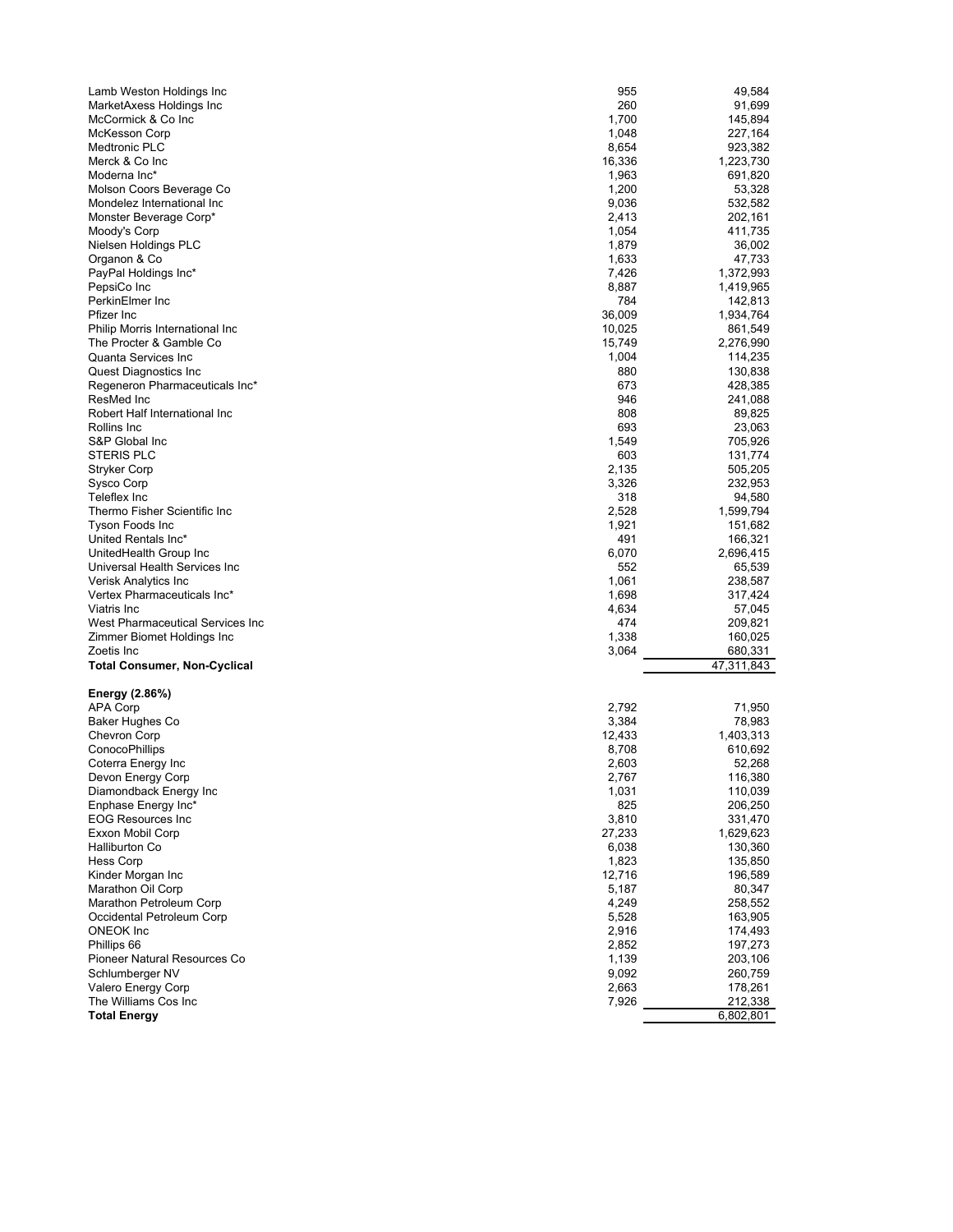| <b>Financial (15.13%)</b>                            |              |                    |
|------------------------------------------------------|--------------|--------------------|
| Aflac Inc                                            | 4,066        | 220,133            |
| Alexandria Real Estate Equities Inc                  | 700          | 140,049            |
| The Allstate Corp                                    | 1,925        | 209,286            |
| American Express Co                                  | 4,218        | 642,401            |
| American International Group Inc                     | 5,688        | 299,189            |
| American Tower Corp                                  | 2,901        | 761,454            |
| Ameriprise Financial Inc<br>Aon PLC                  | 770<br>1,481 | 222,992<br>438,035 |
| Arthur J Gallagher & Co                              | 1,256        | 204,602            |
| Assurant Inc                                         | 431          | 65,555             |
| AvalonBay Communities Inc                            | 903          | 215,700            |
| Bank of America Corp                                 | 48,510       | 2,157,240          |
| The Bank of New York Mellon Corp                     | 5,190        | 284,360            |
| Berkshire Hathaway Inc*(a)                           | 12,192       | 3,373,404          |
| <b>BlackRock Inc</b>                                 | 908          | 821,386            |
| Boston Properties Inc                                | 925          | 99,752             |
| Capital One Financial Corp                           | 2,904        | 408,099            |
| Cboe Global Markets Inc                              | 706          | 91,032             |
| CBRE Group Inc*                                      | 2,058        | 196,683            |
| The Charles Schwab Corp                              | 9,743        | 754,011            |
| Chubb Ltd                                            | 2,920        | 524,052            |
| Cincinnati Financial Corp                            | 1,038        | 118,228            |
| Citigroup Inc                                        | 13,297       | 847,019            |
| Citizens Financial Group Inc                         | 2,789        | 131,836            |
| CME Group Inc                                        | 2,368        | 522,191            |
| Comerica Inc                                         | 908          | 74,937             |
| Crown Castle International Corp                      | 2,780        | 504,987            |
| Digital Realty Trust Inc                             | 1,471        | 246,746            |
| <b>Discover Financial Services</b>                   | 2,023        | 218,181            |
| Duke Realty Corp                                     | 2,510        | 146,408            |
| Equinix Inc                                          | 581          | 471,888            |
| <b>Equity Residential</b>                            | 2,236        | 190,753            |
| Essex Property Trust Inc                             | 425          | 144,262            |
| Everest Re Group Ltd                                 | 280          | 71,786             |
| Extra Space Storage Inc                              | 844          | 168,800            |
| Federal Realty Investment Trust                      | 449          | 55,079             |
| Fifth Third Bancorp                                  | 4,528        | 190,855            |
| First Republic Bank                                  | 1,159        | 242,996            |
| Franklin Resources Inc                               | 1,991        | 64,508             |
| Globe Life Inc<br>The Goldman Sachs Group Inc        | 628<br>2,188 | 54,347<br>833,606  |
| The Hartford Financial Services Group Inc            | 2,340        | 154,674            |
| Healthpeak Properties Inc                            | 3,020        | 99,237             |
| Host Hotels & Resorts Inc*                           | 4,539        | 71,262             |
| Huntington Bancshares Inc                            | 7,104        | 105,423            |
| Intercontinental Exchange Inc                        | 3,620        | 473,206            |
| Invesco Ltd                                          | 2,486        | 55,512             |
| Iron Mountain Inc                                    | 1,369        | 62,207             |
| JPMorgan Chase & Co                                  | 19,473       | 3,092,897          |
| KeyCorp                                              | 6,704        | 150,438            |
| Kimco Realty Corp                                    | 2,994        | 67,125             |
| Lincoln National Corp                                | 1,186        | 78,667             |
| Loews Corp                                           | 1,526        | 81,580             |
| M&T Bank Corp                                        | 837          | 122,713            |
| Marsh & McLennan Cos Inc                             | 3,312        | 543,234            |
| Mastercard Inc                                       | 5,660        | 1,782,447          |
| MetLife Inc                                          | 4,786        | 280,747            |
| Mid-America Apartment Communities Inc                | 747          | 154,069            |
| Morgan Stanley                                       | 9,575        | 907,902            |
| Nasdag Inc                                           | 749          | 152,219            |
| Northern Trust Corp                                  | 1,359        | 157,236            |
| Orion Office REIT Inc*                               | 0            | 4                  |
| People's United Financial Inc                        | 2,887        | 49,194             |
| The PNC Financial Services Group Inc                 | 2,767        | 545,099            |
| Principal Financial Group Inc                        | 1,776        | 121,798            |
| The Progressive Corp                                 | 3,824        | 355,403            |
| Prologis Inc                                         | 4,828        | 727,821            |
| Prudential Financial Inc.                            | 2,571        | 262,910            |
| <b>Public Storage</b><br>Raymond James Financial Inc | 993<br>1,273 | 325,088<br>125,123 |
| Realty Income Corp                                   | 2,292        | 155,673            |
|                                                      |              |                    |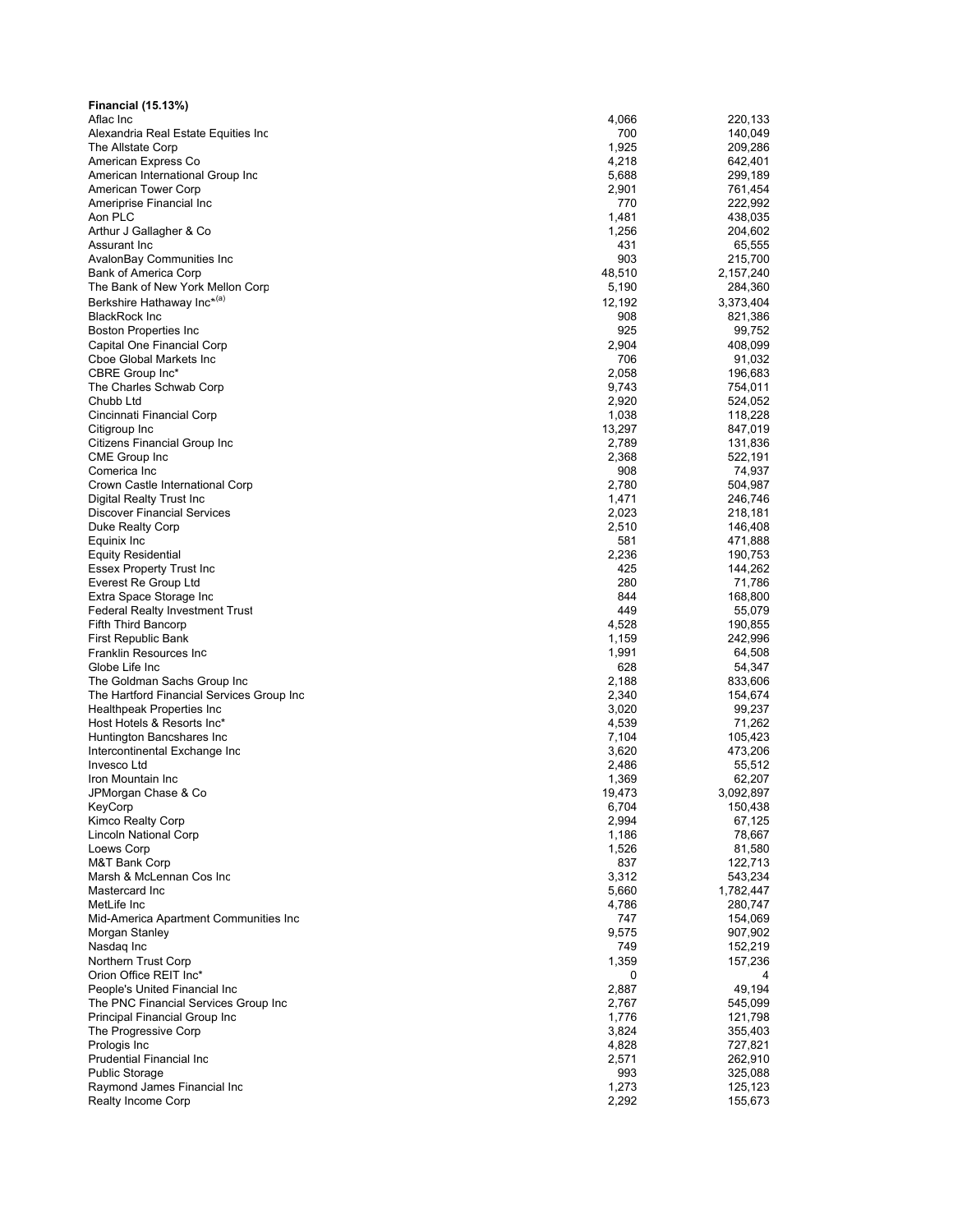| <b>Regency Centers Corp</b>                | 1,109  | 76,898     |
|--------------------------------------------|--------|------------|
|                                            |        |            |
| Regions Financial Corp                     | 6,273  | 142,711    |
| <b>SBA Communications Corp</b>             | 725    | 249,255    |
|                                            |        |            |
| Simon Property Group Inc                   | 2,175  | 332,427    |
| <b>State Street Corp</b>                   | 2,304  | 204,987    |
| SVB Financial Group*                       | 354    | 245,085    |
|                                            |        |            |
| Synchrony Financial                        | 3,546  | 158,825    |
| T Rowe Price Group Inc                     | 1,478  | 295,526    |
|                                            |        |            |
| The Travelers Cos Inc                      | 1,654  | 243,055    |
| <b>Truist Financial Corp</b>               | 8,651  | 513,091    |
|                                            |        |            |
| UDR Inc                                    | 2,033  | 115,332    |
| US Bancorp                                 | 8,720  | 482,565    |
| Ventas Inc                                 | 2,564  | 120,303    |
|                                            |        |            |
| Visa Inc                                   | 10,883 | 2,108,799  |
| Vornado Realty Trust                       | 1,028  | 41,264     |
|                                            |        |            |
| W R Berkley Corp                           | 1,033  | 79,169     |
| Wells Fargo & Co                           | 25,690 | 1,227,468  |
|                                            |        |            |
| Welltower Inc                              | 2,792  | 222,299    |
| The Western Union Co                       | 2,800  | 44,296     |
|                                            |        |            |
| Weyerhaeuser Co                            | 4,832  | 181,732    |
| Willis Towers Watson PLC                   | 841    | 189,931    |
| Zions Bancorp NA                           | 1,054  | 66,486     |
|                                            |        |            |
| <b>Total Financial</b>                     |        | 36,031,240 |
|                                            |        |            |
|                                            |        |            |
| Industrial (8.01%)                         |        |            |
| 3M Co                                      | 3,736  | 635,269    |
|                                            |        |            |
| A O Smith Corp                             | 942    | 74,465     |
| Agilent Technologies Inc                   | 1,952  | 294,557    |
|                                            |        |            |
| Allegion plc                               | 601    | 74,308     |
| Amcor PLC                                  | 10,244 | 115,962    |
| <b>AMETEK Inc</b>                          |        |            |
|                                            | 1,502  | 205,023    |
| Amphenol Corp                              | 3,940  | 317,485    |
| <b>Ball Corp</b>                           | 2,136  | 199,609    |
|                                            |        |            |
| The Boeing Co*                             | 3,466  | 685,748    |
| Carrier Global Corp                        | 5,321  | 287,973    |
|                                            |        |            |
| Caterpillar Inc                            | 3,525  | 681,559    |
| CH Robinson Worldwide Inc                  | 956    | 90,906     |
|                                            |        |            |
| CSX Corp                                   | 14,985 | 519,380    |
| Deere & Co                                 | 2,012  | 695,226    |
|                                            | 941    |            |
| Dover Corp                                 |        | 154,183    |
| Eaton Corp PLC                             | 2,603  | 421,842    |
| Emerson Electric Co                        | 3,946  | 346,617    |
|                                            |        |            |
| Expeditors International of Washington Inc | 1,105  | 134,390    |
| FedEx Corp                                 | 1,577  | 363,293    |
|                                            |        |            |
| <b>Fortive Corp</b>                        | 2,032  | 150,104    |
| Fortune Brands Home & Security Inc         | 957    | 96,207     |
| Garmin Ltd                                 |        |            |
|                                            | 806    | 107,633    |
| Generac Holdings Inc*                      | 285    | 120,053    |
| General Dynamics Corp                      | 1,518  | 286,856    |
|                                            |        |            |
| General Electric Co                        | 7,059  | 670,534    |
| Honeywell International Inc                | 4,467  | 903,406    |
|                                            |        |            |
| Howmet Aerospace Inc                       | 2,478  | 69,706     |
| Huntington Ingalls Industries Inc          | 281    | 49,880     |
|                                            | 523    |            |
| <b>IDEX Corp</b>                           |        | 117,461    |
| Illinois Tool Works Inc                    | 1,881  | 436,674    |
| Ingersoll Rand Inc                         | 1,505  | 87,802     |
|                                            |        |            |
| Jacobs Engineering Group Inc               | 846    | 120,606    |
| JB Hunt Transport Services Inc             | 586    | 112,020    |
|                                            |        |            |
| Johnson Controls International plc         | 4,728  | 353,465    |
| Kansas City Southern                       | 611    | 177,709    |
|                                            |        |            |
| Keysight Technologies Inc*                 | 1,210  | 235,321    |
| L3Harris Technologies Inc                  | 1,318  | 275,567    |
|                                            |        |            |
| Lockheed Martin Corp                       | 1,573  | 524,312    |
| Martin Marietta Materials Inc              | 406    | 163,825    |
| Masco Corp                                 |        | 119,674    |
|                                            | 1,816  |            |
| Mettler-Toledo International Inc*          | 153    | 231,662    |
| Norfolk Southern Corp                      | 1,609  | 426,819    |
|                                            |        |            |
| Northrop Grumman Corp                      | 962    | 335,546    |
| Old Dominion Freight Line Inc              | 628    | 223,047    |
|                                            |        |            |
| Otis Worldwide Corp                        | 2,659  | 213,784    |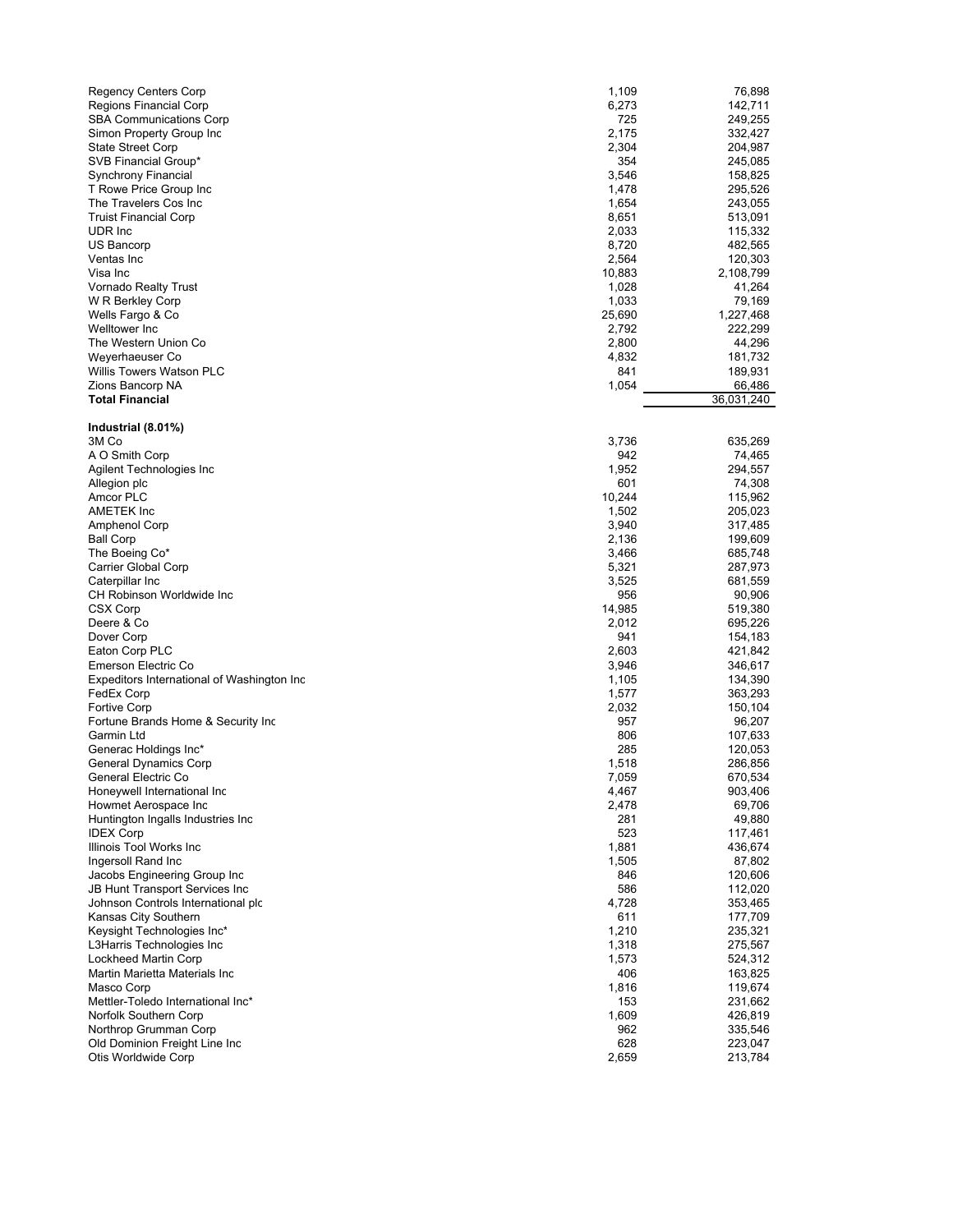| Packaging Corp of America                  | 651     | 85,014     |
|--------------------------------------------|---------|------------|
| Parker-Hannifin Corp                       | 848     | 256,147    |
| Pentair PLC                                | 1,156   | 85,186     |
| Raytheon Technologies Corp                 | 9,746   | 788,646    |
| Republic Services Inc                      | 1,448   | 191,512    |
| Rockwell Automation Inc                    | 758     | 254,840    |
| Sealed Air Corp                            | 1,091   | 67,773     |
| Snap-on Inc                                | 354     | 72,892     |
| Stanley Black & Decker Inc                 | 1,071   | 187,168    |
| <b>TE Connectivity Ltd</b>                 | 2,160   | 332,489    |
| Teledyne Technologies Inc*                 | 318     | 132,062    |
| <b>Textron Inc</b>                         | 1,451   | 102,731    |
| Trane Technologies PLC                     | 1,580   | 294,907    |
| TransDigm Group Inc*                       | 342     | 197,693    |
| Trimble Inc*                               | 1,634   | 140,312    |
| Union Pacific Corp                         | 4,273   | 1,006,890  |
| United Parcel Service Inc                  | 4,669   | 926,190    |
| Vulcan Materials Co                        | 865     | 165,769    |
| Waste Management Inc                       | 2,539   | 407,941    |
| Waters Corp*                               | 405     | 132,868    |
| Westinghouse Air Brake Technologies Corp   | 1,272   | 112,915    |
| Westrock Co                                | 1,715   | 74,414     |
| Xylem Inc                                  | 1,238   | 149,934    |
| <b>Total Industrial</b>                    |         | 19,073,761 |
|                                            |         |            |
| Technology (26.90%)                        |         |            |
| <b>Accenture PLC</b>                       | 4,075   | 1,456,405  |
| Activision Blizzard Inc                    | 5,047   | 295,754    |
| Adobe Inc*                                 | 3,091   | 2,070,506  |
| Advanced Micro Devices Inc*                | 7,666   | 1,214,064  |
| Akamai Technologies Inc*                   | 1,063   | 119,800    |
| Analog Devices Inc                         | 3,512   | 633,038    |
| ANSYS Inc*                                 | 560     | 219,229    |
| Apple Inc(a)                               | 100,908 | 16,680,092 |
| Applied Materials Inc                      | 5,903   | 868,863    |
| Autodesk Inc*                              | 1,436   | 365,017    |
| Broadcom Inc                               |         |            |
|                                            | 2,625   | 1,453,410  |
| Broadridge Financial Solutions Inc         | 788     | 132,833    |
| Cadence Design Systems Inc*                | 1,821   | 323,155    |
| Cerner Corp                                | 2,002   | 141,041    |
| Citrix Systems Inc                         | 791     | 63,620     |
| Cognizant Technology Solutions Corp        | 3,492   | 272,306    |
| DXC Technology Co*                         | 1,730   | 51,883     |
| Electronic Arts Inc                        | 1,894   | 235,273    |
| Fidelity National Information Services Inc | 3,989   | 416,851    |
| Fisery Inc*                                | 3,670   | 354,228    |
| Fortinet Inc*                              | 880     | 292,257    |
| Hewlett Packard Enterprise Co              | 8,406   | 120,626    |
| HP Inc                                     | 7,727   | 272,609    |
| Intel Corp                                 | 25,975  | 1,277,970  |
| International Business Machines Corp       | 5,798   | 678,946    |
| Intuit Inc                                 | 1,757   | 1,146,091  |
| IPG Photonics Corp*                        | 233     | 38,256     |
| Jack Henry & Associates Inc                | 529     | 80,212     |
| KLA Corp                                   | 986     | 402,416    |
| Kyndryl Holdings Inc*                      | 1       |            |
| Lam Research Corp                          | 917     | 623,422    |
| Leidos Holdings Inc                        | 915     | 80,438     |
| Microchip Technology Inc                   | 3,286   | 274,151    |
| Micron Technology Inc                      | 7,124   | 598,416    |
| Microsoft Corp <sup>(a)</sup>              |         |            |
|                                            | 48,449  | 16,016,755 |
| Monolithic Power Systems Inc               | 267     | 147,774    |
| <b>MSCI</b> Inc                            | 530     | 333,609    |
| NetApp Inc                                 | 1,569   | 139,453    |
| NVIDIA Corp                                | 15,868  | 5,185,028  |
| <b>NXP Semiconductors NV</b>               | 1,526   | 340,847    |
| Oracle Corp                                | 11,686  | 1,060,388  |
| Paychex Inc                                | 2,089   | 249,009    |
| Paycom Software Inc*                       | 337     | 147,431    |
| PTC Inc*                                   | 681     | 74,624     |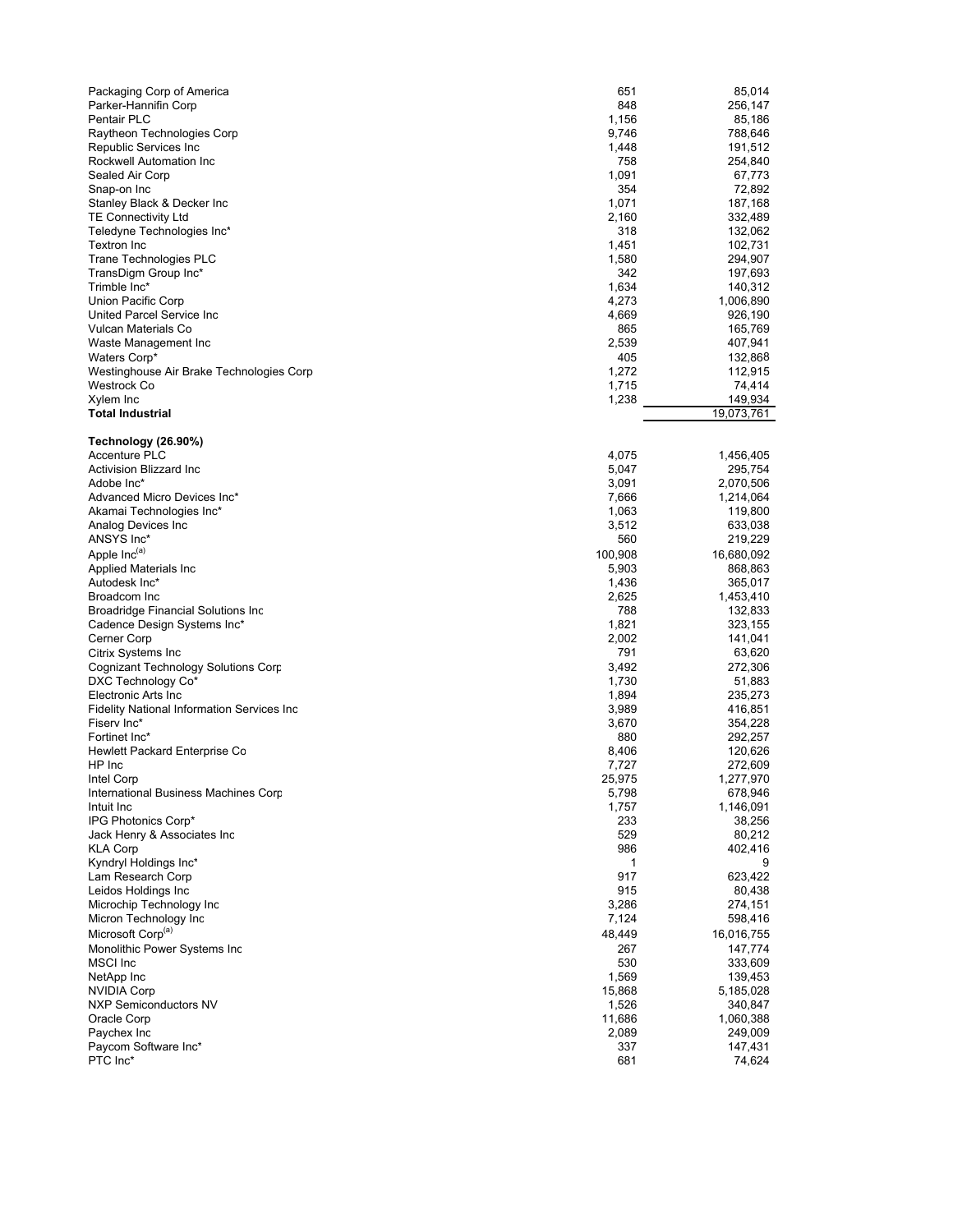| Qorvo Inc*<br>QUALCOMM Inc<br>Roper Technologies Inc<br>salesforce.com Inc*<br>Seagate Technology Holdings PLC<br>ServiceNow Inc*<br><b>Skyworks Solutions Inc.</b><br>Synopsys Inc*<br>Take-Two Interactive Software Inc*<br>Teradyne Inc<br>Texas Instruments Inc<br>Tyler Technologies Inc*<br>Western Digital Corp*<br>Xilinx Inc<br>Zebra Technologies Corp*<br><b>Total Technology</b> | 744<br>7,256<br>684<br>5,932<br>1,368<br>1,243<br>1,059<br>996<br>778<br>1,109<br>5,889<br>246<br>1,916<br>1,657<br>348 | 108,795<br>1,310,143<br>317,479<br>1,690,383<br>140,453<br>805,091<br>160,608<br>339,636<br>129,055<br>169,533<br>1,132,867<br>127,669<br>110,821<br>378,542<br>204,895<br>64,074,075 |
|----------------------------------------------------------------------------------------------------------------------------------------------------------------------------------------------------------------------------------------------------------------------------------------------------------------------------------------------------------------------------------------------|-------------------------------------------------------------------------------------------------------------------------|---------------------------------------------------------------------------------------------------------------------------------------------------------------------------------------|
| Utilities $(2.49%)$                                                                                                                                                                                                                                                                                                                                                                          |                                                                                                                         |                                                                                                                                                                                       |
| The AES Corp                                                                                                                                                                                                                                                                                                                                                                                 | 4,344                                                                                                                   | 101,563                                                                                                                                                                               |
| <b>Alliant Energy Corp</b>                                                                                                                                                                                                                                                                                                                                                                   | 1,758                                                                                                                   | 96,321                                                                                                                                                                                |
| Ameren Corp                                                                                                                                                                                                                                                                                                                                                                                  | 1,682                                                                                                                   | 137,234                                                                                                                                                                               |
| American Electric Power Co Inc                                                                                                                                                                                                                                                                                                                                                               | 3,242                                                                                                                   | 262,764                                                                                                                                                                               |
| American Water Works Co Inc                                                                                                                                                                                                                                                                                                                                                                  | 1,183                                                                                                                   | 199,418                                                                                                                                                                               |
| <b>Atmos Energy Corp</b>                                                                                                                                                                                                                                                                                                                                                                     | 820<br>2,979                                                                                                            | 74,062<br>77,186                                                                                                                                                                      |
| CenterPoint Energy Inc<br><b>CMS Energy Corp</b>                                                                                                                                                                                                                                                                                                                                             | 1,870                                                                                                                   | 110,050                                                                                                                                                                               |
| Consolidated Edison Inc                                                                                                                                                                                                                                                                                                                                                                      | 2,227                                                                                                                   | 172,904                                                                                                                                                                               |
| Dominion Energy Inc.                                                                                                                                                                                                                                                                                                                                                                         | 5,328                                                                                                                   | 379,354                                                                                                                                                                               |
| DTE Energy Co                                                                                                                                                                                                                                                                                                                                                                                | 1,258                                                                                                                   | 136,292                                                                                                                                                                               |
| Duke Energy Corp                                                                                                                                                                                                                                                                                                                                                                             | 4,806                                                                                                                   | 466,230                                                                                                                                                                               |
| Edison International                                                                                                                                                                                                                                                                                                                                                                         | 2,433                                                                                                                   | 158,826                                                                                                                                                                               |
| <b>Entergy Corp</b>                                                                                                                                                                                                                                                                                                                                                                          | 1,304                                                                                                                   | 130,843                                                                                                                                                                               |
| Evergy Inc                                                                                                                                                                                                                                                                                                                                                                                   | 1,567                                                                                                                   | 99,191                                                                                                                                                                                |
| <b>Eversource Energy</b>                                                                                                                                                                                                                                                                                                                                                                     | 2,274                                                                                                                   | 187,082                                                                                                                                                                               |
| <b>Exelon Corp</b>                                                                                                                                                                                                                                                                                                                                                                           | 6,435                                                                                                                   | 339,318                                                                                                                                                                               |
| <b>FirstEnergy Corp</b>                                                                                                                                                                                                                                                                                                                                                                      | 3,716                                                                                                                   | 139,945                                                                                                                                                                               |
| NextEra Energy Inc                                                                                                                                                                                                                                                                                                                                                                           | 12,574                                                                                                                  | 1,091,172                                                                                                                                                                             |
| NiSource Inc                                                                                                                                                                                                                                                                                                                                                                                 | 2,050                                                                                                                   | 50,246                                                                                                                                                                                |
| NRG Energy Inc                                                                                                                                                                                                                                                                                                                                                                               | 1,663                                                                                                                   | 59,901                                                                                                                                                                                |
| Pinnacle West Capital Corp                                                                                                                                                                                                                                                                                                                                                                   | 806                                                                                                                     | 52,430                                                                                                                                                                                |
| PPL Corp                                                                                                                                                                                                                                                                                                                                                                                     | 5,021                                                                                                                   | 139,734                                                                                                                                                                               |
| Public Service Enterprise Group Inc                                                                                                                                                                                                                                                                                                                                                          | 3,303                                                                                                                   | 206,404                                                                                                                                                                               |
| Sempra Energy                                                                                                                                                                                                                                                                                                                                                                                | 1,939                                                                                                                   | 232,428                                                                                                                                                                               |
| The Southern Co                                                                                                                                                                                                                                                                                                                                                                              | 6,898                                                                                                                   | 421,468                                                                                                                                                                               |
| WEC Energy Group Inc                                                                                                                                                                                                                                                                                                                                                                         | 2,060                                                                                                                   | 179,076                                                                                                                                                                               |
| Xcel Energy Inc                                                                                                                                                                                                                                                                                                                                                                              | 3,432                                                                                                                   | 218,721                                                                                                                                                                               |
| <b>Total Utilities</b>                                                                                                                                                                                                                                                                                                                                                                       |                                                                                                                         | 5,920,163                                                                                                                                                                             |
| Total Common Stock (Cost \$70,372,955)                                                                                                                                                                                                                                                                                                                                                       |                                                                                                                         | 248,636,719                                                                                                                                                                           |
| Total Investments (Cost \$70,372,955) <sup>(b)</sup> (104.41%)<br>Liabilities in Excess of Other Assets (-4.41%)                                                                                                                                                                                                                                                                             |                                                                                                                         | \$<br>248,636,719<br>(10, 499, 276)                                                                                                                                                   |
| <b>Net Assets (100.00%)</b>                                                                                                                                                                                                                                                                                                                                                                  |                                                                                                                         | \$<br>238, 137, 443                                                                                                                                                                   |
|                                                                                                                                                                                                                                                                                                                                                                                              |                                                                                                                         |                                                                                                                                                                                       |

(a) A portion of these securities, a total of \$21,532,006, have been pledged or segregated in connection with obligations for futures contracts

(b) Aggregate cost for federal income tax purpose is \$70,373,221

At November 30, 2021, unrealized appreciation/(depreciation) of securities for federal income tax purposes is as follows:

| Unrealized appreciation     | 180.108.081 |
|-----------------------------|-------------|
| Unrealized depreciation     | (1.858.142) |
| Net unrealized appreciation | 178.249.939 |

Because tax adjustments are calculated annually, the above tax figures reflect the tax adjustments outstanding at the Fund's previous fiscal year end. For the previous fiscal year's federal income tax information, please refer to the Notes to Financial Statements section in the Fund's most recent semi-annual and annual reports.

#### **Futures contracts at November 30, 2021:**

Contracts - \$50 times premium / delivery month / commitment / exchange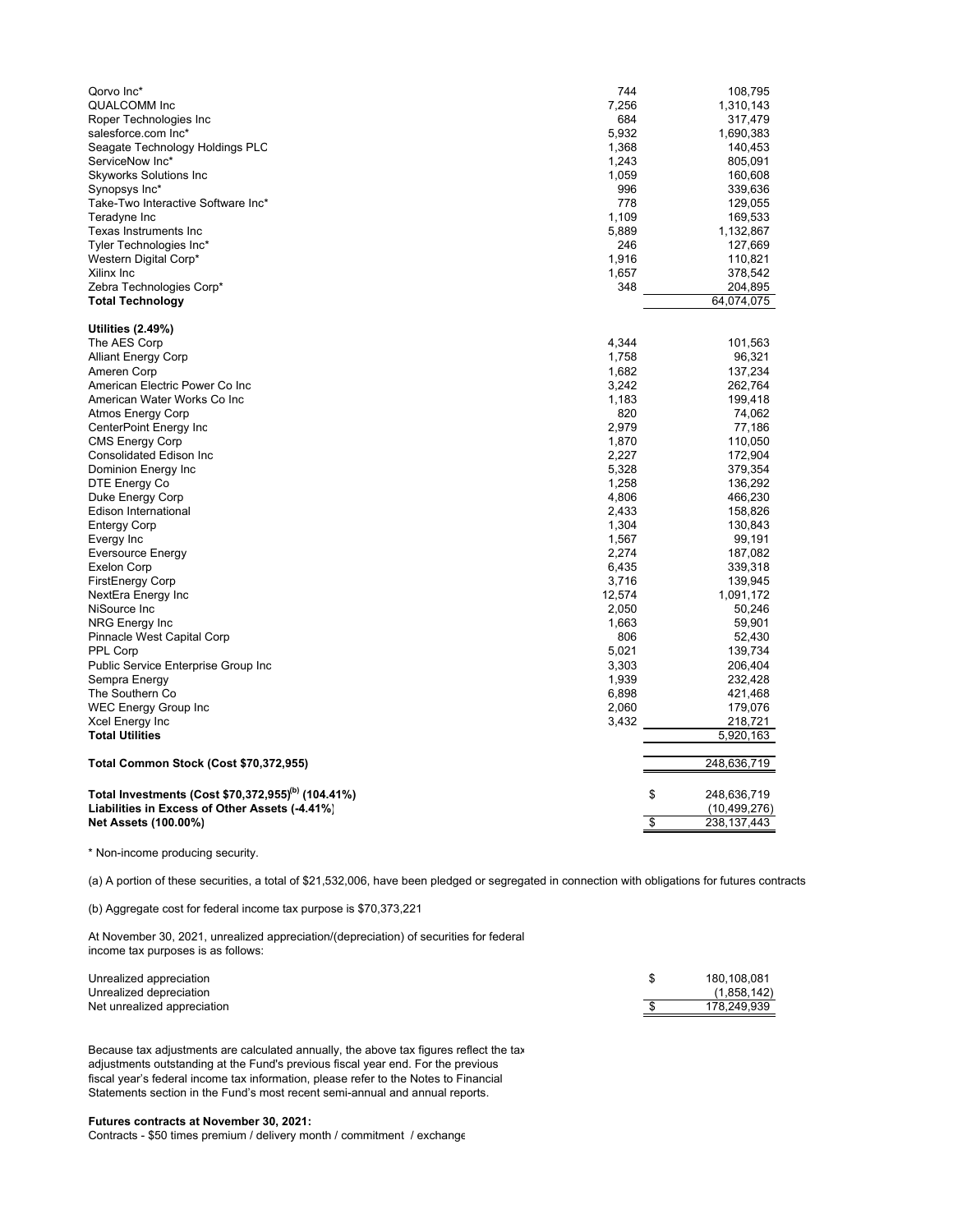**S&P 500 E-MINI** 2 / DEC 2021 / Lon g / CM

|  |                        |      |         | <b>Unrealized</b> |  |
|--|------------------------|------|---------|-------------------|--|
|  | <b>Notional Amount</b> |      | Value   | Depreciation      |  |
|  | 470.450                | - \$ | 456.625 | (13.825)          |  |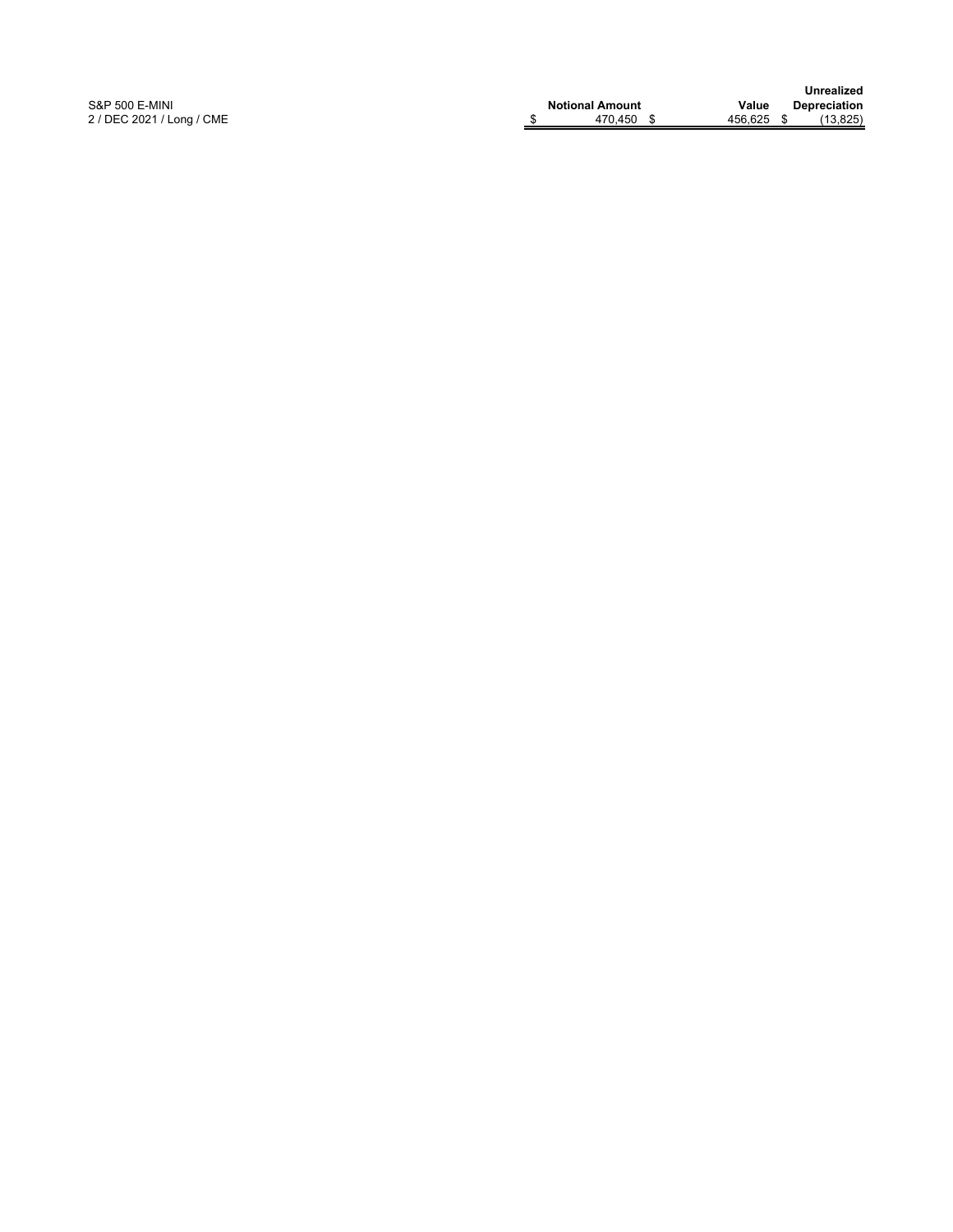# **S&P MIDCAP INDEX FUND**

| <b>Security Description</b>                          | <b>Shares</b>    | Value                |
|------------------------------------------------------|------------------|----------------------|
| <b>Common Stock (108.70%)</b>                        |                  |                      |
|                                                      |                  |                      |
| Basic Materials (4.75%)                              |                  |                      |
| Ashland Global Holdings Inc                          | $3,073$ \$       | 310,588              |
| Cabot Corp                                           | 3,138            | 164,682              |
| The Chemours Co                                      | 9,173            | 272,438              |
| Cleveland-Cliffs Inc*                                | 25,505           | 519,027              |
| <b>Commercial Metals Co</b>                          | 6,656            | 205,670              |
| Compass Minerals International Inc<br>Ingevity Corp* | 2,041            | 99,295               |
|                                                      | 2,247            | 161,582<br>123,197   |
| Minerals Technologies Inc<br>NewMarket Corp          | 1,876<br>405     | 134,177              |
| Olin Corp                                            | 8,024            | 436,104              |
| Reliance Steel & Aluminum Co                         | 3,526            | 524,069              |
| Royal Gold Inc                                       | 3,663            | 366,410              |
| RPM International Inc                                | 7,340            | 668,232              |
| Sensient Technologies Corp                           | 2,347            | 228,340              |
| Steel Dynamics Inc                                   | 11,287           | 674,963              |
| United States Steel Corp                             | 14,573           | 329,496              |
| Valvoline Inc                                        | 10,450           | 356,032              |
| <b>Total Basic Materials</b>                         |                  | 5,574,302            |
|                                                      |                  |                      |
| Communications (3.06%)                               |                  |                      |
| Cable One Inc                                        | 292              | 517,442              |
| Ciena Corp*                                          | 8,581            | 516,834              |
| FactSet Research Systems Inc(a)                      | 2.145            | 1,005,082            |
| Iridium Communications Inc*                          | 6,514            | 250,463              |
| The New York Times Co                                | 8,025            | 381,188              |
| <b>TEGNA Inc</b>                                     | 12,638           | 249,601              |
| Telephone and Data Systems Inc                       | 5,893            | 104,188              |
| TripAdvisor Inc*                                     | 5,427            | 140,342              |
| Viasat Inc*                                          | 3,475            | 153,908              |
| World Wrestling Entertainment Inc                    | 2,835            | 139,936              |
| Yelp Inc*<br><b>Total Communications</b>             | 3,849            | 131,944<br>3,590,928 |
|                                                      |                  |                      |
| Consumer, Cyclical (18.21%)                          |                  |                      |
| Adient PLC*                                          | 5,245            | 222,650              |
| American Eagle Outfitters Inc                        | 8,412            | 217,787              |
| AutoNation Inc*                                      | 3,054            | 378,238              |
| <b>Avient Corp</b>                                   | 5,185            | 285,227              |
| BJ's Wholesale Club Holdings Inc*                    | 7,361            | 486,930              |
| Boyd Gaming Corp*                                    | 4,450            | 260,815              |
| The Brunswick Corp                                   | 4,312            | 404,940              |
| Callaway Golf Co*                                    | 6,451            | 173,919              |
| Capri Holdings Ltd'                                  | 8,349            | 494,428              |
| Carter's Inc                                         | 2,419            | 244,392              |
| Casey's General Stores Inc                           | 2,047            | 397,712              |
| Choice Hotels International Inc                      | 1,626            | 233,412              |
| <b>Churchill Downs Inc.</b>                          | 1,968            | 441,265              |
| Columbia Sportswear Co                               | 1,749            | 170,580              |
| Cracker Barrel Old Country Store Inc                 | 1,323            | 161,432              |
| Crocs Inc*                                           | 3,617            | 593,260              |
| Dana Inc                                             | 8,386            | 180,299              |
| Deckers Outdoor Corp*                                | 1,565            | 634,451              |
| Dick's Sporting Goods Inc<br>FirstCash Inc           | 3,644            | 428,389              |
|                                                      | 2,314            | 147,726              |
| Five Below Inc*                                      | 3,119            | 634,529              |
| Foot Locker Inc                                      | 5,887            | 268,683              |
| Fox Factory Holding Corp*                            | 2,181            | 383,354              |
| GameStop Corp*                                       | 3,077            | 603,738              |
| Gentex Corp<br>The Goodyear Tire & Rubber Co*        | 13,581<br>13,550 | 467,594<br>272,491   |
| Harley-Davidson Inc                                  | 8,141            | 298,205              |
|                                                      |                  |                      |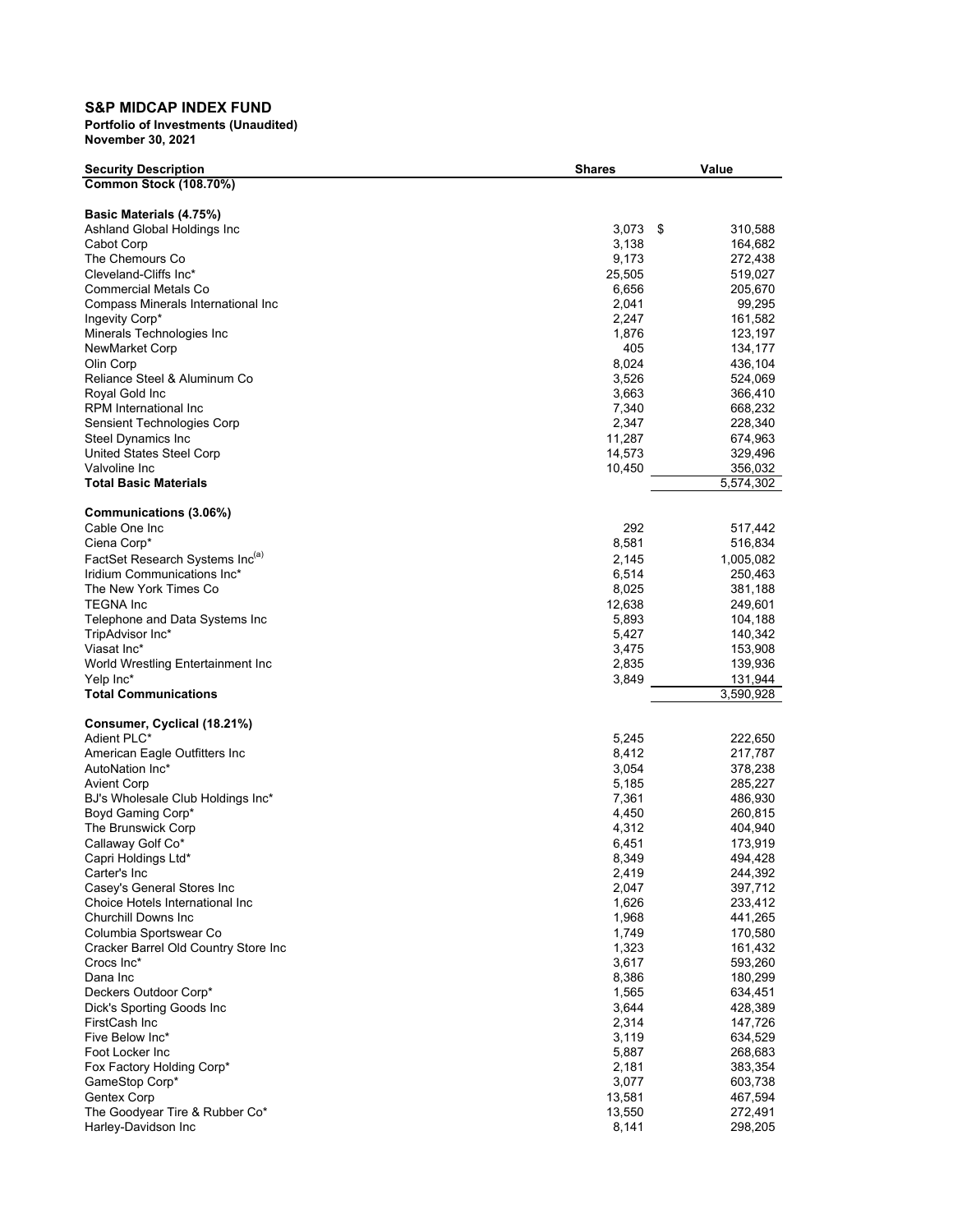| IAA Inc*                             | 7,664  | 370,171               |
|--------------------------------------|--------|-----------------------|
| Jack in the Box Inc                  | 1,378  | 113,823               |
| JetBlue Airways Corp*                | 17,800 | 238,876               |
| <b>KAR Auction Services Inc*</b>     | 7,759  | 116,307               |
| <b>KB Home</b>                       | 5,162  | 206,428               |
| Kohl's Corp                          | 8,755  | 448,519               |
| Lear Corp                            | 3,046  | 511,088               |
| Lithia Motors Inc                    | 1,500  | 436,995               |
| Marriott Vacations Worldwide Corp    | 2,090  | 319,039               |
| Mattel Inc*                          | 19,592 | 415,546               |
| MillerKnoll Inc                      | 3,558  | 134,991               |
| MSC Industrial Direct Co Inc         | 2,536  | 199,583               |
| Murphy USA Inc                       | 1,404  | 243,355               |
| Nordstrom Inc*                       | 6,132  | 129,814               |
| Nu Skin Enterprises Inc              | 2,969  | 130,280               |
| Ollie's Bargain Outlet Holdings Inc* | 3,186  | 197,182               |
| Papa John's International Inc        | 1,854  | 226,040               |
| Polaris Inc                          | 3,214  | 359,293               |
| RH*                                  | 865    | 504,451               |
| Scientific Games Corp*               | 3,258  | 208,251               |
| The Scotts Miracle-Gro Co            | 2,308  | 334,406               |
| Six Flags Entertainment Corp*        | 4,202  | 153,667               |
| Skechers USA Inc*                    | 7,802  | 350,466               |
| Taylor Morrison Home Corp*           | 7,244  | 224,999               |
| Tempur Sealy International Inc       | 9,908  | 424,459               |
| Texas Roadhouse Inc                  | 3,628  | 300,906               |
| Thor Industries Inc                  | 3,068  | 324,318               |
| <b>Toll Brothers Inc</b>             | 6,211  | 394,212               |
| Travel + Leisure Co                  | 4,871  | 239,751               |
| Tri Pointe Homes Inc*                | 6,608  | 165,002               |
| Univar Solutions Inc*                | 9,540  | 247,181               |
| Urban Outfitters Inc*                | 3,844  | 121,739               |
| Victoria's Secret & Co*              | 4,892  | 265,538               |
| Visteon Corp*                        | 1,554  | 164,600               |
| Watsco Inc                           | 1,853  | 542,392               |
| The Wendy's Co                       | 10,001 | 205,821               |
| Williams-Sonoma Inc(a)               | 4,246  | 827,289               |
| Wingstop Inc                         | 1,645  | 264,187               |
| Wyndham Hotels & Resorts Inc         | 5,203  | 413,534               |
| YETI Holdings Inc*                   | 4,150  | 382,464<br>21,343,409 |
| <b>Total Consumer, Cyclical</b>      |        |                       |
| Consumer, Non-Cyclical (17.29%)      |        |                       |
| Acadia Healthcare Co Inc*            | 4,932  | 277,030               |
| Amedisys Inc*                        | 1,813  | 253,185               |
| Arrowhead Pharmaceuticals Inc*       | 5,777  | 404,679               |
| ASGN Inc*                            | 2,965  | 360,781               |
| Avis Budget Group Inc*               | 2,879  | 790,545               |
| The Boston Beer Co Inc*              | 514    | 231,901               |
| The Brink's Co                       | 2,739  | 167,517               |
| <b>Chemed Corp</b>                   | 889    | 413,821               |
| Coty Inc*                            | 12,121 | 117,937               |
| Darling Ingredients Inc*             | 9,147  | 617,605               |
| Emergent BioSolutions Inc*           | 2,551  | 112,550               |
| Encompass Health Corp                | 5,510  | 317,486               |
| Envista Holdings Corp*               | 8,875  | 344,350               |
| Exelixis Inc*                        | 17,704 | 297,250               |
| <b>Flowers Foods Inc</b>             | 11,215 | 289,571               |
| FTI Consulting Inc*                  | 1,898  | 277,279               |
| Globus Medical Inc*                  | 4,207  | 263,442               |
| Graham Holdings Co                   | 224    | 126,900               |
| Grand Canyon Education Inc*          | 2,596  | 188,132               |
| Grocery Outlet Holding Corp*         | 4,882  | 141,383               |
| GXO Logistics Inc*                   | 5,756  | 552,864               |
| H&R Block Inc                        | 9,215  | 218,211               |
| Haemonetics Corp*                    | 2,814  | 144,218               |
| The Hain Celestial Group Inc*        | 4,840  | 190,841               |
| Halozyme Therapeutics Inc*           | 7,274  | 239,169               |
| HealthEquity Inc*                    | 4,363  | 238,569               |
| Helen of Troy Ltd*                   | 1,352  | 325,156               |
| Hill-Rom Holdings Inc                | 3,720  | 578,460               |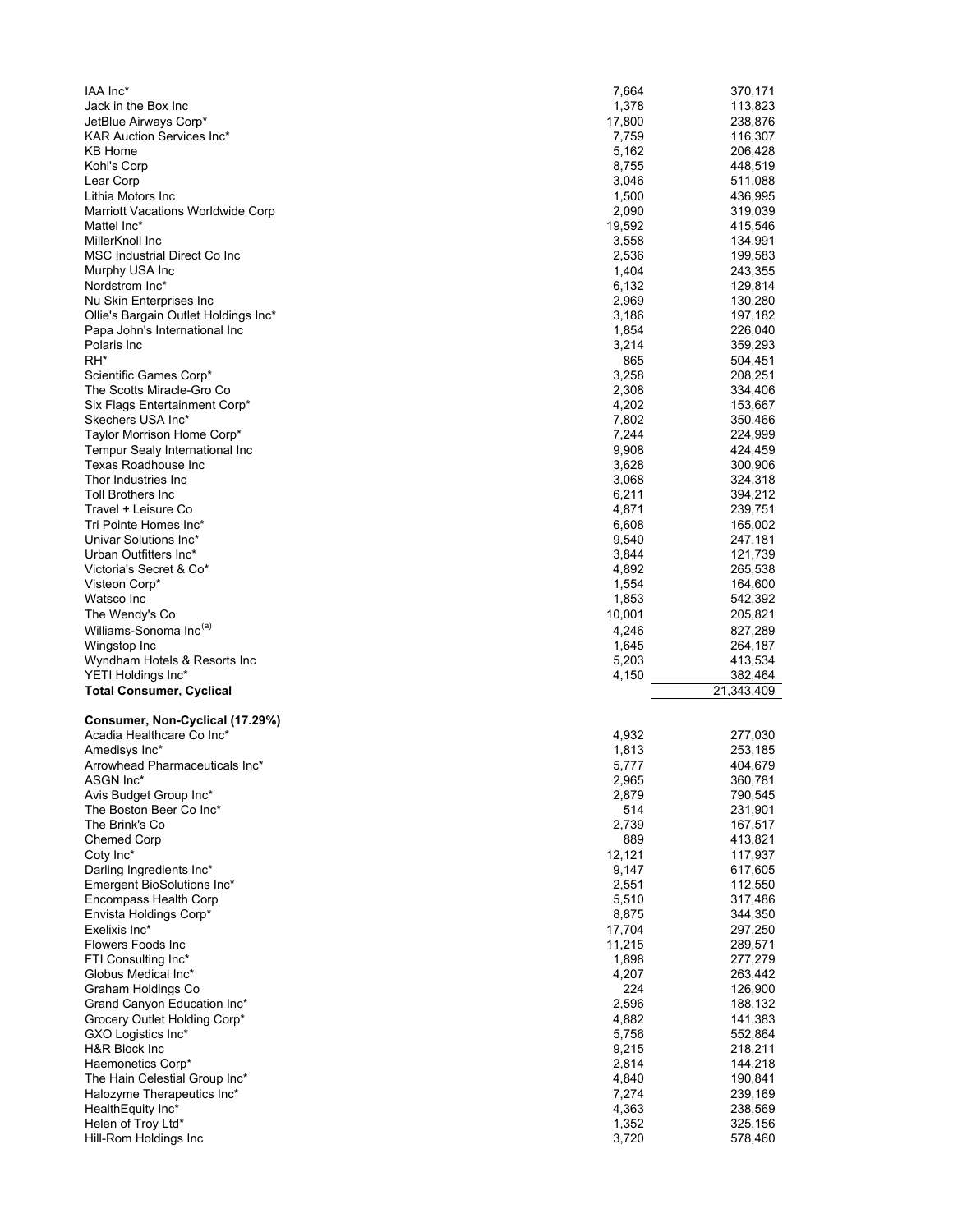| ICU Medical Inc*                                  | 1,078            | 243,854            |
|---------------------------------------------------|------------------|--------------------|
| Ingredion Inc                                     | 3,720            | 346,444            |
| Insperity Inc                                     | 2,038            | 235,878            |
| Integra LifeSciences Holdings Corp*               | 3,953            | 252,794            |
| Jazz Pharmaceuticals PLC*                         | 3,129            | 375,073            |
| John Wiley & Sons Inc                             | 2,636            | 137,019            |
| Lancaster Colony Corp                             | 1,153<br>1,750   | 168,569<br>200,760 |
| LHC Group Inc*<br>LivaNova PLC*                   | 2,820            | 226,051            |
| LiveRamp Holdings Inc*                            | 3,739            | 175,471            |
| ManpowerGroup Inc                                 | 3,049            | 273,282            |
| Masimo Corp* <sup>,(a)</sup>                      | 2,858            | 794,867            |
| Medpace Holdings Inc*                             | 1,529            | 317,130            |
| Molina Healthcare Inc* <sup>,(a)</sup>            | 3,215            | 916,854            |
| Nektar Therapeutics*                              | 10,250           | 115,415            |
| Neogen Corp*                                      | 5,208            | 208,997            |
| Neurocrine Biosciences Inc*                       | 5,208            | 433,566            |
| NuVasive Inc*                                     | 2,872            | 138,028            |
| Patterson Cos Inc                                 | 5,190            | 163,329            |
| Paylocity Holding Corp*<br>Penumbra Inc*          | 2,089<br>1,871   | 527,138<br>459,611 |
| Pilgrim's Pride Corp*                             | 2,700            | 75,816             |
| Post Holdings Inc*                                | 3,395            | 327,957            |
| PROG Holdings Inc                                 | 3,750            | 169,200            |
| Progyny Inc*                                      | 1,523            | 77,323             |
| Quidel Corp*                                      | 1,964            | 289,808            |
| R1 RCM Inc*                                       | 7,664            | 182,556            |
| Repligen Corp*,(a)                                | 2,730            | 782,145            |
| Sabre Corp*                                       | 16,503           | 124,268            |
| Sanderson Farms Inc                               | 1,188            | 223,083            |
| US Service Corp International                     | 9,393            | 621,444            |
| Sprouts Farmers Market Inc*<br>STAAR Surgical Co* | 7,118<br>2,560   | 188,342<br>243,686 |
| Syneos Health Inc*                                | 5,615            | 545,553            |
| Tenet Healthcare Corp*                            | 5,708            | 415,942            |
| Tootsie Roll Industries Inc                       | 1,128            | 35,476             |
| United Therapeutics Corp*                         | 2,463            | 466,739            |
| WEX Inc*                                          | 2,445            | 309,097            |
| <b>Total Consumer, Non-Cyclical</b>               |                  | 20,269,397         |
| Energy (3.96%)                                    |                  |                    |
| Antero Midstream Corp                             | 17,306           | 168,041            |
| ChampionX Corp*                                   | 10,834           | 221,122            |
| CNX Resources Corp*                               | 11,242           | 153,341            |
| Coterra Energy Inc                                | 22,883           | 459,491            |
| DT Midstream Inc                                  | 5,370            | 246,322            |
| EQI Corp*<br><b>Equitrans Midstream Corp</b>      | 14,895<br>20,127 | 289,410<br>193,622 |
| First Solar Inc*                                  | 4,363            | 452,007            |
| <b>HollyFrontier Corp</b>                         | 8,287            | 267,836            |
| Murphy Oil Corp                                   | 8,004            | 212,746            |
| SolarEdge Technologies Inc*,(a)                   | 2,832            | 928,215            |
| Sunrun Inc*                                       | 8,648            | 398,154            |
| Targa Resources Corp                              | 12,679           | 654,617            |
| <b>Total Energy</b>                               |                  | 4,644,924          |
| <b>Financial (26.66%)</b>                         |                  |                    |
| Banks (7.64%)                                     |                  |                    |
| Associated Banc-Corp                              | 8,584            | 187,990            |
| Bank of Hawaii Corp                               | 2,220            | 177,112            |
| Bank OZK                                          | 6,752            | 301,882            |
| Cadence Bank<br>Cathay General Bancorp            | 5,591<br>4,150   | 163,369<br>173,927 |
| CIT Group Inc                                     | 5,707            | 279,985            |
| Commerce Bancshares Inc                           | 6,030            | 420,894            |
| Cullen/Frost Bankers Inc                          | 3,116            | 392,273            |
| East West Bancorp Inc                             | 7,991            | 615,307            |
| <b>First Financial Bankshares Inc</b>             | 7,915            | 395,117            |
|                                                   |                  |                    |
| First Horizon Corp<br><b>FNB Corp</b>             | 29,803<br>17,881 | 480,722<br>208,492 |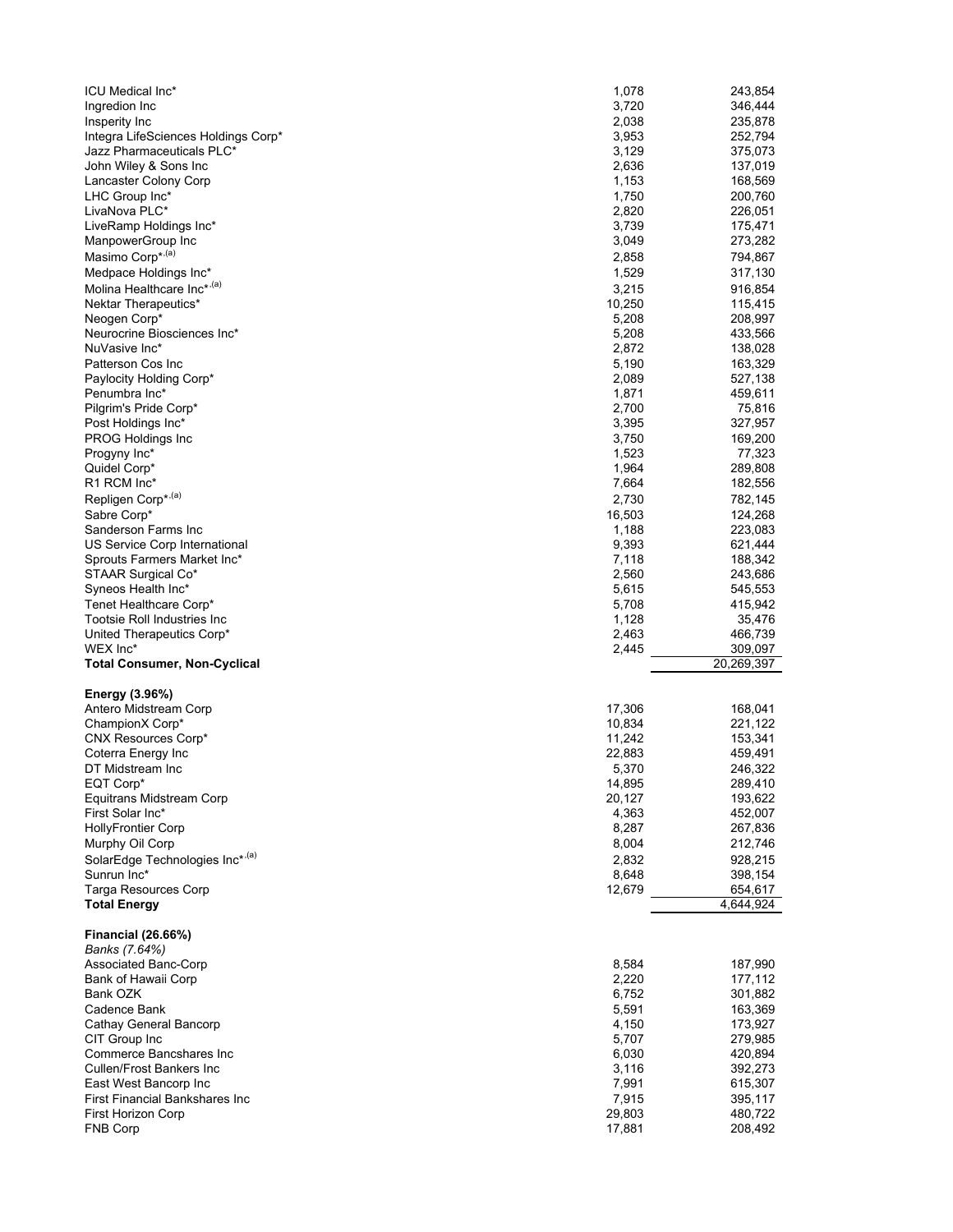| <b>Fulton Financial Corp</b>          | 9,889  | 156,147   |
|---------------------------------------|--------|-----------|
| Glacier Bancorp Inc                   | 5,299  | 287,736   |
|                                       |        |           |
| <b>Hancock Whitney Corp</b>           | 4,789  | 228,818   |
| Home BancShares Inc                   | 8,489  | 203,142   |
| International Bancshares Corp         | 3,086  | 129,643   |
| PacWest Bancorp                       | 6,472  | 289,557   |
| Pinnacle Financial Partners Inc       | 4,336  | 413,698   |
| Prosperity Bancshares Inc             | 5,175  | 368,874   |
| Signature Bank <sup>(a)</sup>         | 3,214  | 971,593   |
|                                       |        |           |
| <b>Synovus Financial Corp</b>         | 8,228  | 372,646   |
| Texas Capital Bancshares Inc*         | 2,817  | 158,653   |
| <b>UMB Financial Corp</b>             | 2,395  | 240,889   |
| Umpqua Holdings Corp                  | 12,205 | 232,627   |
| United Bankshares Inc                 | 6,634  | 237,033   |
| Valley National Bancorp               | 23,601 | 317,197   |
| Webster Financial Corp                | 5,037  | 271,444   |
| <b>Wintrust Financial Corp</b>        | 3,194  | 279,571   |
|                                       |        | 8,956,338 |
| Diversified Financial Service (3.10%) |        |           |
| Affiliated Managers Group Inc         | 2,363  | 402,017   |
|                                       |        |           |
| Alliance Data Systems Corp            | 2,799  | 190,780   |
| Evercore Inc                          | 2,355  | 326,639   |
| <b>Federated Hermes Inc</b>           | 5,231  | 176,337   |
| Interactive Brokers Group Inc         | 4,471  | 330,049   |
| Janus Henderson Group PLC             | 8,514  | 363,803   |
| Jefferies Financial Group Inc         | 11,467 | 430,930   |
| LendingTree Inc*                      | 603    | 68,368    |
| <b>Navient Corp</b>                   | 10,555 | 208,250   |
| <b>SEI Investments Co</b>             | 6,604  | 393,797   |
|                                       |        |           |
| <b>SLM Corp</b>                       | 18,581 | 330,370   |
| Stifel Financial Corp                 | 5,743  | 407,810   |
| Insurance(4.38%)                      |        | 3,629,150 |
| Alleghany Corp*                       | 775    | 501,332   |
|                                       |        |           |
| American Financial Group Inc          | 3,880  | 518,404   |
| Brighthouse Financial Inc*            | 4,960  | 241,106   |
| <b>CNO Financial Group Inc</b>        | 8,004  | 181,371   |
| <b>Essent Group Ltd</b>               | 6,431  | 267,401   |
| First American Financial Corp         | 6,187  | 458,952   |
| The Hanover Insurance Group Inc       | 2,130  | 259,328   |
| Kemper Corp                           | 3,430  | 189,748   |
| Kinsale Capital Group Inc             | 1,181  | 245,648   |
|                                       | 1,634  | 83,367    |
| Mercury General Corp                  |        |           |
| <b>MGIC Investment Corp</b>           | 16,627 | 234,441   |
| Old Republic International Corp       | 15,672 | 375,501   |
| Primerica Inc                         | 2,232  | 328,439   |
| Reinsurance Group of America Inc      | 3,798  | 360,468   |
| RenaissanceRe Holdings Ltd            | 2,661  | 410,087   |
| <b>RLI Corp</b>                       | 2,209  | 227,041   |
| Selective Insurance Group Inc         | 3,316  | 250,491   |
|                                       |        | 5,133,125 |
| Real Estate (10.93%)                  |        |           |
| American Campus Communities Inc       | 7,627  | 394,621   |
| Apartment Income REIT Corp            | 8,250  | 418,770   |
| <b>Brixmor Property Group Inc</b>     | 16,431 | 373,641   |
|                                       |        |           |
| Camden Property Trust <sup>(a)</sup>  | 5,397  | 891,638   |
| <b>CoreSite Realty Corp</b>           | 2,286  | 391,020   |
| Corporate Office Properties Trust     | 6,752  | 173,256   |
| Cousins Properties Inc.               | 8,551  | 322,886   |
| CyrusOne Inc                          | 6,595  | 587,087   |
| Douglas Emmett Inc                    | 9,604  | 314,723   |
| EastGroup Properties Inc              | 2,238  | 455,881   |
| <b>EPR Properties</b>                 | 4,167  | 192,182   |
|                                       |        |           |
| First Industrial Realty Trust Inc     | 7,397  | 446,853   |
| Healthcare Realty Trust Inc           | 7,860  | 246,175   |
| Highwoods Properties Inc              | 6,044  | 261,101   |
| Hudson Pacific Properties Inc         | 8,369  | 203,701   |
| <b>JBG SMITH Properties</b>           | 6,347  | 176,383   |
| Jones Lang LaSalle Inc*               | 2,843  | 667,849   |
| <b>Kilroy Realty Corp</b>             | 5,682  | 366,659   |
|                                       |        |           |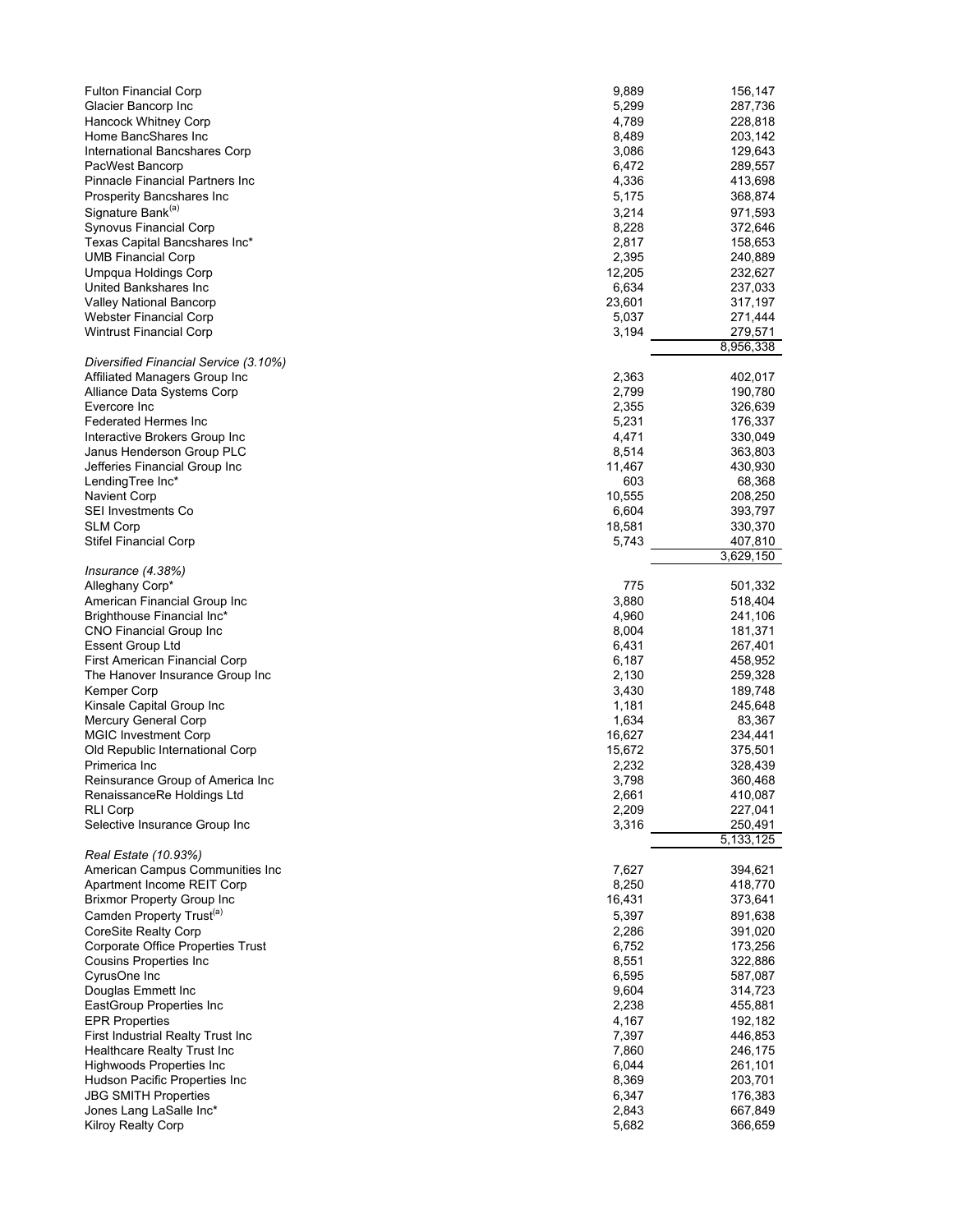| Lamar Advertising Co                     | 4,619  | 504,672    |
|------------------------------------------|--------|------------|
|                                          |        |            |
| Life Storage Inc                         | 4,077  | 538,735    |
| The Macerich Co                          | 9,276  | 174,945    |
| <b>Medical Properties Trust Inc</b>      | 32,668 |            |
|                                          |        | 695,504    |
| National Retail Properties Inc           | 9,304  | 410,306    |
| National Storage Affiliates Trust        | 3,823  | 234,656    |
|                                          |        |            |
| Omega Healthcare Investors Inc           | 12,731 | 355,704    |
| Park Hotels & Resorts Inc*               | 13,160 | 218,982    |
|                                          |        |            |
| Pebblebrook Hotel Trust                  | 7,871  | 164,897    |
| <b>Physicians Realty Trust</b>           | 11,481 | 204,706    |
|                                          |        |            |
| PotlatchDeltic Corp                      | 3,706  | 200,643    |
| PS Business Parks Inc                    | 1,112  | 194,822    |
| Rayonier Inc                             | 7,791  | 294,266    |
|                                          |        |            |
| Rexford Industrial Realty Inc            | 7,402  | 518,732    |
| Sabra Health Care REIT Inc               | 11,960 | 154,643    |
|                                          |        |            |
| SL Green Realty Corp                     | 3,906  | 271,194    |
| Spirit Realty Capital Inc                | 5,819  | 259,295    |
|                                          |        |            |
| <b>STORE Capital Corp</b>                | 12,450 | 410,103    |
| <b>Urban Edge Properties</b>             | 6,939  | 119,559    |
|                                          |        |            |
|                                          |        | 12,810,790 |
| Savings&Loans (0.61%)                    |        |            |
| New York Community Bancorp Inc           | 25,710 |            |
|                                          |        | 308,006    |
| <b>Sterling Bancorp</b>                  | 10,983 | 272,488    |
| Washington Federal Inc                   | 4,201  | 136,490    |
|                                          |        |            |
|                                          |        | 716,984    |
|                                          |        |            |
|                                          |        |            |
| <b>Total Financial</b>                   |        | 31,246,387 |
|                                          |        |            |
|                                          |        |            |
| Industrial (22.11%)                      |        |            |
| Acuity Brands Inc                        | 2,041  | 410,955    |
|                                          |        |            |
| AECOM*                                   | 8,355  | 575,994    |
| AGCO Corp                                | 3,403  | 375,045    |
|                                          |        |            |
| AptarGroup Inc                           | 3,587  | 428,969    |
| Arrow Electronics Inc*                   | 4,186  | 509,227    |
| Avnet Inc                                | 5,517  | 200,102    |
|                                          |        |            |
| Axon Enterprise Inc*                     | 3,457  | 583,507    |
| Belden Inc                               | 2,251  | 138,819    |
|                                          |        |            |
| Builders FirstSource Inc*                | 11,368 | 789,394    |
| Carlisle Cos Inc                         | 2,958  | 666,142    |
|                                          |        |            |
| Clean Harbors Inc*                       | 2,859  | 290,017    |
| Cognex Corp <sup>(a)</sup>               | 9,665  | 746,621    |
|                                          |        |            |
| Coherent Inc*                            | 1,354  | 350,591    |
| Colfax Corp*                             | 6,495  | 301,628    |
|                                          |        |            |
| Crane Co                                 | 2,785  | 268,864    |
| <b>Curtiss-Wright Corp</b>               | 2,322  | 292,154    |
|                                          |        |            |
| Donaldson Co Inc                         | 7,045  | 397,549    |
| Dycom Industries Inc*                    | 1,697  | 158,636    |
| Eagle Materials Inc                      | 2,332  | 359,641    |
|                                          |        |            |
| <b>EMCOR Group Inc</b>                   | 3,138  | 374,489    |
| Energizer Holdings Inc                   | 3,289  | 122,318    |
|                                          |        |            |
| EnerSys                                  | 2,359  | 174,778    |
| <b>Flowserve Corp</b>                    | 7,337  | 219,963    |
|                                          |        |            |
| Fluor Corp*                              | 7,046  | 155,787    |
| <b>GATX Corp</b>                         | 1,939  | 190,992    |
|                                          |        |            |
| Graco Inc(a)                             | 9,415  | 686,259    |
| Greif Inc                                | 1,668  | 101,214    |
|                                          |        |            |
| Hexcel Corp*                             | 4,708  | 241,897    |
| Hubbell Inc                              | 3,028  | 592,580    |
| II-VI Inc*                               | 5,436  | 339,913    |
|                                          |        |            |
| ITT Inc                                  | 4,825  | 456,349    |
| Jabil Inc                                | 7,569  | 442,484    |
|                                          |        |            |
| Kennametal Inc                           | 4,827  | 170,731    |
| Kirby Corp*                              | 3,327  | 173,736    |
|                                          |        |            |
| Knight-Swift Transportation Holdings Inc | 6,796  | 389,071    |
| Landstar System Inc                      | 2,143  | 361,203    |
|                                          |        |            |
| Lennox International Inc                 | 1,903  | 588,065    |
| Lincoln Electric Holdings Inc            | 3,398  | 458,594    |
|                                          |        |            |
| Littelfuse Inc                           | 1,350  | 402,948    |
| Louisiana-Pacific Corp                   | 5,904  | 385,826    |
|                                          |        |            |
| MasTec Inc*                              | 3,168  | 291,995    |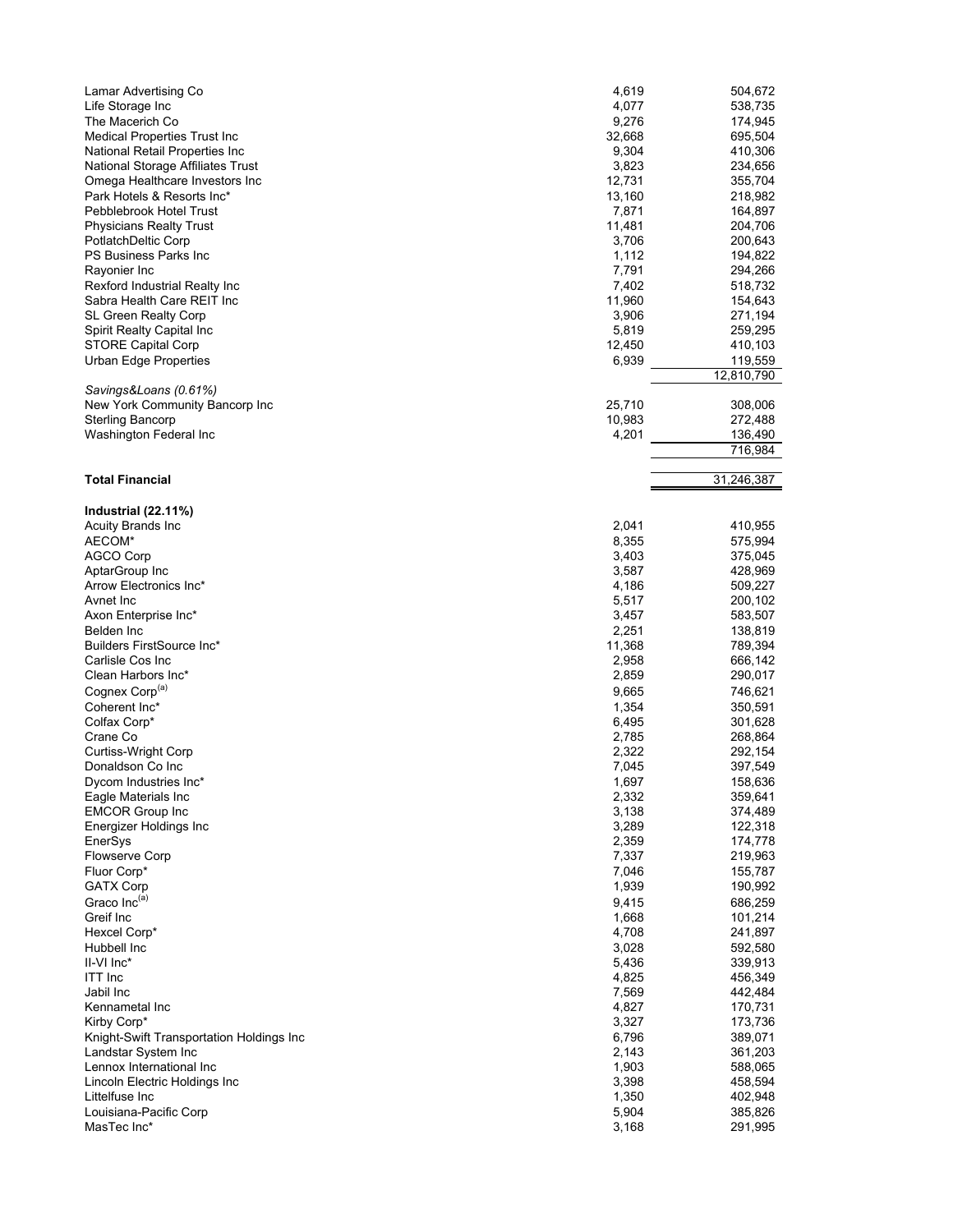| MDU Resources Group Inc                 | 11,113 | 302,607    |
|-----------------------------------------|--------|------------|
| Mercury Systems Inc*                    | 3,236  | 158,402    |
| The Middleby Corp*                      | 2,900  | 506,572    |
| <b>MSA Safety Inc</b>                   | 2,076  | 297,532    |
| National Instruments Corp               | 6,872  | 285,325    |
| Nordson Corp <sup>(a)</sup>             | 2,981  | 757,740    |
|                                         |        |            |
| nVent Electric PLC                      | 9,376  | 326,566    |
| Oshkosh Corp                            | 3,779  | 406,620    |
| Owens Corning                           | 5,817  | 493,514    |
| Regal Rexnord Corp                      | 2,291  | 362,207    |
| Ryder System Inc                        | 3,105  | 257,963    |
| Silgan Holdings Inc                     | 4,332  | 179,648    |
| Simpson Manufacturing Co Inc            | 2,135  | 246,294    |
| Sonoco Products Co                      | 5,565  | 323,493    |
| Southwest Gas Holdings Inc              | 3,218  | 211,777    |
| Stericycle Inc*                         | 5,074  | 286,681    |
| <b>TD SYNNEX Corp</b>                   | 2,380  | 246,235    |
| <b>Terex Corp</b>                       | 3,952  | 167,486    |
| Tetra Tech Inc                          | 3,009  | 555,702    |
| The Timken Co                           | 3,817  | 251,273    |
| TopBuild Corp*                          | 1,687  | 455,136    |
| The Toro Co                             | 5,993  | 602,656    |
| Trex Co Inc*                            |        |            |
|                                         | 6,537  | 867,918    |
| Trinity Industries Inc                  | 5,026  | 133,189    |
| Universal Display Corp                  | 2,394  | 342,462    |
| Valmont Industries Inc                  | 1,193  | 285,163    |
| Vishay Intertechnology Inc              | 7,974  | 162,430    |
| <b>Vontier Corp</b>                     | 9,493  | 299,124    |
| Werner Enterprises Inc                  | 2,668  | 120,353    |
| Woodward Inc                            | 3,285  | 347,553    |
| Worthington Industries Inc              | 2,014  | 96,632     |
| XPO Logistics Inc*                      | 5,756  | 416,965    |
| <b>Total Industrial</b>                 |        | 25,918,265 |
|                                         |        |            |
| Technology (9.52%)                      |        |            |
| ACI Worldwide Inc*                      | 6,501  | 189,439    |
| Amkor Technology Inc                    | 5,924  | 127,721    |
| Aspen Technology Inc*                   | 3,760  | 545,313    |
| Azenta Inc*                             | 4,091  | 462,692    |
| Blackbaud Inc*                          | 2,682  | 202,384    |
| CACI International Inc*                 | 1,397  | 362,424    |
| CDK Global Inc                          | 6,744  | 260,588    |
|                                         |        |            |
| Cerence Inc*                            | 2,096  | 157,577    |
| Cirrus Logic Inc*                       | 3,261  | 261,467    |
| <b>CMC Materials Inc</b>                | 1,695  | 225,096    |
| CommVault Systems Inc*                  | 2,533  | 159,275    |
| Concentrix Corp                         | 2,380  | 395,080    |
| Consensus Cloud Solutions Inc*          | 791    | 49,548     |
| Envestnet Inc*                          | 3,017  | 231,313    |
| Fair Isaac Corp*                        | 1,637  | 578,074    |
| Genpact Ltd                             | 9,700  | 468,219    |
| KBR Inc                                 | 7,951  | 349,844    |
| Lattice Semiconductor Corp*             | 7,569  | 574,714    |
| Loyalty Ventures Inc*                   | 1,120  | 32,133     |
| Lumentum Holdings Inc*                  | 4,247  | 368,512    |
| Manhattan Associates Inc*               | 3,548  | 554,056    |
| Maximus Inc                             | 3,508  | 264,679    |
|                                         | 3,055  |            |
| MKS Instruments Inc                     |        | 464,849    |
| NCR Corp*                               | 7,171  | 278,952    |
| NetScout Systems Inc*                   | 3,968  | 118,643    |
| Qualys Inc*                             | 1,539  | 200,516    |
| Sailpoint Technologies Holdings Inc*    | 4,474  | 235,288    |
| Science Applications International Corp | 2,858  | 239,758    |
| Semtech Corp*                           | 3,680  | 315,266    |
| Silicon Laboratories Inc*               | 2,527  | 495,974    |
| Synaptics Inc*                          | 1,913  | 539,925    |
| Teradata Corp*                          | 6,057  | 262,995    |
| Wolfspeed Inc*                          | 6,115  | 749,821    |
| Xerox Holdings Corp                     | 9,398  | 173,111    |
| Ziff Davis Inc*                         | 2,375  | 270,441    |
| <b>Total Technology</b>                 |        | 11,165,687 |
|                                         |        |            |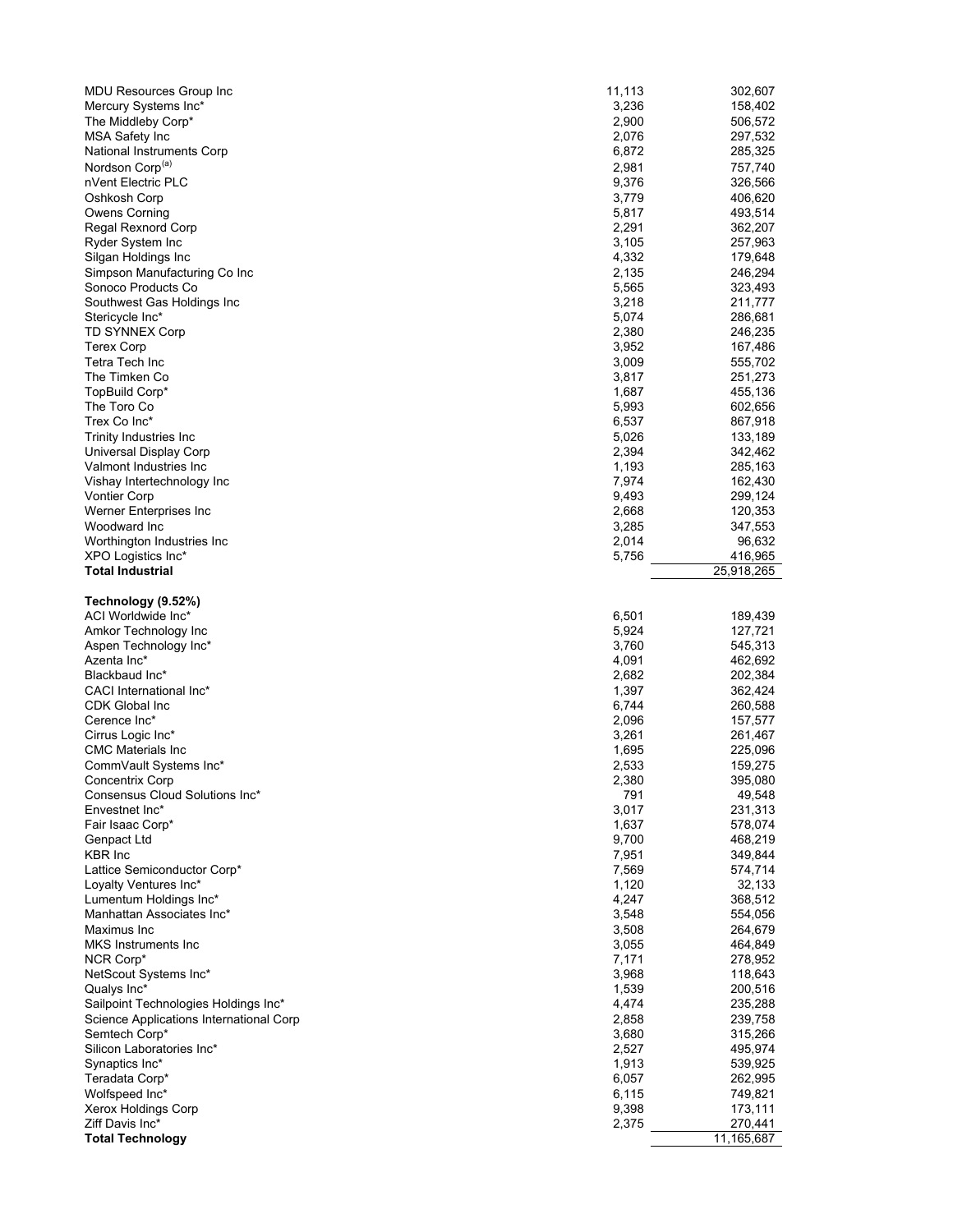| Utilities $(3.14\%)$                                                                 |        |                   |
|--------------------------------------------------------------------------------------|--------|-------------------|
| <b>ALLETE Inc</b>                                                                    | 2,880  | 168,854           |
| <b>Black Hills Corp</b>                                                              | 3,620  | 232,114           |
| <b>Essential Utilities Inc</b>                                                       | 12,576 | 594,468           |
| Hawaiian Electric Industries Inc                                                     | 6,349  | 241,199           |
| <b>IDACORP</b> Inc                                                                   | 2,936  | 307,164           |
| National Fuel Gas Co                                                                 | 5,201  | 300,670           |
| New Jersey Resources Corp                                                            | 5,564  | 204,644           |
| NorthWestern Corp                                                                    | 3,039  | 168,057           |
| <b>OGE Energy Corp</b>                                                               | 11,085 | 380,437           |
| ONE Gas Inc                                                                          | 3,072  | 199,188           |
|                                                                                      |        |                   |
| <b>PNM Resources Inc.</b>                                                            | 4,449  | 219,069           |
| Spire Inc                                                                            | 3,071  | 183,799           |
| <b>UGI Corp</b>                                                                      | 11,636 | 479,985           |
| <b>Total Utilities</b>                                                               |        | 3,679,648         |
| Total Common Stock (Cost \$77,138,645)                                               |        | 127,432,947       |
|                                                                                      |        |                   |
| Collateral Received for Securities on Loan (0.91%)                                   |        |                   |
| Mount Vernon Liquid Assets Portfolio (Cost \$1,064,612)                              |        | 1,064,612         |
|                                                                                      |        |                   |
| Total Investments (Cost \$78,203,257) <sup>(a)</sup> (109.61%)                       |        | \$<br>128,497,557 |
|                                                                                      |        |                   |
| Liabilities in Excess of Other Assets (-9.61%)                                       |        | (11, 262, 725)    |
| <b>Net Assets (100.00%)</b>                                                          |        | \$<br>117,234,832 |
| * Non-income producing security.                                                     |        |                   |
|                                                                                      |        |                   |
| # Loaned security; a portion of the security is on loan at November 30, 2021.        |        |                   |
|                                                                                      |        |                   |
| (a) A portion of these securities, a total of $$9,308,306.83$ , have been pledged or |        |                   |
| segregated in connection with obligations for futures contracts.                     |        |                   |
|                                                                                      |        |                   |
| (b) Aggregate cost for federal income tax purpose is \$78,247.713.                   |        |                   |
|                                                                                      |        |                   |
| At November 30, 2021, unrealized appreciation/(depreciation) of securities for       |        |                   |
| federal income tax purposes is as follows:                                           |        |                   |
|                                                                                      |        |                   |
| Unrealized appreciation                                                              |        | \$<br>55,048,916  |
| Unrealized depreciation                                                              |        | (4,771,925)       |
| Net unrealized appreciation                                                          |        | \$<br>50,276,991  |
|                                                                                      |        |                   |
| Because tax adjustments are calculated annually, the above tax figures reflect the   |        |                   |
| tax adjustments outstanding at the Fund's previous fiscal year end. For the          |        |                   |
| previous fiscal year's federal income tax information, please refer to the Notes to  |        |                   |
| Financial Statements section in the Fund's most recent semi-annual and annual        |        |                   |
| reports.                                                                             |        |                   |
|                                                                                      |        |                   |
|                                                                                      |        |                   |

#### **Futures contracts at November 30, 2021:**

Contracts - \$100 times premium / delivery month / commitment / exchange

|                           |                        |         | Unrealized   |
|---------------------------|------------------------|---------|--------------|
| S&P MidCap E-MINI         | <b>Notional Amount</b> | Value   | Appreciation |
| 1 / DEC 2021 / Long / CME | 287.930                | 270.620 | (17, 310)    |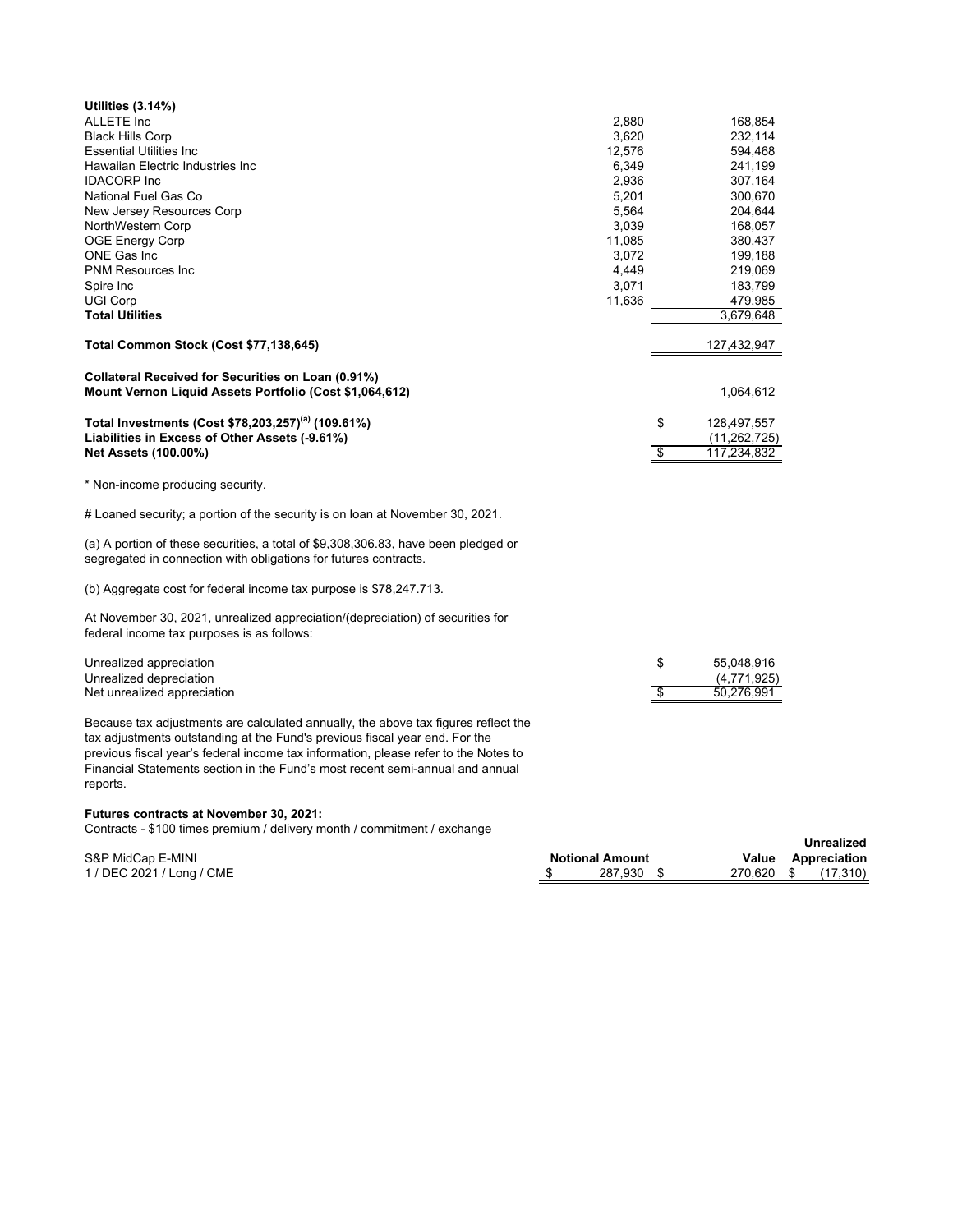# **S&P SMALLCAP INDEX FUND**

| <b>Security Description</b>               | <b>Shares</b> | Value               |
|-------------------------------------------|---------------|---------------------|
| Common Stock (106.43%)                    |               |                     |
|                                           |               |                     |
| Basic Materials (5.03%)<br>AdvanSix Inc   | 1,999         | \$<br>90,535        |
| Allegheny Technologies Inc*               | 8,370         | 119,189             |
| American Vanguard Corp                    | 1,902         | 27,218              |
| Arconic Corp*                             | 6,331         | 169,164             |
| <b>Balchem Corp</b>                       | 2,095         | 331,010             |
| <b>Carpenter Technology Corp</b>          | 2,804         | 77,054              |
| Century Aluminum Co*                      | 3,565         | 47,165              |
| Clearwater Paper Corp*                    | 1,183         | 47,616              |
| Ferro Corp*                               | 5,477         | 115,674             |
| GCP Applied Technologies Inc*             | 3,238         | 75,575              |
| <b>Glatfelter Corp</b>                    | 3,163         | 52,095              |
| Hawkins Inc                               | 1,354         | 44,926              |
| <b>HB Fuller Co</b>                       | 3,369         | 246,476             |
| Innospec Inc                              | 1,642         | 133,330             |
| Kaiser Aluminum Corp                      | 1,057         | 94,316              |
| Koppers Holdings Inc*                     | 1,482         | 44,756              |
| Kraton Corp*                              | 2,121         | 97,693              |
| Livent Corp*                              | 9,782         | 296,297             |
| Mercer International Inc                  | 2,867         | 30,677              |
| Neenah Inc                                | 1,088         | 50,581              |
| Quaker Chemical Corp                      | 854           | 194,584             |
| Rayonier Advanced Materials Inc*          | 3,576         | 19,596              |
| Rogers Corp*                              | 1,243         | 338,866             |
| Schweitzer-Mauduit International Inc      | 2,067         | 59,323              |
| Stepan Co                                 | 1,381         | 155,653             |
| Trinseo PLC<br>Unifi Inc*                 | 2,559         | 120,862             |
| <b>Total Basic Materials</b>              | 1,046         | 21,307<br>3,101,538 |
|                                           |               |                     |
|                                           |               |                     |
| Communications (4.36%)<br>ADTRAN Inc      | 3,425         | 69,802              |
| AMC Networks Inc*                         | 1,982         | 76,525              |
| ATN International Inc                     | 779           | 29,766              |
| CalAmp Corp*                              | 2,444         | 22,436              |
| <b>Cogent Communications Holdings Inc</b> | 2,815         | 210,928             |
| Consolidated Communications Holdings Inc* | 5,162         | 38,818              |
| ePlus Inc*                                | 899           | 94,836              |
| The EW Scripps Co                         | 3,903         | 72,323              |
| Extreme Networks Inc*                     | 7,992         | 107,892             |
| Gannett Co Inc*                           | 9,383         | 47,947              |
| Harmonic Inc*                             | 6,868         | 73,831              |
| HealthStream Inc*                         | 1,832         | 42,539              |
| InterDigital Inc                          | 1,985         | 134,801             |
| Liquidity Services Inc*                   | 1,928         | 43,708              |
| Meredith Corp*                            | 2,672         | 157,648             |
| NETGEAR Inc*                              | 1,998         | 53,427              |
| Perficient Inc*                           | 2,197         | 301,055             |
| Plantronics Inc*                          | 2,344         | 59,819              |
| QuinStreet Inc*                           | 3,238         | 49,574              |
| <b>Scholastic Corp</b>                    | 1,976         | 74,377              |
| Shenandoah Telecommunications Co          | 3,229         | 81,984              |
| Shutterstock Inc                          | 1,371         | 156,308             |
| TechTarget Inc*                           | 1,557         | 150,453             |
| Viavi Solutions Inc*                      | 14,793        | 219,084             |
| Vonage Holdings Corp*                     | 15,519        | 319,999             |
| <b>Total Communications</b>               |               | 2,689,880           |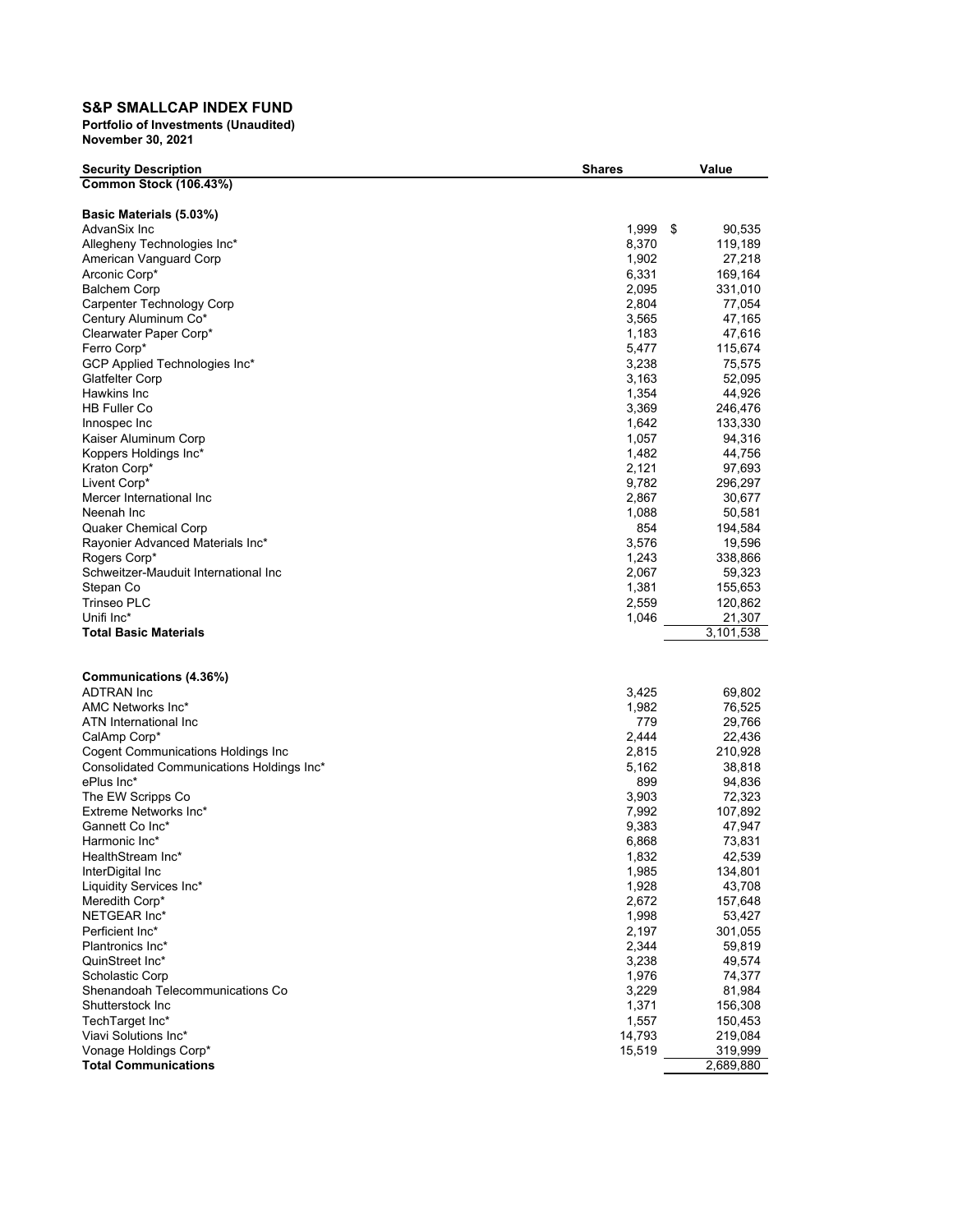| Consumer, Cyclical (15.74%)                                    |                |                   |
|----------------------------------------------------------------|----------------|-------------------|
| Abercrombie & Fitch Co*                                        | 4,152          | 149,472           |
| Allegiant Travel Co*                                           | 873            | 151,221           |
| American Axle & Manufacturing Holdings Inc*                    | 7,476          | 66,237            |
| America's Car-Mart Inc*                                        | 397            | 38,962            |
| Asbury Automotive Group Inc*                                   | 1,250          | 204,550           |
| Barnes & Noble Education Inc*                                  | 2,006<br>6,880 | 14,082<br>126,110 |
| Bed Bath & Beyond Inc*<br>Big Lots Inc                         | 2,184          | 94,742            |
| BJ's Restaurants Inc*                                          | 1,372          | 40,968            |
| Bloomin' Brands Inc*                                           | 5,356          | 94,641            |
| Boot Barn Holdings Inc*                                        | 1,930          | 236,116           |
| Brinker International Inc*                                     | 3,014          | 104,284           |
| The Buckle Inc                                                 | 1,891          | 88,953            |
| Caleres Inc                                                    | 2,523          | 59,568            |
| The Cato Corp                                                  | 1,556          | 25,596            |
| Cavco Industries Inc*                                          | 571            | 169,867           |
| Century Communities Inc                                        | 1,701          | 120,890           |
| The Cheesecake Factory Inc*                                    | 2,449          | 93,846            |
| Chico's FAS Inc*                                               | 8,496          | 48,682            |
| The Children's Place Inc*                                      | 943            | 81,598            |
| Chuy's Holdings Inc*                                           | 1,345          | 38,548            |
| Conn's Inc*                                                    | 1,366          | 29,888            |
| Cooper-Standard Holdings Inc*<br>Daktronics Inc*               | 1,206          | 27,847<br>14,811  |
| Dave & Buster's Entertainment Inc*                             | 3,035<br>3,158 | 102,572           |
| Designer Brands Inc*                                           | 3,952          | 54,063            |
| Dine Brands Global Inc*                                        | 1,098          | 78,858            |
| Dorman Products Inc*                                           | 1,852          | 205,535           |
| El Pollo Loco Holdings Inc*                                    | 1,399          | 17,655            |
| Ethan Allen Interiors Inc                                      | 1,450          | 32,625            |
| Fiesta Restaurant Group Inc*                                   | 1,450          | 13,529            |
| Fossil Group Inc*                                              | 3,328          | 39,770            |
| Genesco Inc*                                                   | 1,020          | 64,464            |
| Gentherm Inc*                                                  | 2,195          | 185,368           |
| G-III Apparel Group Ltd*                                       | 2,872          | 85,126            |
| GMS Inc*                                                       | 2,817          | 157,386           |
| Group 1 Automotive Inc                                         | 1,100          | 214,225           |
| Guess? Inc                                                     | 2,510          | 56,601            |
| Haverty Furniture Cos Inc<br>Hawaiian Holdings Inc*            | 1,111          | 33,230            |
| Hibbett Inc                                                    | 3,036<br>1,106 | 55,498<br>86,213  |
| <b>HNI Corp</b>                                                | 2,445          | 96,602            |
| Installed Building Products Inc                                | 1,478          | 190,795           |
| Interface Inc                                                  | 4,184          | 59,664            |
| iRobot Corp*                                                   | 1,874          | 142,255           |
| Kontoor Brands Inc                                             | 3,132          | 168,877           |
| La-Z-Boy Inc                                                   | 3,092          | 103,242           |
| <b>LCI Industries</b>                                          | 1,627          | 247,743           |
| LGI Homes Inc*                                                 | 1,421          | 204,141           |
| Lumber Liquidators Holdings Inc*                               | 1,940          | 29,760            |
| M/I Homes Inc*                                                 | 1,897          | 106,023           |
| Macy's Inc(a)                                                  | 20,082         | 572,337           |
| The Marcus Corp*                                               | 1,646          | 28,756            |
| MarineMax Inc*                                                 | 1,536          | 81,823            |
| <b>MDC Holdings Inc</b>                                        | 3,636          | 173,946           |
| Meritage Homes Corp*                                           | 2,469          | 278,651           |
| Meritor Inc*                                                   | 4,861          | 122,935           |
| Methode Electronics Inc                                        | 2,510          | 111,620           |
| Monarch Casino & Resort Inc*<br>Motorcar Parts of America Inc* | 854<br>1,357   | 57,534<br>21,766  |
| Movado Group Inc                                               | 1,175          | 52,722            |
| The ODP Corp*                                                  | 3,541          | 133,708           |
| Oxford Industries Inc                                          | 1,123          | 107,291           |
| <b>PC Connection Inc</b>                                       | 791            | 34,677            |
| PetMed Express Inc                                             | 1,445          | 39,535            |
| PriceSmart Inc                                                 | 1,558          | 111,740           |
| Red Robin Gourmet Burgers Inc*                                 | 926            | 15,094            |
| Regis Corp*                                                    | 1,731          | 4,708             |
| Resideo Technologies Inc*                                      | 8,667          | 226,122           |
| Ruth's Hospitality Group Inc*                                  | 1,944          | 33,048            |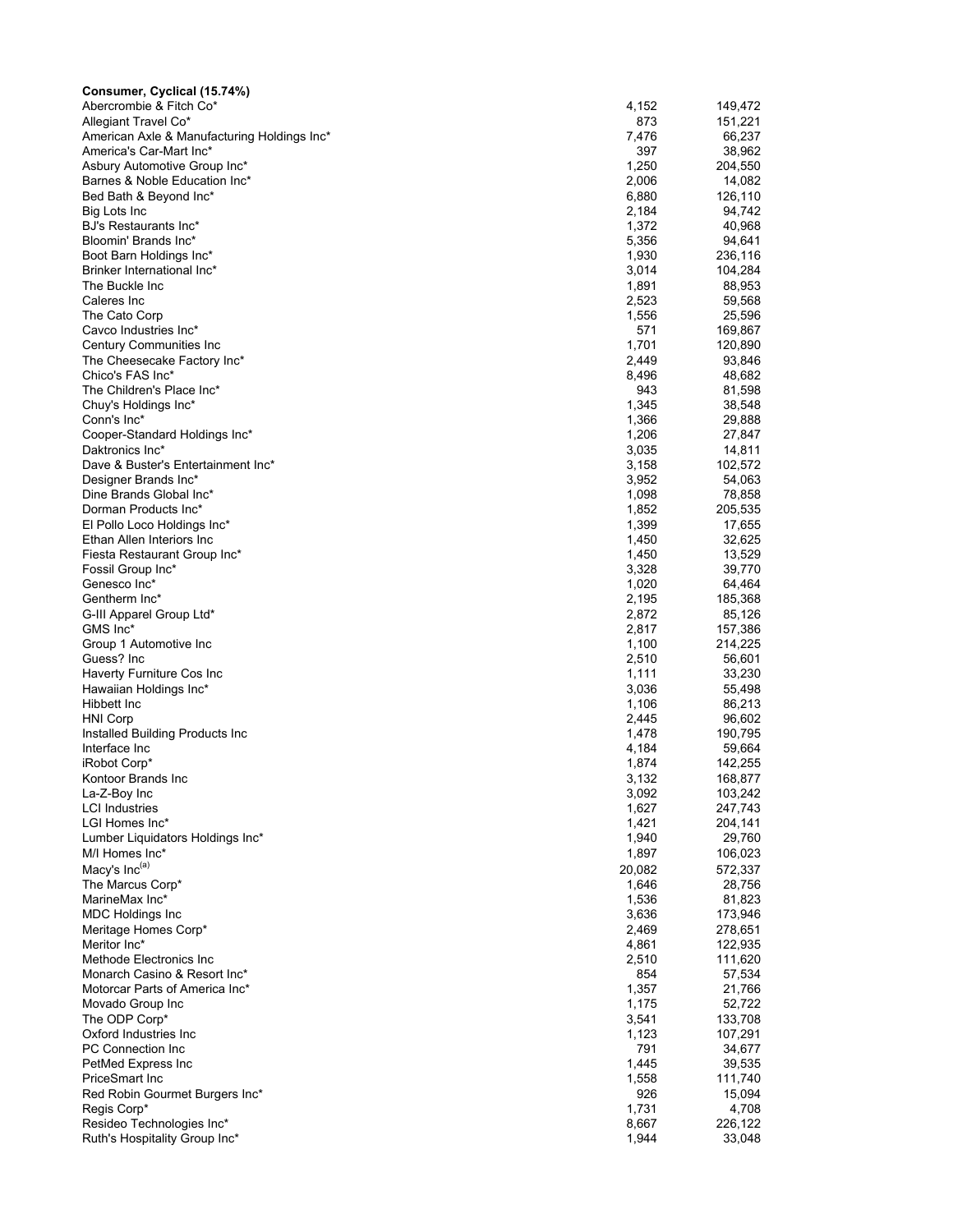| Sally Beauty Holdings Inc*                   | 7,446  | 145,867   |
|----------------------------------------------|--------|-----------|
| ScanSource Inc*                              | 1,809  | 56,531    |
| Shake Shack Inc*                             | 2,372  | 173,132   |
| Shoe Carnival Inc                            | 1,280  | 50,048    |
| Signet Jewelers Ltd                          | 3,385  | 328,821   |
| SkyWest Inc*                                 | 3,356  | 131,455   |
| Sleep Number Corp*                           | 1,641  | 130,919   |
| Sonic Automotive Inc                         | 1,578  | 70,868    |
| Standard Motor Products Inc                  | 1,301  | 65,102    |
| Steven Madden Ltd                            | 5,003  | 237,392   |
| Titan International Inc*                     | 3,341  | 23,019    |
| Tupperware Brands Corp*                      | 3,285  |           |
|                                              |        | 51,377    |
| UniFirst Corp                                | 1,013  | 194,141   |
| Universal Electronics Inc*                   | 997    | 36,091    |
| Vera Bradley Inc*                            | 1,892  | 17,993    |
| Veritiv Corp*                                | 911    | 114,822   |
| Vista Outdoor Inc*                           | 3,876  | 169,265   |
| Wabash National Corp                         | 3,495  | 58,367    |
| Winnebago Industries Inc                     | 2,254  | 162,784   |
| Wolverine World Wide Inc                     | 5,476  | 170,468   |
| World Fuel Services Corp                     | 4,080  | 101,959   |
| Zumiez Inc*                                  | 1,394  | 63,789    |
| <b>Total Consumer, Cyclical</b>              |        | 9,715,522 |
|                                              |        |           |
| Consumer, Non-Cyclical (18.20%)              |        |           |
| The Aaron's Co Inc                           | 2,245  | 49,839    |
| ABM Industries Inc                           | 4,338  | 195,210   |
| Addus HomeCare Corp*                         | 991    | 86,435    |
| Adtalem Global Education Inc*                | 3,189  | 94,618    |
| Alarm.com Holdings Inc*                      | 2,918  | 232,827   |
| American Public Education Inc*               | 1,102  | 20,817    |
| AMN Healthcare Services Inc* <sup>,(a)</sup> | 3,051  | 347,845   |
| Amphastar Pharmaceuticals Inc*               | 2,454  | 48,000    |
| The Andersons Inc                            |        |           |
|                                              | 2,041  | 69,353    |
| AngioDynamics Inc*                           | 2,694  | 69,371    |
| ANI Pharmaceuticals Inc*                     | 753    | 30,978    |
| Anika Therapeutics Inc*                      | 1,022  | 39,991    |
| Arlo Technologies Inc*                       | 5,260  | 40,765    |
| Avanos Medical Inc*                          | 3,101  | 93,557    |
| B&G Foods Inc                                | 4,291  | 129,288   |
| Calavo Growers Inc                           | 1,095  | 44,391    |
| Cal-Maine Foods Inc                          | 2,229  | 80,378    |
| Cara Therapeutics Inc*                       | 1,387  | 18,281    |
| Cardiovascular Systems Inc*                  | 2,591  | 51,820    |
| Celsius Holdings Inc*                        | 1,764  | 120,675   |
| Central Garden & Pet Co* - Class A           | 2,610  | 113,144   |
| Central Garden & Pet Co*                     | 702    | 33,822    |
| The Chefs' Warehouse Inc*                    | 1,825  | 56,703    |
| Coca-Cola Consolidated Inc                   | 308    | 175,736   |
|                                              |        |           |
| Coherus Biosciences Inc*                     | 4,320  | 80,222    |
| Collegium Pharmaceutical Inc*                | 1,483  | 26,071    |
| Community Health Systems Inc*                | 7,521  | 90,478    |
| CONMED Corp                                  | 1,871  | 245,962   |
| Corcept Therapeutics Inc*                    | 6,992  | 146,832   |
| CoreCivic Inc*                               | 7,761  | 83,586    |
| CorVel Corp*                                 | 641    | 120,508   |
| Covetrus Inc*                                | 6,600  | 118,668   |
| Cross Country Healthcare Inc*                | 2,325  | 60,822    |
| CryoLife Inc*                                | 2,686  | 46,172    |
| Cutera Inc*                                  | 1,019  | 35,522    |
| Cytokinetics Inc*                            | 4,349  | 171,090   |
| Deluxe Corp                                  | 2,788  | 94,346    |
| Eagle Pharmaceuticals Inc*                   | 724    | 34,520    |
| Edgewell Personal Care Co                    | 3,507  | 148,907   |
| elf Beauty Inc*                              | 2,547  | 76,716    |
| Enanta Pharmaceuticals Inc*                  | 1,144  | 100,992   |
|                                              |        |           |
| Endo International PLC*                      | 14,456 | 80,954    |
| The Ensign Group Inc                         | 3,398  | 259,369   |
| EVERTEC Inc                                  | 4,010  | 168,380   |
| Forrester Research Inc*                      | 760    | 42,894    |
| Fresh Del Monte Produce Inc                  | 1,961  | 48,554    |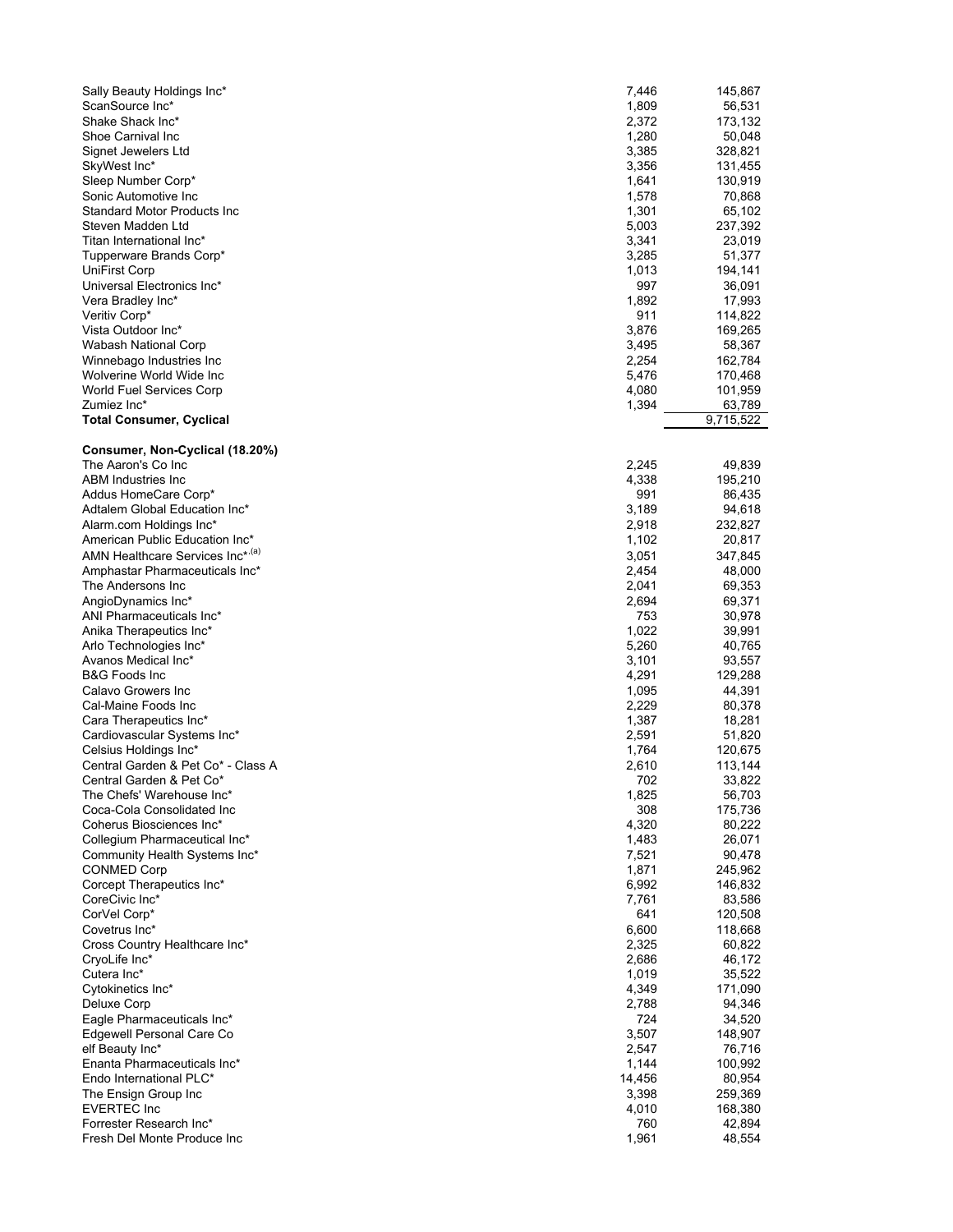| Fulgent Genetics Inc*                        | 811            | 75,845            |
|----------------------------------------------|----------------|-------------------|
| Glaukos Corp*                                | 2,792          | 120,140           |
| Green Dot Corp*                              | 3,393          | 121,809           |
| Hanger Inc*                                  | 2,674          | 45,110            |
| Heidrick & Struggles International Inc       | 1,373          | 59,272            |
| Heska Corp*                                  | 538            | 86,596            |
| Innoviva Inc*                                | 4,184          | 69,956<br>36,477  |
| Inogen Inc*<br>Integer Holdings Corp*        | 1,194<br>2,197 | 175,189           |
| Inter Parfums Inc                            | 1,165          | 102,322           |
| Invacare Corp*                               | 2,727          | 7,472             |
| J & J Snack Foods Corp                       | 883            | 120,600           |
| John B Sanfilippo & Son Inc                  | 629            | 51,830            |
| The Joint Corp*                              | 851            | 68,012            |
| Kelly Services Inc                           | 2,377          | 40,076            |
| Korn Ferry                                   | 3,492          | 254,008           |
| LeMaitre Vascular Inc                        | 1,174          | 54,931            |
| Magellan Health Inc*                         | 1,559          | 147,778           |
| Medifast Inc                                 | 695            | 142,989           |
| MEDNAX Inc*                                  | 5,538          | 136,013           |
| Meridian Bioscience Inc*                     | 2,867          | 57,082            |
| Merit Medical Systems Inc*                   | 3,169          | 199,203           |
| MGP Ingredients Inc<br>ModivCare Inc*        | 853<br>822     | 66,517<br>112,639 |
| Monro Inc                                    | 2,226          | 124,701           |
| Myriad Genetics Inc*                         | 4,997          | 129,222           |
| National Beverage Corp                       | 1,539          | 79,936            |
| Natus Medical Inc*                           | 2,190          | 49,494            |
| NeoGenomics Inc* <sup>,(a)</sup>             | 7,328          | 251,057           |
| Omnicell Inc*,(a)                            | 2,815          | 498,255           |
| OraSure Technologies Inc*                    | 4,421          | 41,248            |
| Organogenesis Holdings Inc*                  | 3,226          | 32,454            |
| Orthofix Medical Inc*                        | 1,364          | 41,752            |
| Owens & Minor Inc                            | 4,502          | 180,080           |
| Pacira BioSciences Inc*                      | 2,858          | 150,388           |
| The Pennant Group Inc*                       | 1,684          | 34,236            |
| Perdoceo Education Corp*                     | 4,611          | 45,418            |
| Performance Food Group Co*                   | 1,333          | 53,733            |
| Phibro Animal Health Corp                    | 1,453          | 28,464            |
| Prestige Consumer Healthcare Inc*            | 2,853          | 159,625           |
| Quanex Building Products Corp<br>RadNet Inc* | 2,375<br>2,988 | 50,754<br>80,556  |
| REGENXBIO Inc*                               | 1,997          | 63,904            |
| Rent-A-Center Inc                            | 3,850          | 170,055           |
| Resources Connection Inc                     | 2,156          | 37,040            |
| Select Medical Holdings Corp                 | 6,976          | 187,306           |
| Seneca Foods Corp'                           | 442            | 18,878            |
| The Simply Good Foods Co*                    | 5,604          | 207,180           |
| SpartanNash Co                               | 2,603          | 62,290            |
| Spectrum Pharmaceuticals Inc*                | 8,092          | 12,785            |
| <b>Strategic Education Inc</b>               | 1,590          | 85,065            |
| Supernus Pharmaceuticals Inc*                | 3,522          | 105,554           |
| Surmodics Inc*                               | 970            | 42,612            |
| Tactile Systems Technology Inc*              | 1,362          | 26,559            |
| Team Inc*<br>Tivity Health Inc*              | 2,174<br>2,501 | 2,935<br>59,574   |
| TrueBlue Inc*                                | 2,412          | 62,760            |
| United Natural Foods Inc*                    | 3,630          | 180,484           |
| Universal Corp                               | 1,631          | 75,956            |
| US Physical Therapy Inc                      | 855            | 73,513            |
| USANA Health Sciences Inc*                   | 735            | 73,294            |
| Vanda Pharmaceuticals Inc*                   | 3,820          | 61,884            |
| Varex Imaging Corp*                          | 2,748          | 78,455            |
| Vector Group Ltd                             | 8,486          | 131,872           |
| Vericel Corp*                                | 2,991          | 111,295           |
| Viad Corp*                                   | 1,455          | 61,561            |
| WD-40 Co                                     | 885            | 198,550           |
| Xencor Inc*                                  | 3,632          | 131,551           |
| <b>Total Consumer, Non-Cyclical</b>          |                | 11,231,560        |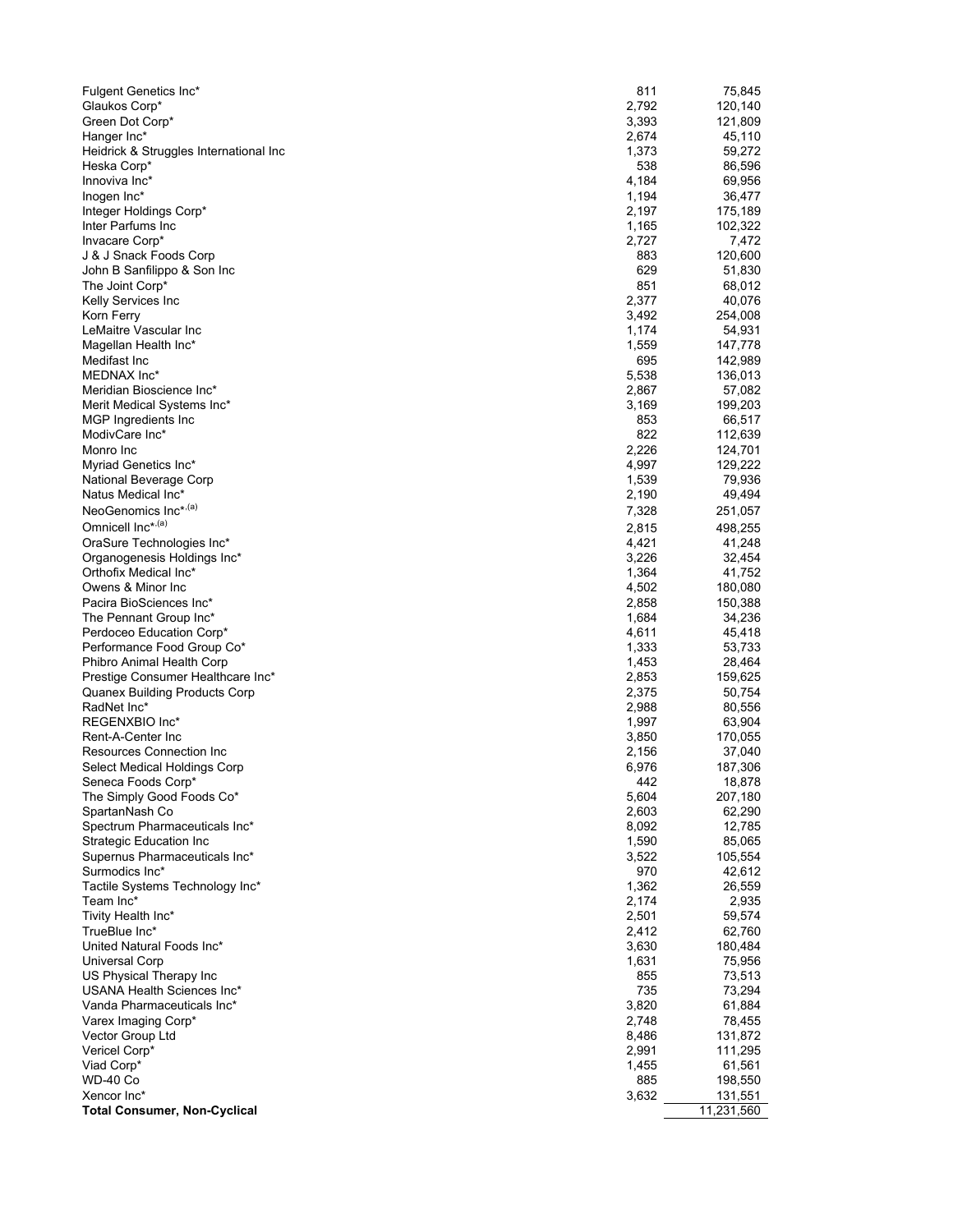| Energy (4.67%)                                      |                |                    |
|-----------------------------------------------------|----------------|--------------------|
| Archrock Inc                                        | 8,479          | 62,660             |
| Bristow Group Inc*                                  | 749            | 22,245             |
| Callon Petroleum Co*                                | 2,796          | 142,149            |
| Civitas Resources Inc                               | 1,330          | 67,976             |
| CONSOL Energy Inc*                                  | 2,184          | 47,939             |
| Core Laboratories NV                                | 2,961          | 67,777             |
| DMC Global Inc*                                     | 786            | 28,689             |
| Dril-Quip Inc*                                      | 2,345          | 44,813             |
| <b>FutureFuel Corp</b>                              | 1,848          | 13,934             |
| Green Plains Inc*                                   | 2,420          | 93,533             |
| Helix Energy Solutions Group Inc*                   | 9,162          | 27,852             |
| Helmerich & Payne Inc                               | 6,975          | 156,589            |
| Laredo Petroleum Inc*                               | 645            | 37,991             |
| Matador Resources Co                                | 6,418          | 252,035            |
| Matrix Service Co*                                  | 1,945          | 16,902             |
|                                                     |                |                    |
| Nabors Industries Ltd*                              | 420            | 34,213             |
| NOW Inc*                                            | 5,519          | 46,139             |
| Oceaneering International Inc*                      | 6,554          | 70,062             |
| Oil States International Inc*                       | 4,333          | 21,925             |
| Par Pacific Holdings Inc*                           | 2,639          | 35,732             |
| Patterson-UTI Energy Inc                            | 12,535         | 88,497             |
| PBF Energy Inc*                                     | 6,616          | 82,898             |
| PDC Energy Inc                                      | 6,453          | 325,425            |
| ProPetro Holding Corp*                              | 5,328          | 43,796             |
| Range Resources Corp*                               | 14,947         | 292,363            |
| Ranger Oil Corp*                                    | 964            | 25,951             |
| Renewable Energy Group Inc*                         | 2,628          | 125,566            |
| REX American Resources Corp*                        | 401            | 36,491             |
| RPC Inc*                                            | 3,687          | 14,859             |
| SM Energy Co                                        | 7,033          | 203,957            |
| Southwestern Energy Co*                             | 38,772         | 173,699            |
| SunCoke Energy Inc                                  | 5,463          | 33,270             |
| Talos Energy Inc*                                   | 1,436          | 14,317             |
|                                                     |                |                    |
|                                                     |                |                    |
| US Silica Holdings Inc*                             | 5,269          | 51,109             |
| Warrior Met Coal Inc                                | 3,658          | 78,610             |
| <b>Total Energy</b>                                 |                | 2,881,963          |
|                                                     |                |                    |
| Financial (27.82%)                                  |                |                    |
| Banks (10.74%)                                      |                |                    |
| Allegiance Bancshares Inc                           | 1,202          | 48,597             |
| Ameris Bancorp                                      | 4,502          | 219,112            |
| BancFirst Corp                                      | 1,006          | 64,012             |
| The Bancorp Inc*                                    | 3,287          | 92,923             |
| BankUnited Inc                                      | 5,511          | 218,456            |
| Banner Corp                                         | 2,364          | 135,410            |
| Cadence Bank                                        | 5,634          | 164,625            |
| Central Pacific Financial Corp                      |                |                    |
|                                                     | 2,032          | 54,397             |
| City Holding Co                                     | 1,050          | 82,383             |
| Columbia Banking System Inc                         | 4,632          | 152,208            |
| Community Bank System Inc                           | 3,471          | 245,261            |
| Customers Bancorp Inc*                              | 2,063          | 118,911            |
| <b>CVB Financial Corp</b>                           | 8,520          | 162,817            |
| Dime Community Bancshares Inc                       | 1,639          | 56,218             |
| Eagle Bancorp Inc                                   | 2,155          | 121,434            |
| FB Financial Corp                                   | 2,073          | 88,932             |
| First BanCorp                                       | 14,114         | 187,575            |
| <b>First Bancorp</b>                                | 1,372          | 60,972             |
| First Commonwealth Financial Corp                   | 6,398          | 96,162             |
| <b>First Financial Bancorp</b>                      | 6,297          | 144,831            |
| First Hawaiian Inc                                  | 7,746          | 203,333            |
| First Midwest Bancorp Inc                           | 7,544          | 148,843            |
| Flagstar Bancorp Inc                                | 2,709          | 126,077            |
| Great Western Bancorp Inc                           | 3,661          | 122,827            |
| Hanmi Financial Corp                                | 2,228          |                    |
|                                                     | 2,370          | 50,063<br>55,529   |
|                                                     |                |                    |
| Heritage Financial Corp<br>Hilltop Holdings Inc     | 4,320          |                    |
| HomeStreet Inc                                      | 1,518          | 147,010<br>74,944  |
| Hope Bancorp Inc                                    | 8,287          | 118,918            |
| Independent Bank Corp<br>Independent Bank Group Inc | 2,204<br>2,447 | 174,248<br>169,895 |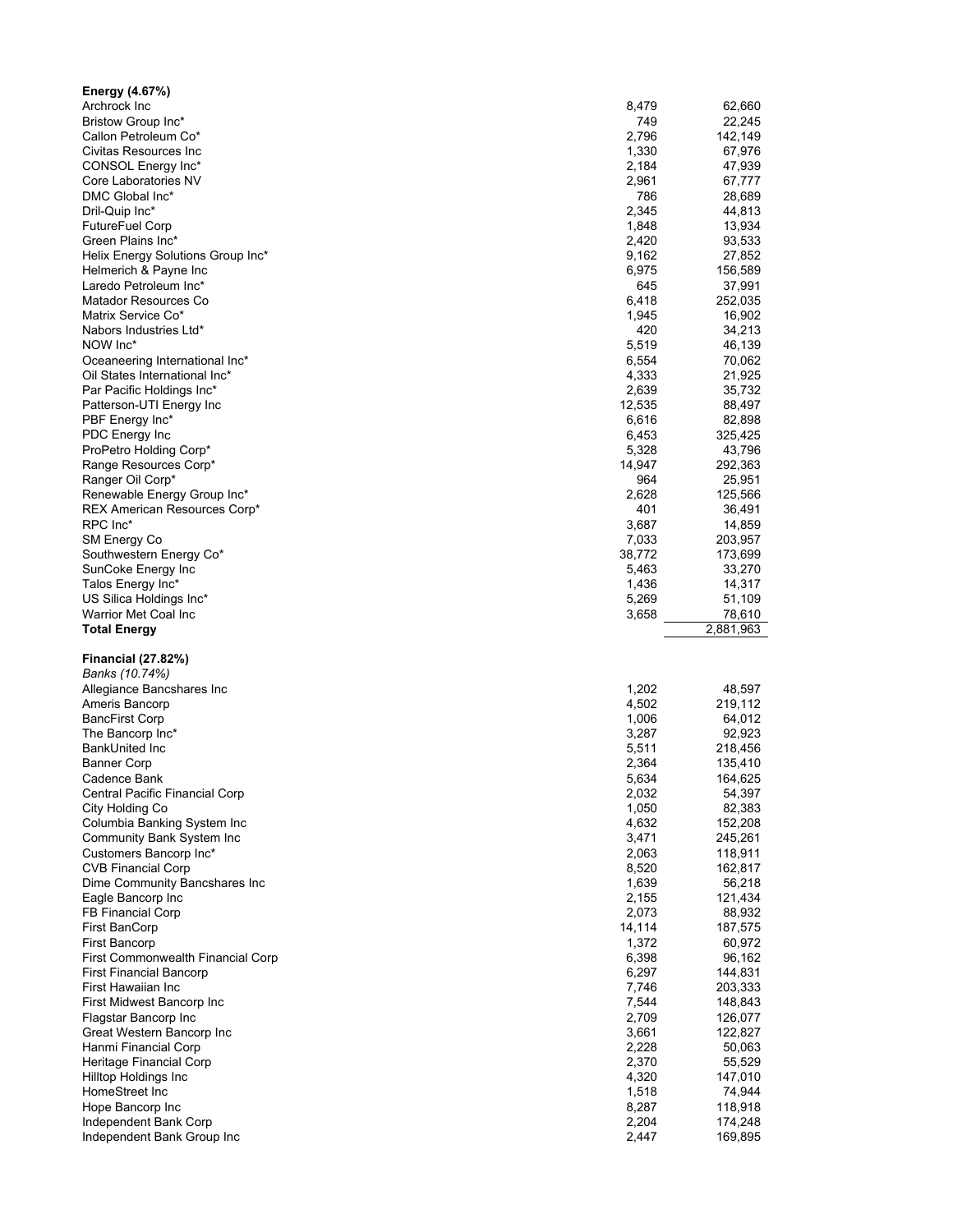| Lakeland Financial Corp                                                                                              | 1,632           | 115,252            |
|----------------------------------------------------------------------------------------------------------------------|-----------------|--------------------|
| Meta Financial Group Inc                                                                                             | 2,085           | 124,620            |
| National Bank Holdings Corp                                                                                          | 2,037           | 86,817             |
| NBT Bancorp Inc                                                                                                      | 2,917           | 105,333            |
| OFG Bancorp<br>Old National Bancorp                                                                                  | 3,389<br>11,042 | 81,675<br>195,002  |
| Park National Corp                                                                                                   | 722             | 93,925             |
| Preferred Bank                                                                                                       | 877             | 59,768             |
| Renasant Corp                                                                                                        | 3,777           | 137,596            |
| S&T Bancorp Inc                                                                                                      | 2,541           | 76,001             |
| Seacoast Banking Corp of Florida                                                                                     | 3,573           | 120,660            |
| ServisFirst Bancshares Inc                                                                                           | 3,122           | 250,978            |
| Simmons First National Corp                                                                                          | 6,990           | 203,479            |
| Southside Bancshares Inc<br>Tompkins Financial Corp                                                                  | 2,091<br>798    | 85,208<br>62,372   |
| Triumph Bancorp Inc*                                                                                                 | 1,512           | 192,553            |
| TrustCo Bank Corp NY                                                                                                 | 1,388           | 45,332             |
| United Community Banks Inc                                                                                           | 5,657           | 193,865            |
| Veritex Holdings Inc                                                                                                 | 3,196           | 126,657            |
| Walker & Dunlop Inc                                                                                                  | 1,944           | 273,501            |
| Westamerica BanCorp                                                                                                  | 1,810           | 97,342             |
|                                                                                                                      |                 | 6,634,859          |
| Diversified Financial Service (2.02%)<br><b>B Riley Financial Inc</b>                                                | 1,140           | 88,270             |
| Blucora Inc*                                                                                                         | 3,171           | 51,338             |
| Brightsphere Investment Group Inc                                                                                    | 2,941           | 88,318             |
| Encore Capital Group Inc*                                                                                            | 1,980           | 115,513            |
| Enova International Inc*                                                                                             | 2,418           | 92,174             |
| EZCORP Inc*                                                                                                          | 4,257           | 31,502             |
| Greenhill & Co Inc                                                                                                   | 1,066           | 18,186             |
| Mr Cooper Group Inc*                                                                                                 | 4,570           | 179,464            |
| Piper Sandler Cos                                                                                                    | 918             | 152,159            |
| PRA Group Inc*                                                                                                       | 3,048           | 129,418            |
| StoneX Group Inc*<br>Virtus Investment Partners Inc                                                                  | 1,067<br>481    | 59,939<br>143,040  |
| WisdomTree Investments Inc                                                                                           | 7,365           | 45,221             |
| World Acceptance Corp*                                                                                               | 255             | 52,382             |
|                                                                                                                      |                 | 1,246,924          |
| Insurance (3.00%)                                                                                                    |                 |                    |
| Ambac Financial Group Inc*                                                                                           | 3,262           | 48,734             |
| American Equity Investment Life Holding Co                                                                           | 5,555           | 186,815            |
| AMERISAFE Inc                                                                                                        | 1,293           | 68,645             |
| Assured Guaranty Ltd<br>eHealth Inc*                                                                                 | 4,953<br>1,677  | 242,548<br>37,028  |
| <b>Employers Holdings Inc</b>                                                                                        | 1,968           | 75,984             |
| Genworth Financial Inc*                                                                                              | 32,702          | 124,922            |
| HCI Group Inc                                                                                                        | 459             | 50,674             |
| Horace Mann Educators Corp                                                                                           | 2,779           | 103,018            |
| James River Group Holdings Ltd                                                                                       | 2,043           | 54,017             |
| NMI Holdings Inc*                                                                                                    | 5,506           | 107,918            |
| Palomar Holdings Inc*                                                                                                | 1,266           | 92,519             |
| ProAssurance Corp                                                                                                    | 3,557           | 81,811             |
| Safety Insurance Group Inc                                                                                           | 941             | 72,711             |
| Selectquote Inc*<br>SiriusPoint Ltd*                                                                                 | 2,846<br>5,736  | 25,614<br>44,167   |
| <b>Stewart Information Services Corp</b>                                                                             | 1,698           | 120,932            |
| Trupanion Inc*                                                                                                       | 1,947           | 240,104            |
| United Fire Group Inc                                                                                                | 1,524           | 31,882             |
| United Insurance Holdings Corp                                                                                       | 1,680           | 6,938              |
| Universal Insurance Holdings Inc                                                                                     | 2,188           | 32,973             |
|                                                                                                                      |                 | 1,849,954          |
| Real Estate (9.88%)<br>Acadia Realty Trust                                                                           | 5,770           | 116,496            |
| Agree Realty Corp <sup>(a)</sup>                                                                                     | 4,105           | 277,334            |
| Alexander & Baldwin Inc                                                                                              | 4,865           | 107,176            |
| American Assets Trust Inc                                                                                            | 3,246           | 111,662            |
| Apollo Commercial Real Estate Finance Inc                                                                            | 8,591           | 116,236            |
|                                                                                                                      |                 |                    |
|                                                                                                                      | 3,969           | 55,368             |
|                                                                                                                      | 4,218           | 41,294             |
| Armada Hoffler Properties Inc<br>ARMOUR Residential REIT Inc<br><b>Brandywine Realty Trust</b><br>CareTrust REIT Inc | 11,409<br>6,403 | 146,606<br>129,405 |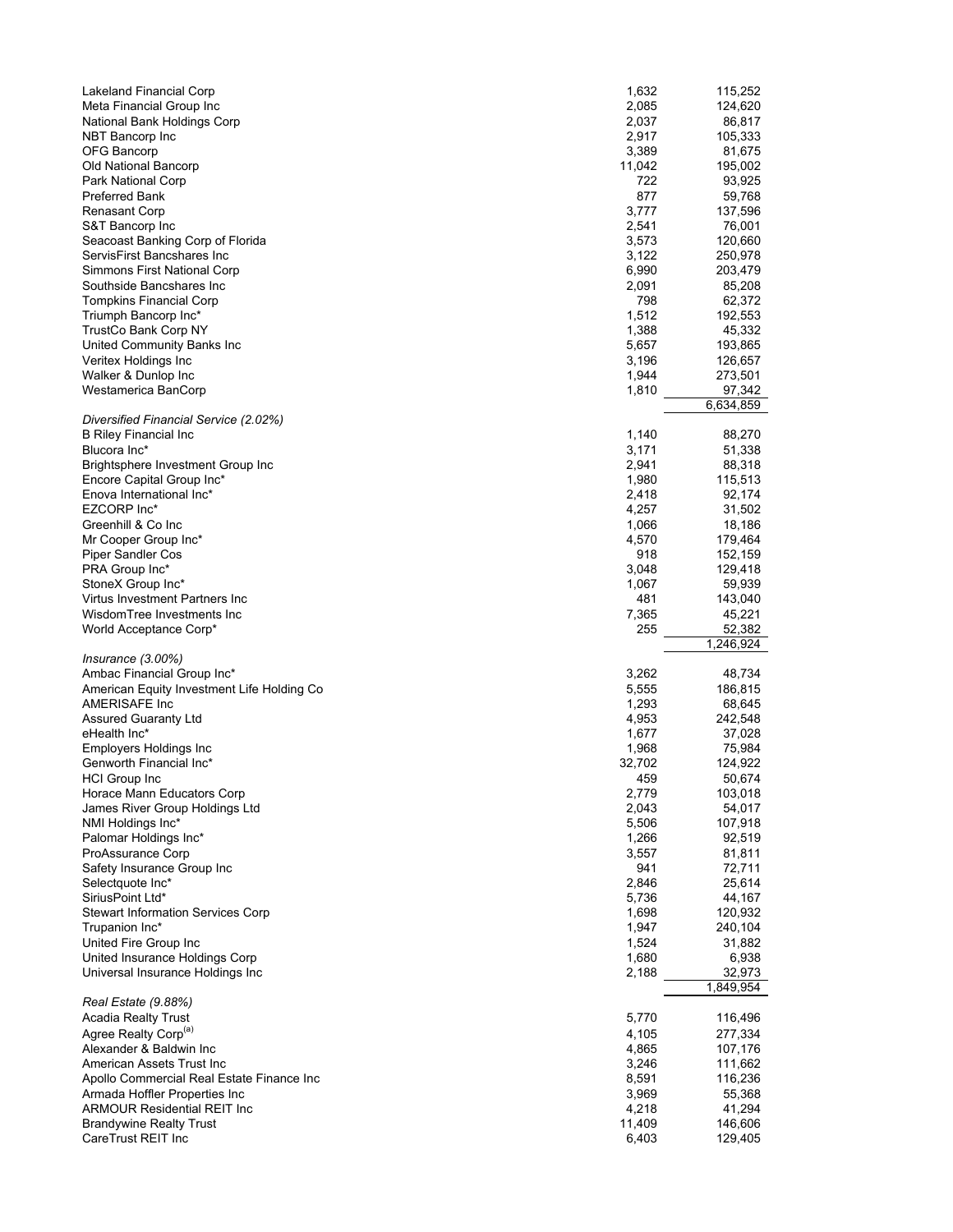| Centerspace                                         | 832            | 85,022           |
|-----------------------------------------------------|----------------|------------------|
| Chatham Lodging Trust*                              | 3,361          | 40,030           |
| Community Healthcare Trust Inc                      | 1,456          | 62,652           |
| DiamondRock Hospitality Co*                         | 13,438         | 117,045          |
| Diversified Healthcare Trust                        | 15,727         | 43,878           |
| Easterly Government Properties Inc                  | 5,311          | 111,372          |
| Ellington Financial Inc                             | 1,416          | 23,463           |
| <b>Essential Properties Realty Trust Inc</b>        | 7,581          | 204,914          |
| Four Corners Property Trust Inc                     | 4,936          | 133,371          |
| Franklin BSP Realty Trust Inc*                      | 2,227          | 34,162           |
| Franklin Street Properties Corp                     | 6,376          | 36,726           |
| The GEO Group Inc                                   | 6,097          | 51,215           |
| Getty Realty Corp<br>Global Net Lease Inc           | 2,449          | 74,768           |
| Granite Point Mortgage Trust Inc                    | 5,985<br>3,929 | 84,987<br>48,445 |
| Hersha Hospitality Trust*                           | 2,572          | 22,711           |
| Independence Realty Trust Inc                       | 6,510          | 159,495          |
| Industrial Logistics Properties Trust               | 4,361          | 96,640           |
| Innovative Industrial Properties Inc <sup>(a)</sup> | 1,475          | 378,821          |
| Invesco Mortgage Capital Inc                        | 12,843         | 38,529           |
| iStar Inc                                           | 4,883          | 118,852          |
| Kite Realty Group Trust                             | 12,949         | 260,534          |
| KKR Real Estate Finance Trust Inc                   | 1,729          | 35,669           |
| Lexington Realty Trust                              | 17,951         | 270,163          |
| <b>LTC Properties Inc</b>                           | 2,624          | 83,338           |
| Mack-Cali Realty Corp*                              | 5,931          | 99,107           |
| Marcus & Millichap Inc*                             | 1,681          | 72,031           |
| New York Mortgage Trust Inc                         | 24,542         | 91,542           |
| NexPoint Residential Trust Inc                      | 1,473          | 109,856          |
| Office Properties Income Trust                      | 3,225          | 76,529           |
| PennyMac Mortgage Investment Trust                  | 6,332          | 109,987          |
| RE/MAX Holdings Inc                                 | 1,277          | 35,105           |
| Ready Capital Corp                                  | 2,655          | 40,781           |
| Realogy Holdings Corp*                              | 7,684          | 116,720          |
| Redwood Trust Inc                                   | 7,449          | 95,496           |
| Retail Opportunity Investments Corp                 | 7,888          | 138,513          |
| RPT Realty<br>Safehold Inc                          | 5,757<br>946   | 73,229<br>67,677 |
| Saul Centers Inc                                    | 843            | 41,501           |
| Service Properties Trust                            | 10,635         | 90,504           |
| SITE Centers Corp                                   | 9,212          | 138,733          |
| The St Joe Co                                       | 2,077          | 99,717           |
| Summit Hotel Properties Inc*                        | 6,976          | 62,435           |
| Tanger Factory Outlet Centers Inc                   | 6,168          | 122,188          |
| Two Harbors Investment Corp                         | 20,244         | 119,035          |
| Uniti Group Inc                                     | 15,491         | 205,566          |
| Universal Health Realty Income Trust                | 828            | 46,095           |
| Urstadt Biddle Properties Inc                       | 2,141          | 40,422           |
| Washington Real Estate Investment Trust             | 5,482          | 138,146          |
| Whitestone REIT                                     | 2,910          | 26,947           |
| Xenia Hotels & Resorts Inc*                         | 7,607          | 119,202          |
|                                                     |                | 6,095,443        |
| Savings&Loans (2.18%)<br>Axos Financial Inc*        | 3,322          | 188,058          |
| Banc of California Inc                              | 3,213          | 62,943           |
| Berkshire Hills Bancorp Inc                         | 3,076          | 82,160           |
| <b>Brookline Bancorp Inc</b>                        | 5,218          | 80,514           |
| Capitol Federal Financial Inc                       | 8,349          | 94,845           |
| Investors Bancorp Inc                               | 14,560         | 216,798          |
| Northfield Bancorp Inc                              | 3,099          | 52,218           |
| Northwest Bancshares Inc                            | 8,469          | 112,468          |
| Pacific Premier Bancorp Inc                         | 5,653          | 219,054          |
| Provident Financial Services Inc                    | 4,301          | 101,246          |
| WSFS Financial Corp                                 | 2,661          | 132,305          |
|                                                     |                | 1,342,609        |
| <b>Total Financial</b>                              |                | 17,169,789       |
|                                                     |                |                  |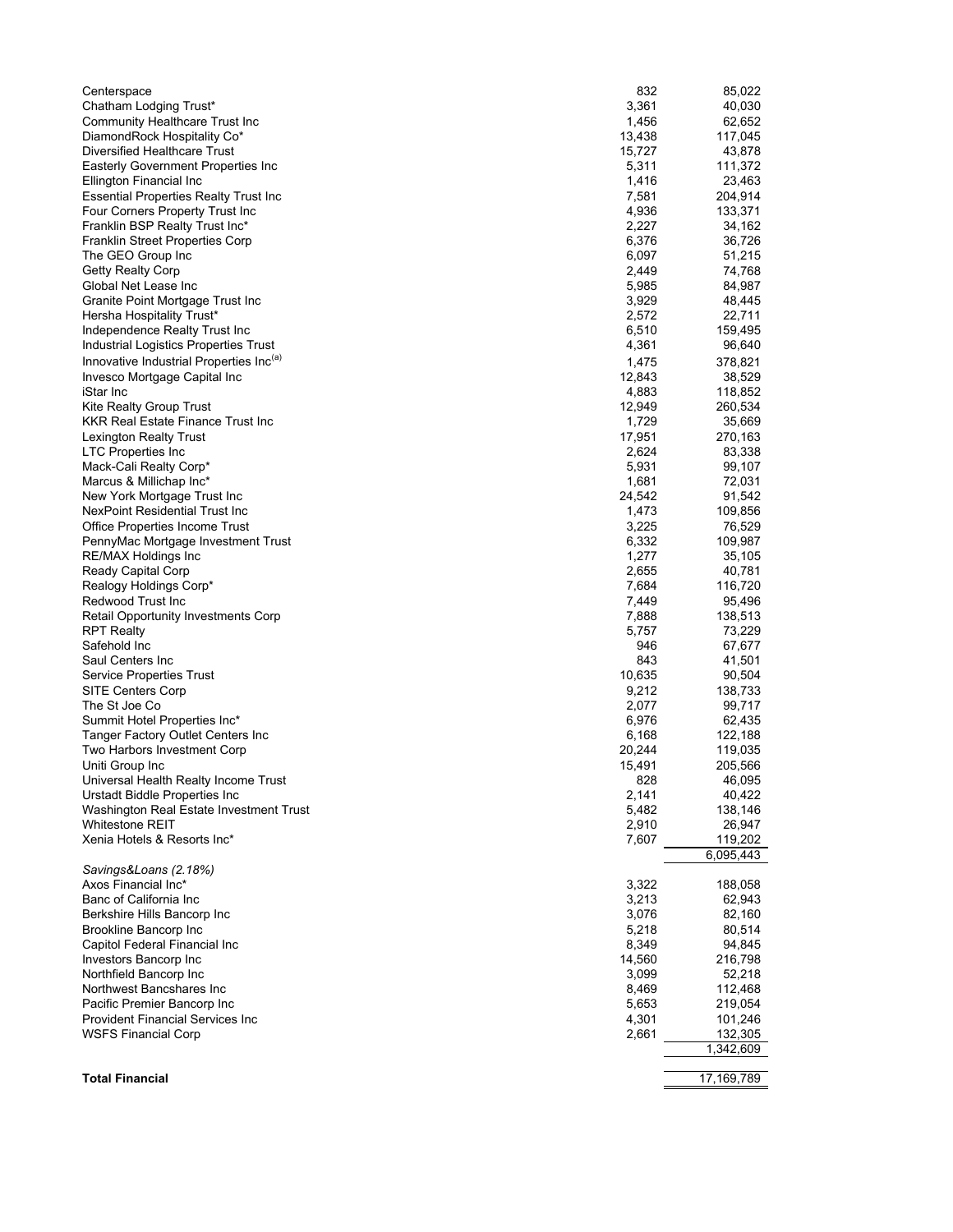| Industrial (19.07%)                    |        |         |
|----------------------------------------|--------|---------|
| AAON Inc                               | 2,637  | 205,686 |
| AAR Corp*                              | 2,190  | 71,525  |
| Advanced Energy Industries Inc         | 2,477  | 217,208 |
| Aerojet Rocketdyne Holdings Inc        | 4,783  | 201,077 |
| AeroVironment Inc*                     | 1,474  | 119,040 |
| Alamo Group Inc                        | 650    | 92,443  |
| Albany International Corp              | 2,054  | 166,230 |
| American Woodmark Corp*                | 1,115  | 68,729  |
| Apogee Enterprises Inc                 | 1,741  | 71,903  |
| Applied Industrial Technologies Inc    | 2,506  | 238,170 |
| Applied Optoelectronics Inc*           | 1,515  | 8,954   |
| ArcBest Corp                           | 1,691  | 174,308 |
| Arcosa Inc                             | 3,115  | 159,395 |
| Astec Industries Inc.                  | 1,504  | 94,271  |
| Atlas Air Worldwide Holdings Inc*      | 1,748  | 153,142 |
| AZZ Inc                                | 1,735  | 90,029  |
| Badger Meter Inc                       | 1,884  | 192,846 |
| Barnes Group Inc                       | 3,125  | 135,781 |
| <b>Benchmark Electronics Inc</b>       | 2,427  | 57,229  |
| Boise Cascade Co                       | 2,535  | 164,344 |
| <b>Brady Corp</b>                      |        |         |
|                                        | 3,226  | 162,107 |
| Chart Industries Inc*,(a)              | 2,330  | 406.702 |
| CIRCOR International Inc*              | 1,426  | 38,431  |
| Comfort Systems USA Inc                | 2,340  | 221,996 |
| <b>Comtech Telecommunications Corp</b> | 1,747  | 44,356  |
| Dorian LPG Ltd                         | 2,072  | 25,506  |
| DXP Enterprises Inc*                   | 1,147  | 31,692  |
| Encore Wire Corp                       | 1,373  | 192,852 |
| Enerpac Tool Group Corp                | 3,859  | 81,463  |
| EnPro Industries Inc                   | 1,372  | 139,944 |
| ESCO Technologies Inc                  | 1,684  | 137,650 |
| Exponent Inc(a)                        | 3,407  | 396,916 |
| Fabrinet*                              | 2,458  | 271,756 |
| FARO Technologies Inc*                 | 1,177  | 81,754  |
| Federal Signal Corp                    | 4,041  | 171,460 |
| <b>Forward Air Corp</b>                | 1,815  | 179,231 |
| Franklin Electric Co Inc               | 2,481  | 218,452 |
| Gibraltar Industries Inc*              | 2,180  | 148,022 |
| <b>Granite Construction Inc</b>        | 3,111  | 120,956 |
| The Greenbrier Cos Inc                 | 2,166  | 86,618  |
| Griffon Corp                           | 3,050  | 80,246  |
| Harsco Corp*                           | 5,252  | 76,574  |
|                                        |        |         |
| Haynes International Inc               | 896    | 35,903  |
| <b>Heartland Express Inc</b>           | 3,348  | 56,046  |
| Hillenbrand Inc                        | 4,854  | 216,488 |
| Hub Group Inc*                         | 2,241  | 174,058 |
| Ichor Holdings Ltd*                    | 1,611  | 77,151  |
| Insteel Industries Inc                 | 1,310  | 55,230  |
| Itron Inc*                             | 2,868  | 177,558 |
| John Bean Technologies Corp            | 2,052  | 323,744 |
| Kaman Corp                             | 1,860  | 68,820  |
| Knowles Corp*                          | 6,051  | 131,428 |
| Lindsay Corp                           | 723    | 105,211 |
| Marten Transport Ltd                   | 3,797  | 61,056  |
| <b>Materion Corp</b>                   | 1,352  | 114,460 |
| Matson Inc                             | 2,896  | 236,111 |
| Matthews International Corp            | 2,048  | 71,004  |
| Mesa Laboratories Inc                  | 287    | 88,623  |
| Moog Inc                               | 1,898  | 131,285 |
| Mueller Industries Inc                 | 3,818  | 211,250 |
| Myers Industries Inc                   | 2,544  | 49,557  |
| MYR Group Inc*                         | 1,085  | 120,120 |
| National Presto Industries Inc         | 360    | 29,441  |
| O-I Glass Inc*                         | 10,182 | 112,715 |
| Olympic Steel Inc                      | 587    | 11,945  |
| OSI Systems Inc*                       | 1,130  | 102,751 |
| Park Aerospace Corp                    | 1,578  | 20,356  |
| Patrick Industries Inc                 | 1,482  | 118,219 |
| PGT Innovations Inc*                   | 3,924  | 80,599  |
|                                        |        |         |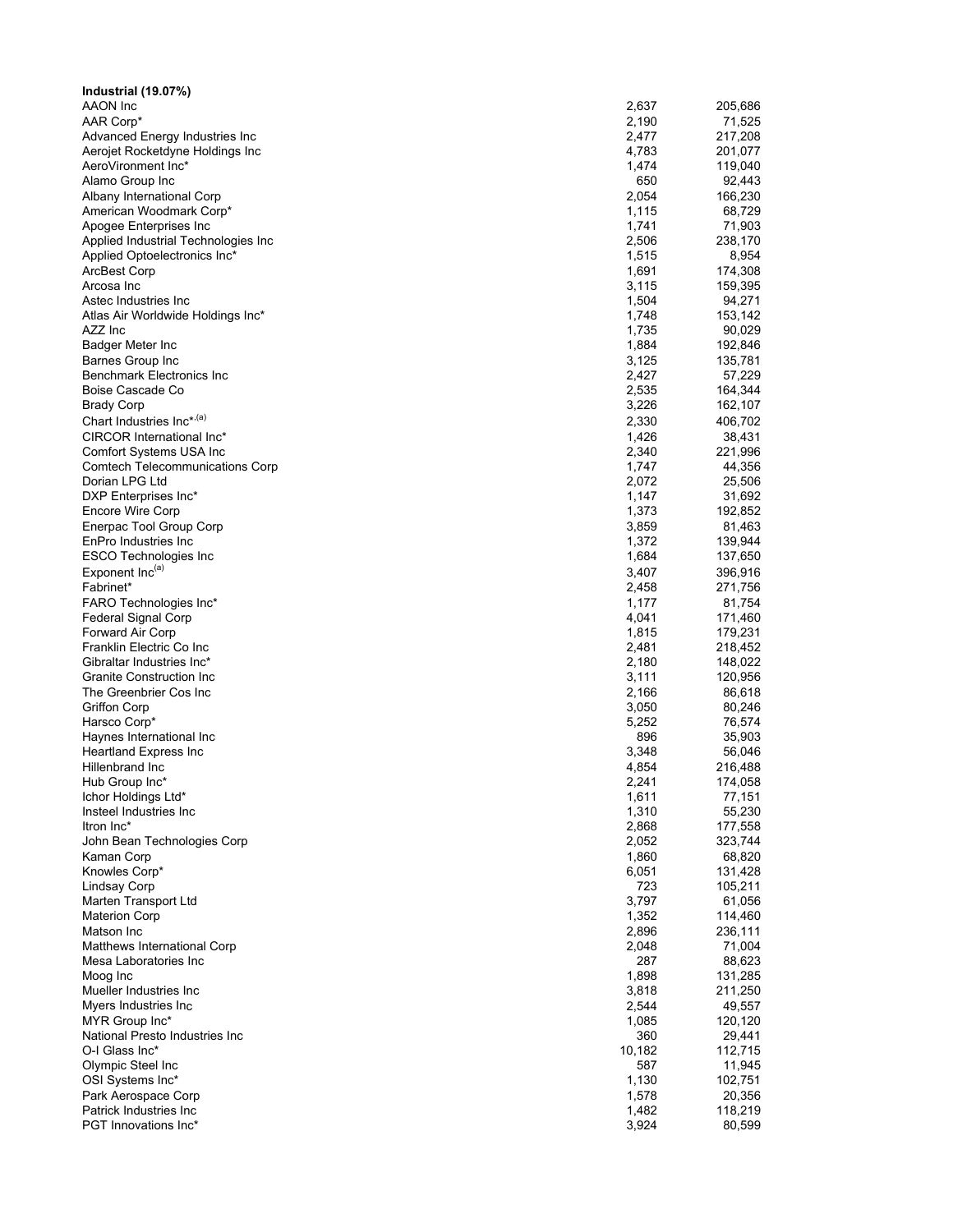| Plexus Corp*<br>Powell Industries Inc<br>Proto Labs Inc*<br>Saia Inc*,(a)<br>Sanmina Corp*<br>SPX Corp*<br>SPX FLOW Inc<br><b>Standex International Corp</b><br>Sturm Ruger & Co Inc<br>Tennant Co<br>TimkenSteel Corp*<br>Tredegar Corp<br>Triumph Group Inc*<br>TTM Technologies Inc*<br>UFP Industries Inc(a)<br>US Ecology Inc*<br>Vicor Corp*<br>Watts Water Technologies Inc | 1,863<br>713<br>1,786<br>1,726<br>4,330<br>2,989<br>2,726<br>817<br>1,189<br>1,234<br>2,857<br>1,767<br>3,587<br>6,638<br>3,958<br>1,822<br>1,349<br>1,776 | 156,753<br>17,411<br>89,514<br>571,617<br>158,218<br>173,810<br>227,648<br>84,159<br>85,239<br>97,066<br>40,912<br>19,437<br>60,118<br>91,472<br>329,622<br>62,076<br>193,528<br>335,149 |
|------------------------------------------------------------------------------------------------------------------------------------------------------------------------------------------------------------------------------------------------------------------------------------------------------------------------------------------------------------------------------------|------------------------------------------------------------------------------------------------------------------------------------------------------------|------------------------------------------------------------------------------------------------------------------------------------------------------------------------------------------|
| <b>Total Industrial</b>                                                                                                                                                                                                                                                                                                                                                            |                                                                                                                                                            | 11,771,872                                                                                                                                                                               |
| Technology (9.70%)                                                                                                                                                                                                                                                                                                                                                                 |                                                                                                                                                            |                                                                                                                                                                                          |
| 3D Systems Corp*                                                                                                                                                                                                                                                                                                                                                                   | 8,262                                                                                                                                                      | 188,208                                                                                                                                                                                  |
| 8x8 Inc*                                                                                                                                                                                                                                                                                                                                                                           | 6,972                                                                                                                                                      | 150,247                                                                                                                                                                                  |
| Agilysys Inc*                                                                                                                                                                                                                                                                                                                                                                      | 1,424                                                                                                                                                      | 62,015                                                                                                                                                                                   |
| Allscripts Healthcare Solutions Inc*                                                                                                                                                                                                                                                                                                                                               | 8,964                                                                                                                                                      | 149,071                                                                                                                                                                                  |
| Apollo Medical Holdings Inc*<br>Axcelis Technologies Inc*                                                                                                                                                                                                                                                                                                                          | 851                                                                                                                                                        | 79,713<br>143,546                                                                                                                                                                        |
| Bottomline Technologies DE Inc*                                                                                                                                                                                                                                                                                                                                                    | 2,322<br>2,588                                                                                                                                             | 116,046                                                                                                                                                                                  |
| CEVA Inc*                                                                                                                                                                                                                                                                                                                                                                          | 1,480                                                                                                                                                      | 65,268                                                                                                                                                                                   |
| Cohu Inc*                                                                                                                                                                                                                                                                                                                                                                          | 2,793                                                                                                                                                      | 92,085                                                                                                                                                                                   |
| Computer Programs and Systems Inc*                                                                                                                                                                                                                                                                                                                                                 | 894                                                                                                                                                        | 26,346                                                                                                                                                                                   |
| CSG Systems International Inc                                                                                                                                                                                                                                                                                                                                                      | 2,212                                                                                                                                                      | 116,595                                                                                                                                                                                  |
| CTS Corp                                                                                                                                                                                                                                                                                                                                                                           | 2,147                                                                                                                                                      | 74,801                                                                                                                                                                                   |
| Diebold Nixdorf Inc*                                                                                                                                                                                                                                                                                                                                                               | 5,500                                                                                                                                                      | 44,605                                                                                                                                                                                   |
| Digi International Inc*                                                                                                                                                                                                                                                                                                                                                            | 2,028                                                                                                                                                      | 43,663                                                                                                                                                                                   |
| Diodes Inc*                                                                                                                                                                                                                                                                                                                                                                        | 2,808                                                                                                                                                      | 298,631                                                                                                                                                                                  |
| Donnelley Financial Solutions Inc*                                                                                                                                                                                                                                                                                                                                                 | 1,960                                                                                                                                                      | 91,571                                                                                                                                                                                   |
| DSP Group Inc*                                                                                                                                                                                                                                                                                                                                                                     | 1,647                                                                                                                                                      | 36,218                                                                                                                                                                                   |
| Ebix Inc                                                                                                                                                                                                                                                                                                                                                                           | 1,594                                                                                                                                                      | 48,713                                                                                                                                                                                   |
| ExlService Holdings Inc*                                                                                                                                                                                                                                                                                                                                                           | 2,165                                                                                                                                                      | 281,169                                                                                                                                                                                  |
| FormFactor Inc*                                                                                                                                                                                                                                                                                                                                                                    | 5,154                                                                                                                                                      | 216,056                                                                                                                                                                                  |
| Insight Enterprises Inc*                                                                                                                                                                                                                                                                                                                                                           | 2,270<br>4,014                                                                                                                                             | 223,867                                                                                                                                                                                  |
| Kulicke & Soffa Industries Inc<br>LivePerson Inc*                                                                                                                                                                                                                                                                                                                                  |                                                                                                                                                            | 231,447<br>159,936                                                                                                                                                                       |
| ManTech International Corp                                                                                                                                                                                                                                                                                                                                                         | 4,137<br>1,815                                                                                                                                             | 123,329                                                                                                                                                                                  |
| MaxLinear Inc*                                                                                                                                                                                                                                                                                                                                                                     | 4,450                                                                                                                                                      | 299,619                                                                                                                                                                                  |
| MicroStrategy Inc*,(a)                                                                                                                                                                                                                                                                                                                                                             | 478                                                                                                                                                        | 344,844                                                                                                                                                                                  |
| NextGen Healthcare Inc*                                                                                                                                                                                                                                                                                                                                                            | 3,468                                                                                                                                                      | 53,754                                                                                                                                                                                   |
| OneSpan Inc*                                                                                                                                                                                                                                                                                                                                                                       | 2,332                                                                                                                                                      | 39,854                                                                                                                                                                                   |
| Onto Innovation Inc*                                                                                                                                                                                                                                                                                                                                                               | 3,158                                                                                                                                                      | 297,357                                                                                                                                                                                  |
| PDF Solutions Inc*                                                                                                                                                                                                                                                                                                                                                                 | 1,992                                                                                                                                                      | 59,621                                                                                                                                                                                   |
| Photronics Inc*                                                                                                                                                                                                                                                                                                                                                                    | 4,101                                                                                                                                                      | 54,174                                                                                                                                                                                   |
| Pitney Bowes Inc                                                                                                                                                                                                                                                                                                                                                                   | 9,991                                                                                                                                                      | 68,239                                                                                                                                                                                   |
| Power Integrations Inc(a)                                                                                                                                                                                                                                                                                                                                                          | 3,951                                                                                                                                                      | 395,219                                                                                                                                                                                  |
| Progress Software Corp                                                                                                                                                                                                                                                                                                                                                             | 2,859                                                                                                                                                      | 138,519                                                                                                                                                                                  |
| Rambus Inc*                                                                                                                                                                                                                                                                                                                                                                        | 7,226                                                                                                                                                      | 194,379                                                                                                                                                                                  |
| Simulations Plus Inc                                                                                                                                                                                                                                                                                                                                                               | 871                                                                                                                                                        | 40,911                                                                                                                                                                                   |
| SMART Global Holdings Inc*<br>SPS Commerce Inc*                                                                                                                                                                                                                                                                                                                                    | 942<br>2,361                                                                                                                                               | 53,713<br>332,877                                                                                                                                                                        |
| Tabula Rasa HealthCare Inc*                                                                                                                                                                                                                                                                                                                                                        | 1,408                                                                                                                                                      | 16,009                                                                                                                                                                                   |
| <b>TTEC Holdings Inc</b>                                                                                                                                                                                                                                                                                                                                                           | 1,178                                                                                                                                                      | 99,411                                                                                                                                                                                   |
| Ultra Clean Holdings Inc*                                                                                                                                                                                                                                                                                                                                                          | 2,695                                                                                                                                                      | 147,713                                                                                                                                                                                  |
| Unisys Corp*                                                                                                                                                                                                                                                                                                                                                                       | 3,709                                                                                                                                                      | 67,355                                                                                                                                                                                   |
| Veeco Instruments Inc*                                                                                                                                                                                                                                                                                                                                                             | 3,502                                                                                                                                                      | 93,083                                                                                                                                                                                   |
| Xperi Holding Corp                                                                                                                                                                                                                                                                                                                                                                 | 6,977                                                                                                                                                      | 125,028                                                                                                                                                                                  |
| <b>Total Technology</b>                                                                                                                                                                                                                                                                                                                                                            |                                                                                                                                                            | 5,984,825                                                                                                                                                                                |
|                                                                                                                                                                                                                                                                                                                                                                                    |                                                                                                                                                            |                                                                                                                                                                                          |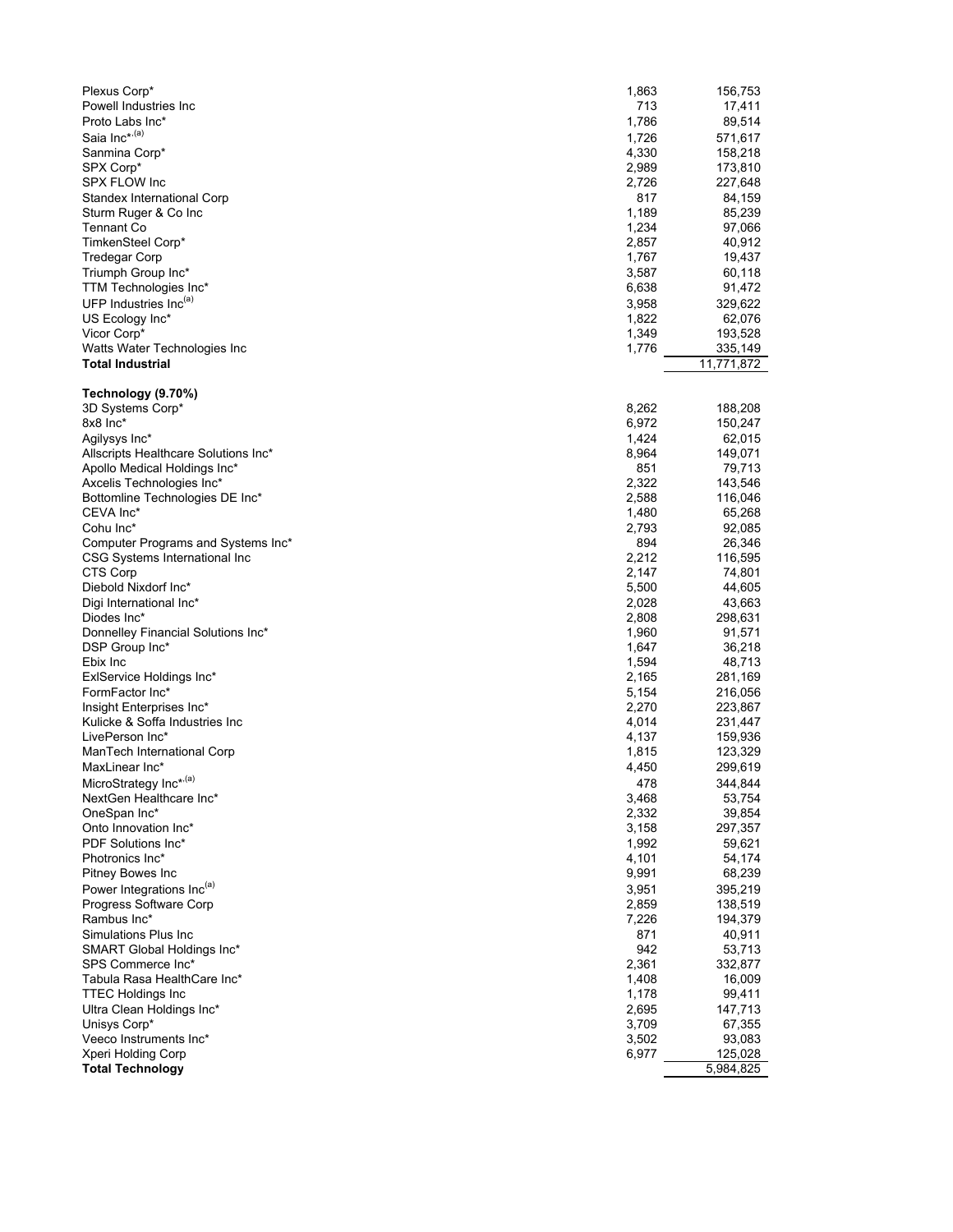| <b>Utilities (1.84%)</b>                                       |       |                  |
|----------------------------------------------------------------|-------|------------------|
| American States Water Co                                       | 2,386 | 224,714          |
| Avista Corp                                                    | 4.542 | 174,912          |
| California Water Service Group                                 | 3,304 | 208,185          |
| <b>Chesapeake Utilities Corp</b>                               | 1,162 | 147,992          |
| Middlesex Water Co                                             | 1,127 | 116,126          |
| Northwest Natural Holding Co                                   | 2,034 | 87,706           |
| South Jersey Industries Inc                                    | 6,618 | 155,523          |
| Unitil Corp                                                    | 486   | 20,140           |
| <b>Total Utilities</b>                                         |       | 1,135,298        |
|                                                                |       |                  |
| Total Common Stock (Cost \$40,990,478)                         |       | 65,682,248       |
|                                                                |       |                  |
| Right (0.19%)                                                  |       |                  |
| Lantheus Holdings Inc*                                         | 4,413 | 118,180          |
|                                                                |       |                  |
| Collateral Received for Securities on Loan (1.64%)             |       |                  |
| Mount Vernon Liquid Assets Portfolio (Cost \$1,014,219)        |       | 1,014,219        |
| Total Investments (Cost \$42,004,697) <sup>(b)</sup> (108.26%) |       | \$<br>66,814,646 |
| Liabilities in Excess of Other Assets (-8.26%)                 |       | (5,098,937)      |
| <b>Net Assets (100.00%)</b>                                    |       | 61,715,709       |
|                                                                |       |                  |
|                                                                |       |                  |

(a) A portion of these securities, a total of \$4,770,569.83, have been pledged or segregated in connection with obligations for futures contracts.

(b) Aggregate cost for federal income tax purpose is \$42,045,493.

At November 30, 2021, unrealized appreciation/(depreciation) of securities for federal income tax purposes is as follows:

| Unrealized appreciation     | 28.844.155  |
|-----------------------------|-------------|
| Unrealized depreciation     | (4,057,625) |
| Net unrealized appreciation | 24.786.530  |

Because tax adjustments are calculated annually, the above tax figures reflect the tax adjustments outstanding at the Fund's previous fiscal year end. For the previous fiscal year's federal income tax information, please refer to the Notes to Financial Statements section in the Fund's most recent semi-annual and annual reports.

#### **Futures contracts at November 30, 2021:**

Contracts - \$50 times premium / delivery month / commitment / exchange

|                           |                        |            | Unrealized   |
|---------------------------|------------------------|------------|--------------|
| Russell 2000 MINI         | <b>Notional Amount</b> | Value      | Appreciation |
| 9 / DEC 2021 / Long / CME | 1.012.205              | 988.785 \$ | (23, 420)    |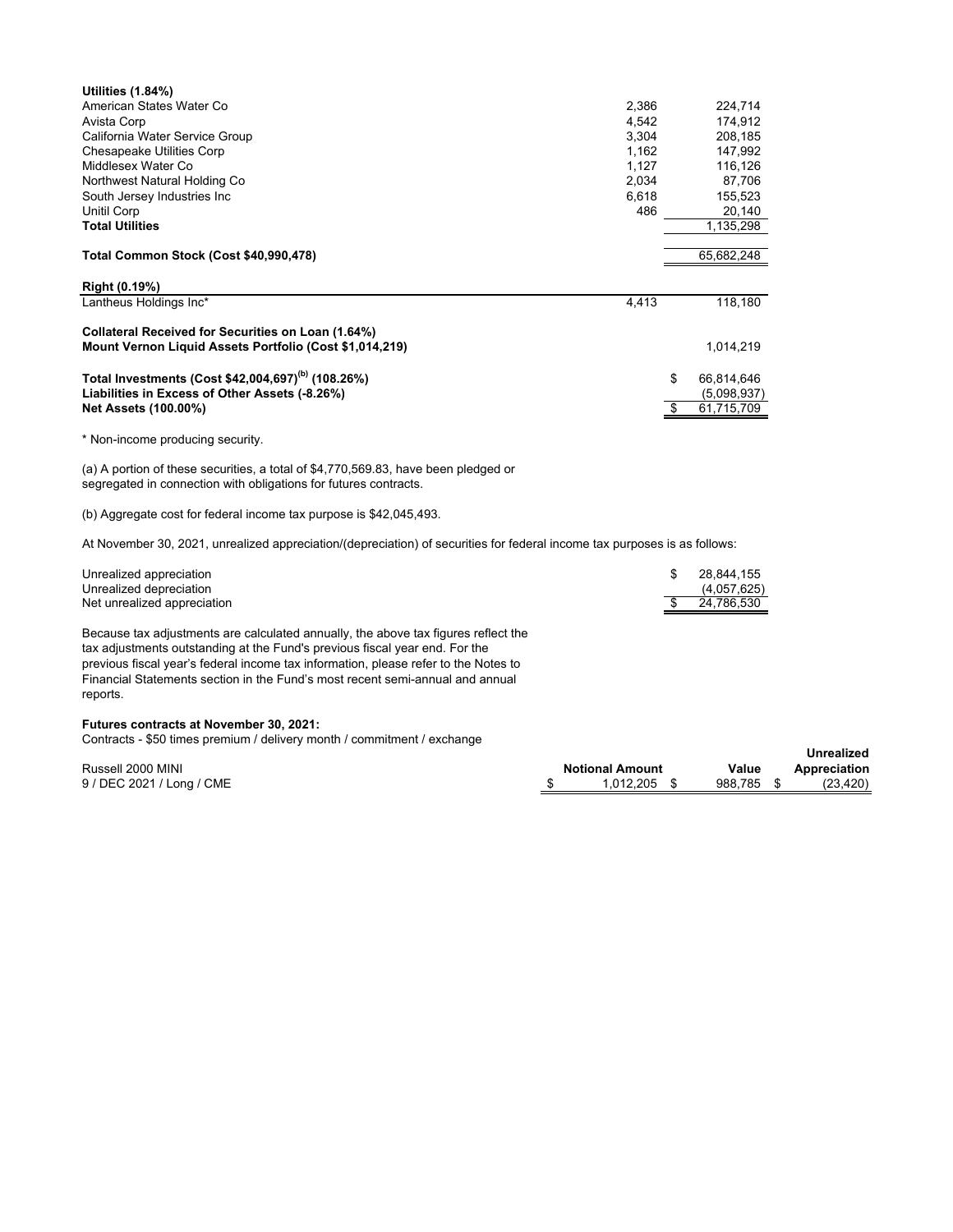# **SHELTON EQUITY INCOME FUND Portfolio of Investments (Unaudited ) November 30, 2021**

| <b>Security Description</b>                                                     | <b>Shares</b>    | Value                   |
|---------------------------------------------------------------------------------|------------------|-------------------------|
| Common Stock (96.06%)                                                           |                  |                         |
|                                                                                 |                  |                         |
| Basic Materials (3.24%)                                                         | 42.800           |                         |
| Dow Inc <sup>(a)</sup><br>Freeport-McMoRan Inc(a)                               |                  | \$<br>2,351,004         |
| Linde PLC <sup>(a)</sup>                                                        | 59,200           | 2,195,136               |
| Newmont Corp <sup>(a)</sup>                                                     | 5,500<br>10,000  | 1,749,770<br>549,200    |
| Sensient Technologies Corp <sup>(a)</sup>                                       | 8,500            | 826,965                 |
| <b>Total Basic Materials</b>                                                    |                  | 7,672,075               |
|                                                                                 |                  |                         |
| Communications (16.41%)                                                         |                  |                         |
| Alphabet Inc <sup>*(a)</sup> - Class C                                          | 1,400            | 3,988,656               |
| Alphabet Inc* <sup>,(a)</sup> - Class A                                         | 1,400            | 3,973,130               |
| Amazon.com Inc* <sup>,(a)</sup>                                                 | 2,000            | 7,014,140               |
| AT&T Inc(a)                                                                     | 30,000           | 684,900                 |
| Booking Holdings Inc*,(a)                                                       | 1,200            | 2,522,220               |
| Cisco Systems Inc(a)                                                            | 69,500           | 3,811,380               |
| eBay Inc(a)                                                                     | 29,000           | 1,956,340               |
| Meta Platforms Inc*,(a)                                                         | 20,200           | 6,554,092               |
| Motorola Solutions Inc(a)                                                       | 8,000            | 2,025,440               |
| T-Mobile US Inc*/(a)                                                            | 15,600           | 1,697,436               |
| Verizon Communications Inc(a)                                                   | 54,300           | 2,729,661               |
| The Walt Disney Co*,(a)                                                         | 13,300           | 1,927,170               |
| <b>Total Communications</b>                                                     |                  | 38,884,565              |
| Consumer, Cyclical (10.14%)                                                     |                  |                         |
| Amerityre Corp*                                                                 | 20,000,000       | 1,120,000               |
| Ford Motor Co <sup>(a)</sup>                                                    | 80,000           | 1,535,200               |
| Hilton Worldwide Holdings Inc*(a)                                               | 14,000           | 1,890,980               |
| LKQ Corp <sup>(a)</sup>                                                         | 40,000           | 2,236,000               |
| Lowe's Cos Inc(a)                                                               | 15,700           | 3,840,063               |
| NIKE Inc                                                                        | 17,600           | 2,978,624               |
| Southwest Airlines Co <sup>*(a)</sup>                                           | 41,400           | 1,838,160               |
| Starbucks Corp <sup>(a)</sup>                                                   | 25,000           | 2,741,000               |
| <b>Target Corp</b>                                                              | 12,000           | 2,926,080               |
| The TJX Cos Inc                                                                 | 42,000           | 2,914,800               |
| <b>Total Consumer, Cyclical</b>                                                 |                  | 24,020,907              |
|                                                                                 |                  |                         |
| Consumer, Non-Cyclical (11.77%)<br>Abbott Laboratories <sup>(a)</sup>           | 29,200           | 3,672,484               |
| AbbVie Inc <sup>(a)</sup>                                                       | 19,000           | 2,190,320               |
| AmerisourceBergen Corp <sup>(a)</sup>                                           | 7,000            | 810,250                 |
| Anthem Inc <sup>(a)</sup>                                                       | 4,500            | 1,828,035               |
| Biogen Inc*,(a)                                                                 | 4,800            | 1,131,552               |
| Boston Scientific Corp*(a)                                                      | 55,000           | 2,093,850               |
| Bristol-Myers Squibb Co(a)                                                      | 7,500            | 402,225                 |
| Colgate-Palmolive Co <sup>(a)</sup>                                             | 7,400            | 555,148                 |
| Conagra Brands Inc(a)                                                           | 10,000           | 305,500                 |
| The Estee Lauder Cos Inc(a)                                                     | 6,400            | 2,125,248               |
| Gilead Sciences Inc(a)                                                          | 7,000            | 482,510                 |
| Johnson & Johnson <sup>(a)</sup>                                                | 12,600           | 1,964,718               |
| Merck & Co Inc(a)                                                               | 10,000           | 749,100                 |
| Organon & Co <sup>(a)</sup>                                                     | 1,000            | 29,230                  |
| PayPal Holdings Inc*(a)                                                         | 10,300           | 1,904,367               |
| Regeneron Pharmaceuticals Inc* <sup>(a)</sup>                                   | 2,000            | 1,273,060               |
| Sprouts Farmers Market Inc*(a)                                                  | 110,000          | 2,910,600               |
| UnitedHealth Group Inc(a)                                                       | 7,500            | 3,331,650               |
| Viatris Inc(a)                                                                  | 10,000           | 123,100                 |
| <b>Total Consumer, Non-Cyclical</b>                                             |                  | 27,882,947              |
|                                                                                 |                  |                         |
| Energy (5.45%)                                                                  |                  |                         |
| BP PLC <sup>(a)</sup>                                                           | 52,000           | 1,349,920               |
| Chevron Corp <sup>(a)</sup>                                                     | 34,200           | 3,860,154               |
| ConocoPhillips <sup>(a)</sup>                                                   | 30,000           | 2,103,900               |
| Exxon Mobil Corp <sup>(a)</sup><br>Royal Dutch Shell PLC <sup>(a)</sup>         | 60,600           | 3,626,304               |
| Schlumberger NV(a)                                                              | 20,000           | 840,800                 |
| <b>Total Energy</b>                                                             | 39,100           | 1,121,388<br>12.902.466 |
|                                                                                 |                  |                         |
| <b>Financial (20.16%)</b>                                                       |                  |                         |
| Banks (9.15%)                                                                   |                  |                         |
| Bank of America Corp <sup>(a)</sup>                                             | 90,000           | 4,002,300               |
| Citigroup Inc(a)                                                                | 21,800           | 1,388,660               |
| The Goldman Sachs Group Inc(a)                                                  | 6,300            | 2,400,237               |
| JPMorgan Chase & Co <sup>(a)</sup>                                              | 38,400           | 6,099,072               |
| Morgan Stanley <sup>(a)</sup>                                                   | 12,100           | 1,147,322               |
| SVB Financial Group*(a)                                                         | 3,000            | 2,076,990               |
| US Bancorp <sup>(a)</sup>                                                       | 10,000           | 553,400                 |
| Wells Fargo & Co <sup>(a)</sup>                                                 | 83,800           | 4,003,964               |
|                                                                                 |                  | 21,671,945              |
| Diversified Financial Service (4.18%)                                           |                  |                         |
| American Express Co <sup>(a)</sup><br>Capital One Financial Corp <sup>(a)</sup> | 13,400           | 2,040,820               |
| The Charles Schwab Corp <sup>(a)</sup>                                          | 16,000<br>30,000 | 2,248,480               |
| Discover Financial Services <sup>(a)</sup>                                      | 15,000           | 2,321,700               |
| Visa Inc <sup>(a)</sup>                                                         |                  | 1,617,750<br>1,685,799  |
|                                                                                 | 8,700            | 9,914,549               |
| Insurance (2.36%)                                                               |                  |                         |
| Berkshire Hathaway Inc*(a)                                                      | 18,700           | 5,174,103               |
| Principal Financial Group Inc(a)                                                | 6,000            | 411,480                 |
|                                                                                 |                  | 5,585,583               |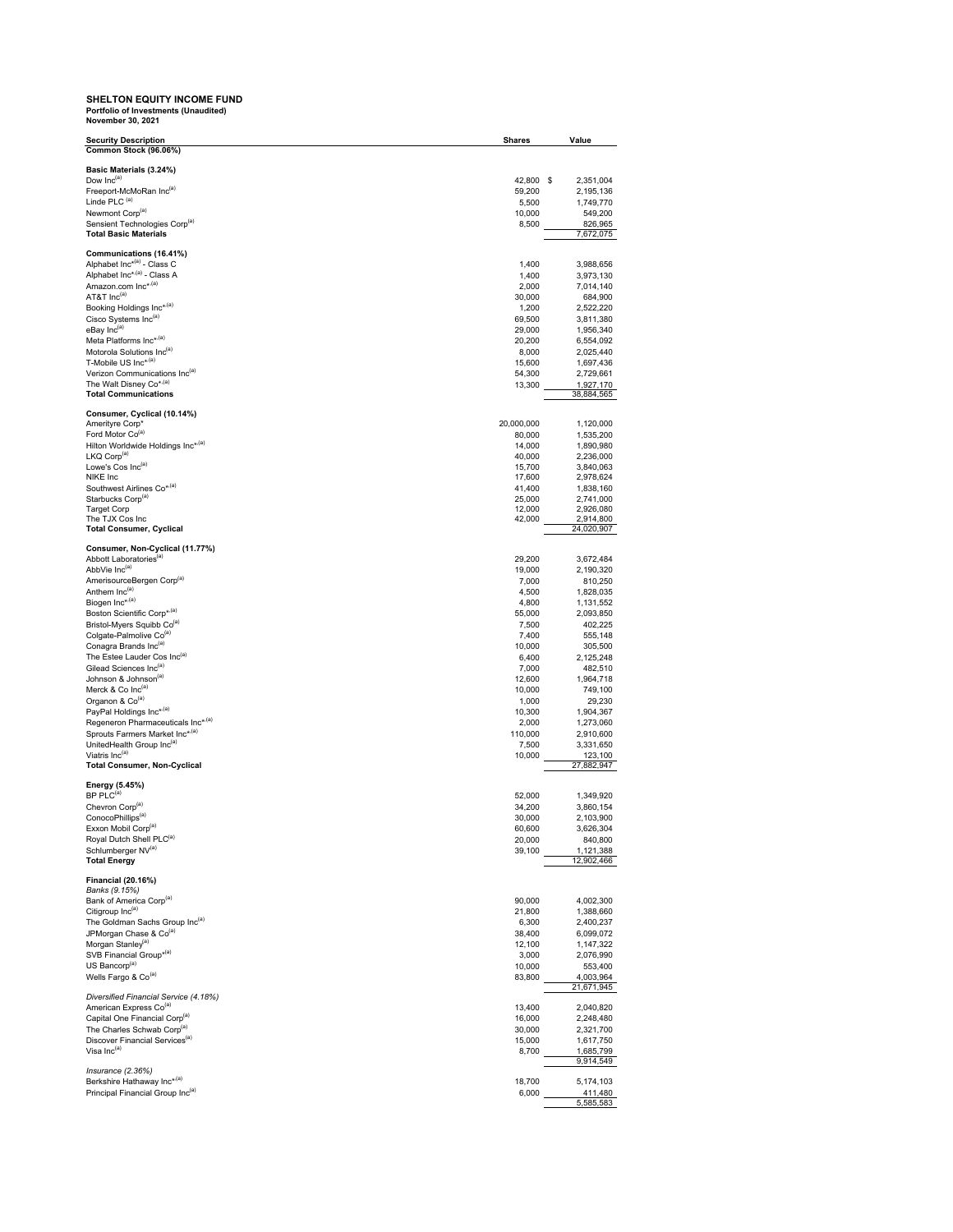| Real Estate (4.47%)                                                       |                   |
|---------------------------------------------------------------------------|-------------------|
| American Tower Corp <sup>(a)</sup><br>14,000                              | 3,674,720         |
| CBRE Group Inc* <sup>,(a)</sup><br>23,000                                 | 2,198,110         |
| Public Storage<br>14,400                                                  | 4,714,272         |
|                                                                           | 10,587,102        |
| <b>Total Financial</b>                                                    | 47,759,179        |
| Industrial (8.98%)                                                        |                   |
| Atlas Corp <sup>(a)</sup><br>25,000                                       | 337,750           |
| The Boeing Co*(a)<br>14,200                                               | 2,809,470         |
| Caterpillar Inc(a)<br>13,700                                              | 2,648,895         |
| Deere & Co <sup>(a)</sup><br>9,700                                        | 3,351,738         |
| Lockheed Martin Corp <sup>(a)</sup><br>6,700                              | 2,233,244         |
| Masco Corp <sup>(a)</sup><br>24,000                                       | 1,581,600         |
| Raytheon Technologies Corp <sup>(a)</sup><br>43,700                       | 3,536,204         |
| Union Pacific Corp <sup>(a)</sup><br>15,100<br>Westrock Co <sup>(a)</sup> | 3,558,164         |
| 28,200<br><b>Total Industrial</b>                                         | 1,223,598         |
|                                                                           | 21,280,663        |
| Technology (14.97%)                                                       |                   |
| Adobe Inc* <sup>(a)</sup><br>4,900                                        | 3,282,265         |
| Apple Inc(a)<br>41,800                                                    | 6,909,540         |
| Fisery Inc* <sup>,(a)</sup><br>10,000                                     | 965,200           |
| Intel Corp <sup>(a)</sup><br>26,000                                       | 1,279,200         |
| Microsoft Corp <sup>(a)</sup><br>24,700                                   | 8,165,573         |
| NetApp Inc<br>25,900                                                      | 2,301,992         |
| NVIDIA Corp <sup>(a)</sup><br>18,100                                      | 5,914,356         |
| Oracle Corp <sup>(a)</sup><br>27,000                                      | 2,449,980         |
| Salesforce.com Inc* <sup>,(a)</sup><br>12,200                             | 3,476,512         |
| Seagate Technology Holdings PLC <sup>(a)</sup><br>7,000                   | 718,690           |
| <b>Total Technology</b>                                                   | 35,463,308        |
|                                                                           |                   |
| Utilities (4.94%)<br>American Water Works Co Inc(a)<br>11,300             | 1,904,841         |
| Dominion Energy Inc(a)<br>24,400                                          | 1,737,280         |
| NextEra Energy Inc(a)<br>39,000                                           | 3,384,420         |
| Public Service Enterprise Group Inc <sup>(a)</sup><br>31,000              | 1,937,190         |
| The Southern Co <sup>(a)</sup><br>45,000                                  | 2,749,500         |
| <b>Total Utilities</b>                                                    | 11,713,231        |
| Total Common Stock (Cost \$201,007,000)                                   | 227,579,341       |
| Total Investments (Cost \$201,007,000) <sup>(b)</sup> (96.06%)            | \$<br>227,579,341 |
| Other Net Assets (3.94%)                                                  | 9,341,454         |
| Net Assets (100.00%)                                                      | \$<br>236,920,795 |
|                                                                           |                   |

(a) A portion of these securities, a total of \$210,623,573, have been pledged or segregated in connection with obligations for futures contracts.

(b) Aggregate cost for federal income tax purpose is \$201,078,927.

At November 30, 2021, unrealized appreciation/(depreciation) of securities for federal income tax purposes is as follows:

|                             | 36.230.233  |
|-----------------------------|-------------|
| Unrealized depreciation     | (9.317.261) |
| Net unrealized appreciation | 26.912.972  |

Because tax adjustments are calculated annually, the above tax figures reflect the tax adjustments outstanding<br>at the Fund's previous fiscal year end. For the previous fiscal year's federal income tax information, please r

| <b>Written Call Options</b>        |                        |                  |                     |                        |           |
|------------------------------------|------------------------|------------------|---------------------|------------------------|-----------|
|                                    | <b>Expiration Date</b> | <b>Contracts</b> | <b>Strike Price</b> | <b>Notional Amount</b> | Value     |
| <b>Abbott Laboratories</b>         | 12/17/2021             | (100)            | 135.00 \$           | 1,350,000 \$           | (3,400)   |
| AbbVie Inc                         | 12/17/2021             | (70)             | 120.00              | 840,000                | (5, 110)  |
| Adobe Inc                          | 12/17/2021             | (10)             | 700.00              | 700,000                | (12, 400) |
| Alphabet Inc - Class C             | 12/17/2021             | (2)              | 3200.00             | 640,000                | (600)     |
| Alphabet Inc - Class A             | 12/17/2021             | (2)              | 3150.00             | 630,000                | (780)     |
| Amazon.com Inc                     | 12/17/2021             | (2)              | 3650.00             | 730,000                | (8, 100)  |
| American Express Co                | 12/17/2021             | (40)             | 165.00              | 660,000                | (4, 200)  |
| American Tower Corp                | 12/17/2021             | (40)             | 280.00              | 1,120,000              | (6, 360)  |
| American Water Works Co Inc        | 12/17/2021             | (35)             | 180.00              | 630,000                | (1,995)   |
| AmerisourceBergen Corp             | 12/17/2021             | (25)             | 125.00              | 312,500                | (2, 300)  |
| Anthem Inc                         | 12/17/2021             | (15)             | 430.00              | 645,000                | (3,630)   |
| Apple Inc                          | 12/17/2021             | (85)             | 167.50              | 1,423,750              | (28, 475) |
| AT&T Inc                           | 12/17/2021             | (100)            | 26.00               | 260,000                | (400)     |
| Atlas Corp                         | 12/17/2021             | (250)            | 15.00               | 375,000                | (1,250)   |
| Bank of America Corp               | 12/17/2021             | (200)            | 48.00               | 960,000                | (4, 200)  |
| Berkshire Hathaway Inc             | 12/17/2021             | (55)             | 290.00              | 1,595,000              | (4.015)   |
| Biogen Inc                         | 12/17/2021             | (15)             | 260.00              | 390,000                | (3, 375)  |
| The Boeing Co                      | 12/17/2021             | (30)             | 235.00              | 705,000                | (1, 320)  |
| Booking Holdings Inc               | 12/17/2021             | (2)              | 2250.00             | 450,000                | (4,738)   |
| <b>Boston Scientific Corp</b>      | 12/17/2021             | (165)            | 40.00               | 660,000                | (5, 115)  |
| BP PLC                             | 12/17/2021             | (150)            | 28.00               | 420,000                | (3, 150)  |
| <b>Bristol-Myers Squibb Co</b>     | 12/17/2021             | (25)             | 62.50               | 156,250                | (200)     |
| Capital One Financial Corp         | 12/17/2021             | (50)             | 155.00              | 775,000                | (2,850)   |
| Caterpillar Inc                    | 12/17/2021             | (30)             | 210.00              | 630,000                | (2,670)   |
| CBRE Group Inc                     | 12/17/2021             | (70)             | 105.00              | 735,000                | (2, 450)  |
| The Charles Schwab Corp            | 12/17/2021             | (90)             | 84.00               | 756,000                | (3,420)   |
| Chevron Corp                       | 12/17/2021             | (70)             | 120.00              | 840,000                | (5, 250)  |
| Cisco Systems Inc                  | 12/17/2021             | (175)            | 57.50               | 1,006,250              | (5, 250)  |
| Citigroup Inc                      | 12/17/2021             | (65)             | 69.00               | 448,500                | (2, 145)  |
| Colgate-Palmolive Co               | 12/17/2021             | (20)             | 80.00               | 160,000                | (400)     |
| Conagra Brands Inc                 | 12/17/2021             | (50)             | 34.00               | 170,000                | (250)     |
| ConocoPhillips                     | 12/17/2021             | (90)             | 79.00               | 711,000                | (3,780)   |
| Deere & Co                         | 12/17/2021             | (30)             | 380.00              | 1,140,000              | (3,300)   |
| <b>Discover Financial Services</b> | 12/17/2021             | (45)             | 120.00              | 540,000                | (2,655)   |
| Dominion Energy Inc                | 12/17/2021             | (75)             | 75.00               | 562,500                | (1,350)   |
| Dow Inc                            | 12/17/2021             | (130)            | 60.00               | 780,000                | (2,730)   |
| eBay Inc                           | 12/17/2021             | (90)             | 75.00               | 675,000                | (2,070)   |
|                                    |                        |                  |                     |                        |           |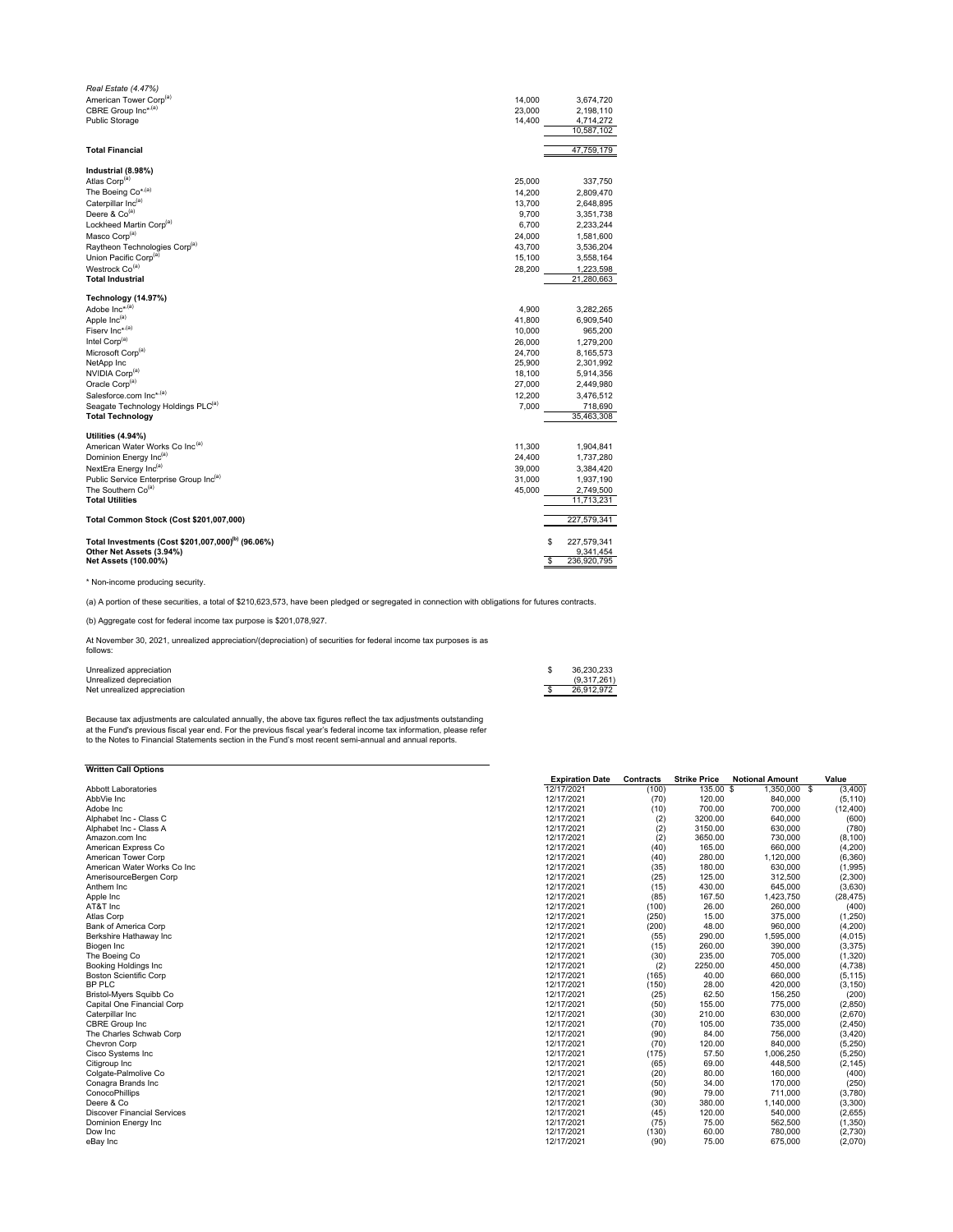| The Estee Lauder Cos Inc            | 12/17/2021 | (24)  | 360.00 | 864,000          | (2, 160)   |
|-------------------------------------|------------|-------|--------|------------------|------------|
| Exxon Mobil Corp                    | 12/17/2021 | (104) | 70.00  | 728,000          | (624)      |
| Fisery Inc                          | 12/17/2021 | (30)  | 105.00 | 315,000          | (1,260)    |
| Ford Motor Co                       | 12/17/2021 | (200) | 21.50  | 430,000          | (3,400)    |
| Freeport-McMoRan Inc                | 12/17/2021 | (150) | 40.00  | 600,000          | (10, 800)  |
| <b>Gilead Sciences Inc</b>          | 12/17/2021 | (21)  | 72.50  | 152,250          | (756)      |
| The Goldman Sachs Group Inc         | 12/17/2021 | (20)  | 410.00 | 820,000          | (3,800)    |
| Hilton Worldwide Holdings Inc       | 12/17/2021 | (30)  | 150.00 | 450,000          | (2,010)    |
| Intel Corp                          | 12/17/2021 | (80)  | 52.50  | 420,000          | (2,080)    |
|                                     |            |       |        |                  |            |
| Johnson & Johnson                   | 12/17/2021 | (40)  | 165.00 | 660,000          | (1,760)    |
| JPMorgan Chase & Co<br>Linde PLC    | 12/17/2021 | (115) | 167.50 | 1,926,250        | (11,960)   |
|                                     | 12/17/2021 | (25)  | 330.00 | 825,000          | (4,500)    |
| LKQ Corp                            | 12/17/2021 | (120) | 57.50  | 690,000          | (10, 800)  |
| Lockheed Martin Corp                | 12/17/2021 | (53)  | 380.00 | 2,014,000        | (795)      |
| Lowe's Cos Inc                      | 12/17/2021 | (37)  | 250.00 | 925,000          | (14, 615)  |
| Masco Corp                          | 12/17/2021 | (75)  | 70.00  | 525.000          | (3, 300)   |
| Merck & Co Inc                      | 12/17/2021 | (30)  | 80.00  | 240,000          | (2, 190)   |
| Meta Platforms Inc                  | 12/17/2021 | (40)  | 380.00 | 1,520,000        | (1,520)    |
| Microsoft Corp                      | 12/17/2021 | (50)  | 350.00 | 1,750,000        | (6,000)    |
| Morgan Stanley                      | 12/17/2021 | (40)  | 100.00 | 400,000          | (4, 280)   |
| Motorola Solutions Inc              | 12/17/2021 | (15)  | 270.00 | 405,000          | (1, 365)   |
| NetApp Inc                          | 12/17/2021 | (50)  | 97.00  | 485,000          | (7, 100)   |
| Newmont Corp                        | 12/17/2021 | (40)  | 60.00  | 240,000          | (920)      |
| NextEra Energy Inc                  | 12/17/2021 | (150) | 90.00  | 1,350,000        | (10, 350)  |
| <b>NVIDIA Corp</b>                  | 12/17/2021 | (30)  | 360.00 | 1,080,000        | (12, 750)  |
| Oracle Corp                         | 12/17/2021 | (55)  | 100.00 | 550,000          | (2,970)    |
| Organon & Co                        | 12/17/2021 | (10)  | 40.00  | 40,000           | (20)       |
| PayPal Holdings Inc                 | 12/17/2021 | (20)  | 210.00 | 420,000          | (1,580)    |
| Principal Financial Group Inc       | 12/17/2021 | (60)  | 70.00  | 420,000          | (9, 840)   |
| Public Service Enterprise Group Inc | 12/17/2021 | (90)  | 65.00  | 585,000          | (1,800)    |
| Public Storage                      | 12/17/2021 | (55)  | 330.00 | 1,815,000        | (34, 650)  |
| Raytheon Technologies Corp          | 12/17/2021 | (107) | 87.00  | 930,900          | (2,675)    |
| Regeneron Pharmaceuticals Inc       | 12/17/2021 | (5)   | 670.00 | 335,000          | (5,000)    |
| Royal Dutch Shell PLC               | 12/17/2021 |       | 45.00  | 270,000          |            |
|                                     | 12/17/2021 | (60)  |        |                  | (1,800)    |
| salesforce.com Inc                  |            | (20)  | 320.00 | 640,000          | (4,800)    |
| Schlumberger NV                     | 12/17/2021 | (115) | 33.00  | 379,500          | (2,070)    |
| Seagate Technology Holdings PLC     | 12/17/2021 | (15)  | 100.00 | 150,000          | (7, 470)   |
| Sensient Technologies Corp          | 12/17/2021 | (85)  | 100.00 | 850,000          | (25, 500)  |
| The Southern Co                     | 12/17/2021 | (135) | 64.00  | 864,000          | (5,400)    |
| Southwest Airlines Co               | 12/17/2021 | (120) | 49.00  | 588,000          | (3,600)    |
| Sprouts Farmers Market Inc          | 12/17/2021 | (300) | 29.00  | 870,000          | (4,500)    |
| <b>Starbucks Corp</b>               | 12/17/2021 | (50)  | 117.00 | 585,000          | (2,550)    |
| <b>SVB Financial Group</b>          | 12/17/2021 | (30)  | 720.00 | 2,160,000        | (39,000)   |
| T-Mobile US Inc.                    | 12/17/2021 | (50)  | 118.00 | 590,000          | (2,700)    |
| Union Pacific Corp                  | 12/17/2021 | (45)  | 252.50 | 1,136,250        | (2,025)    |
| UnitedHealth Group Inc              | 12/17/2021 | (25)  | 470.00 | 1,175,000        | (3, 725)   |
| US Bancorp                          | 12/17/2021 | (30)  | 60.00  | 180,000          | (630)      |
| Verizon Communications Inc          | 12/17/2021 | (250) | 55.00  | 1,375,000        | (1,500)    |
| Viatris Inc                         | 12/17/2021 | (100) | 12.50  | 125,000          | (3,500)    |
| Visa Inc                            | 12/17/2021 | (20)  | 215.00 | 430,000          | (820)      |
| The Walt Disney Co                  | 12/17/2021 | (40)  | 155.00 | 620,000          | (3,400)    |
| Wells Fargo & Co                    | 12/17/2021 | (250) | 51.00  | 1,275,000        | (11, 500)  |
| Westrock Co                         | 12/17/2021 | (80)  | 47.50  | 380,000          | (2,800)    |
| <b>Total Written Call Options</b>   |            |       | \$     | 65,134,900<br>-S | (454, 603) |
| (Premiums Received \$795,234)       |            |       |        |                  |            |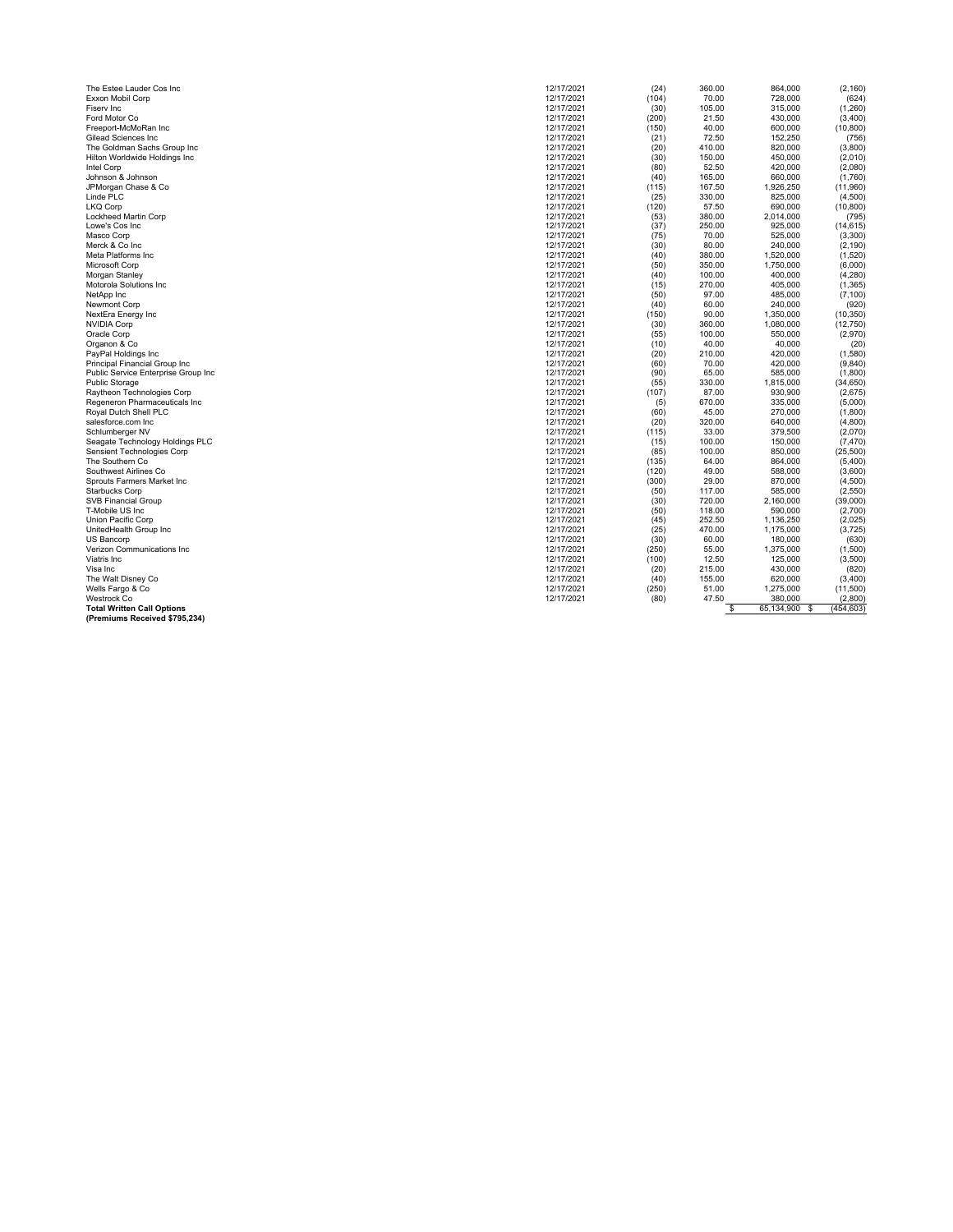## **NASDAQ 100 INDEX FUND**

| <b>Security Description</b>                  | <b>Shares</b>     | Value                    |
|----------------------------------------------|-------------------|--------------------------|
| <b>Common Stock (100.54%)</b>                |                   |                          |
|                                              |                   |                          |
| Communications (28.59%)                      |                   |                          |
| Internet (23.56%)<br>Alphabet Inc* - Class C | 17,578<br>- \$    | 50,080,424               |
| Alphabet Inc* - Class A                      | 16,337            | 46,363,589               |
| Amazon.com Inc* <sup>,(a)</sup>              | 27,397            | 96,083,196               |
| Baidu Inc*                                   | 21,419            | 3,209,423                |
| Booking Holdings Inc*                        | 3,393             | 7,131,577                |
| CDW Corp                                     | 11,603            | 2,197,144                |
| eBay Inc                                     | 55,942            | 3,773,847                |
| JD.com Inc*                                  | 67,741            | 5,697,696                |
| Match Group Inc*                             | 22,342            | 2,904,237                |
| MercadoLibre Inc*                            | 4,121             | 4,897,438                |
| Meta Platforms Inc*,(a)                      | 130.164           | 42,233,011               |
| Netflix Inc*                                 | 36,654            | 23,528,203               |
| Okta Inc*                                    | 10,337            | 2,224,833                |
| Pinduoduo Inc*                               | 31,276            | 2,079,854                |
| Trip.com Group Ltd*                          | 42,441            | 1,167,128                |
| VeriSign Inc*                                | 9,260             | 2,221,567                |
| Media (2.61%)                                |                   | 295,793,167              |
| Charter Communications Inc*                  | 15,596            | 10,079,383               |
| <b>Comcast Corp</b>                          | 379,014           | 18,943,120               |
| Fox Corp - Class A                           | 26,337            | 940,494                  |
| Fox Corp - Class B                           | 19,554            | 657,014                  |
| Sirius XM Holdings Inc                       | 344,861           | 2,103,652                |
|                                              |                   | 32,723,663               |
| Telecommunications (2.42%)                   |                   |                          |
| Cisco Systems Inc                            | 348,374           | 19,104,830               |
| T-Mobile US Inc*                             | 103,073           | 11,215,373               |
|                                              |                   | 30,320,203               |
| <b>Total Communications</b>                  |                   | 358,837,033              |
|                                              |                   |                          |
| Consumer, Cyclical (10.73%)                  |                   |                          |
| Copart Inc*                                  | 19,162            | 2,781,556                |
| Costco Wholesale Corp                        | 36,582            | 19,731,599               |
| Dollar Tree Inc*                             | 19,086            | 2,554,279                |
| Fastenal Co                                  | 46,586            | 2,756,494                |
| Lululemon Athletica Inc*                     | 10,343            | 4,699,963                |
| Marriott International Inc*                  | 26,919            | 3,972,168                |
| O'Reilly Automotive Inc*                     | 5,879             | 3,751,743                |
| PACCAR Inc                                   | 28,114            | 2,345,270                |
| Peloton Interactive Inc*                     | 22,216            | 977,504                  |
| Ross Stores Inc                              | 29,479            | 3,215,864                |
| <b>Starbucks Corp</b>                        | 97,406            | 10,679,594               |
| Tesla Inc*                                   | 64,763            | 74,138,091               |
| Walgreens Boots Alliance Inc                 | 70,271            | 3,148,141<br>134,752,266 |
| <b>Total Consumer, Cyclical</b>              |                   |                          |
| Consumer, Non-Cyclical (11.13%)              |                   |                          |
| Align Technology Inc*                        | 6,541             | 4,000,018                |
| Amgen Inc                                    | 47,244            | 9,395,887                |
| Automatic Data Processing Inc                | 35,176            | 8,121,787                |
| Biogen Inc*                                  | 12,488            | 2,943,921                |
| Cintas Corp                                  | 8,684             | 3,666,298                |
| Dexcom Inc*                                  | 7,994             | 4,497,344                |
| Gilead Sciences Inc                          | 103,678           | 7,146,525                |
| <b>IDEXX Laboratories Inc*</b>               | 7,049             | 4,286,285                |
| Illumina Inc*                                | 12,069            | 4,409,168                |
| Incyte Corp*                                 | 17,772            | 1,203,520                |
| Intuitive Surgical Inc*                      | 29,364            | 9,523,920                |
| Keurig Dr Pepper Inc                         | 117,170           | 3,982,608                |
| The Kraft Heinz Co<br>Moderna Inc*           | 101,113           | 3,398,408                |
| Mondelez International Inc                   | 33,192<br>116,062 | 11,697,857<br>6,840,694  |
| Monster Beverage Corp*                       | 43,694            | 3,660,683                |
| PayPal Holdings Inc*                         | 97,110            | 17,954,667               |
| PepsiCo Inc                                  | 114,214           | 18,249,112               |
| Regeneron Pharmaceuticals Inc*               | 8,654             | 5,508,531                |
| Seagen Inc*                                  | 14,632            | 2,341,120                |
| Verisk Analytics Inc                         | 13,194            | 2,966,935                |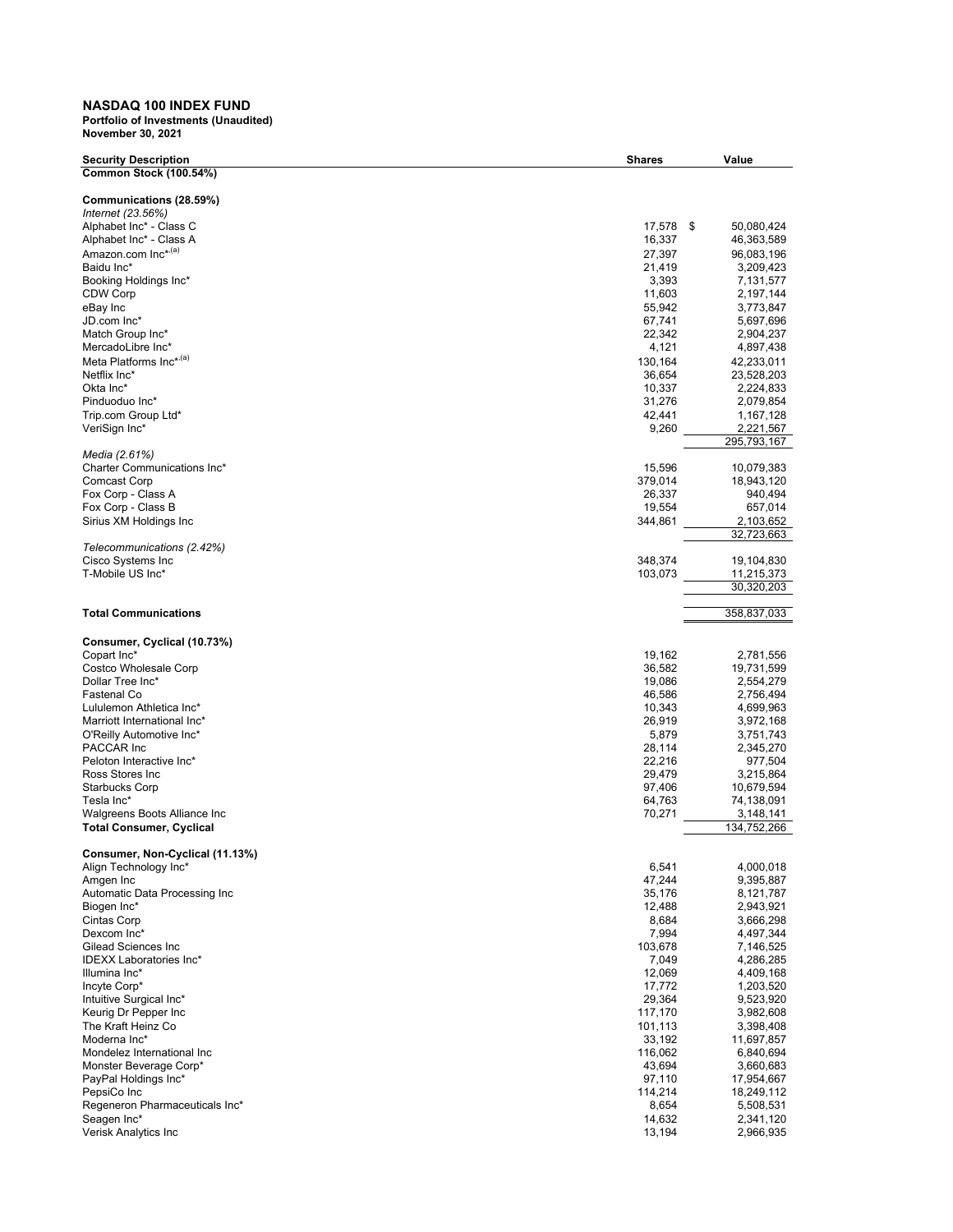| Vertex Pharmaceuticals Inc*<br><b>Total Consumer, Non-Cyclical</b>                                            | 21,102           | 3,944,808<br>139,740,096 |
|---------------------------------------------------------------------------------------------------------------|------------------|--------------------------|
| Industrial (1.44%)                                                                                            |                  |                          |
| <b>CSX Corp</b>                                                                                               | 186,189          | 6,453,311                |
| Honeywell International Inc                                                                                   | 57,417           | 11,612,014               |
| <b>Total Industrial</b>                                                                                       |                  | 18,065,325               |
| Technology (47.82%)                                                                                           |                  |                          |
| Computers (12.31%)                                                                                            |                  |                          |
| Apple Inc <sup>(a)</sup>                                                                                      | 906,547          | 149,852,218              |
| Check Point Software Technologies Ltd*                                                                        | 11,377           | 1,266,374                |
| Cognizant Technology Solutions Corp                                                                           | 43,387           | 3,383,318                |
| Semiconductors (17.16%)                                                                                       |                  | 154,501,910              |
| Advanced Micro Devices Inc*                                                                                   | 100,441          | 15,906,841               |
| Analog Devices Inc                                                                                            | 44,154           | 7,958,759                |
| Applied Materials Inc                                                                                         | 75,555           | 11,120,940               |
| ASML Holding NV                                                                                               | 6,568            | 5,198,638                |
| Broadcom Inc                                                                                                  | 33,753           | 18,688,361               |
| Intel Corp                                                                                                    | 333,808          | 16,423,354               |
| <b>KLA Corp</b>                                                                                               | 12,534           | 5,115,501                |
| Lam Research Corp                                                                                             | 11,789           | 8,014,752                |
| Marvell Technology Inc                                                                                        | 67,727<br>45,222 | 4,820,131                |
| Microchip Technology Inc<br>Micron Technology Inc                                                             | 92,703           | 3,772,871<br>7,787,052   |
| <b>NVIDIA Corp</b>                                                                                            | 206,005          | 67,314,194               |
| <b>NXP Semiconductors NV</b>                                                                                  | 22,702           | 5,070,719                |
| <b>QUALCOMM Inc</b>                                                                                           | 93,248           | 16,836,859               |
| <b>Skyworks Solutions Inc</b>                                                                                 | 13,478           | 2,044,073                |
| Texas Instruments Inc                                                                                         | 76,344           | 14,686,295               |
| Xilinx Inc                                                                                                    | 20,322           | 4,642,561<br>215,401,901 |
| Software (18.35%)                                                                                             |                  |                          |
| <b>Activision Blizzard Inc</b>                                                                                | 64,233           | 3,764,054                |
| Adobe Inc*                                                                                                    | 39,514           | 26,468,453               |
| ANSYS Inc*                                                                                                    | 7,204            | 2,820,222                |
| Atlassian Corp PLC*                                                                                           | 11,183           | 4,208,387                |
| Autodesk Inc*                                                                                                 | 18,191           | 4,623,970                |
| Cadence Design Systems Inc*                                                                                   | 22,636           | 4,016,985                |
| Cerner Corp<br>DocuSign Inc*                                                                                  | 24,880<br>16,083 | 1,752,796<br>3,962,208   |
| Electronic Arts Inc                                                                                           | 23,522           | 2,921,903                |
| Fisery Inc*                                                                                                   | 55,119           | 5,320,086                |
| Intuit Inc                                                                                                    | 22,589           | 14,734,805               |
| Microsoft Corp                                                                                                | 409,149          | 135,260,567              |
| NetEase Inc                                                                                                   | 24,433           | 2,632,167                |
| Paychex Inc                                                                                                   | 29,789           | 3,550,849                |
| Splunk Inc*                                                                                                   | 13,549           | 1,639,429                |
| Synopsys Inc*<br>Workday Inc*                                                                                 | 12,612<br>15,624 | 4,300,692<br>4,284,570   |
| Zoom Video Communications Inc*                                                                                | 19,532           | 4,129,260                |
|                                                                                                               |                  | 230,391,403              |
| <b>Total Technology</b>                                                                                       |                  | 600,295,214              |
|                                                                                                               |                  |                          |
| <b>Utilities (0.83%)</b>                                                                                      |                  |                          |
| American Electric Power Co Inc                                                                                | 41,312           | 3,348,338                |
| Exelon Corp                                                                                                   | 80,779           | 4,259,476                |
| Xcel Energy Inc<br><b>Total Utilities</b>                                                                     | 43,845           | 2,794,242<br>10,402,056  |
| Total Common Stock (Cost \$424,189,167)                                                                       |                  | 1,262,091,990            |
|                                                                                                               |                  |                          |
| Collateral Received for Securities on Loan (0.18%)<br>Mount Vernon Liquid Assets Portfolio (Cost \$2,219,178) |                  | 2,219,178                |
| Total Investments (Cost \$426,408,345) <sup>(b)</sup> (100.72%)                                               |                  | \$<br>1,264,311,168      |
| Liabilities in Excess of Other Assets (-0.72%)                                                                |                  | (9,023,135)              |
| <b>Net Assets (100.00%)</b>                                                                                   |                  | 1,255,288,033<br>\$      |
|                                                                                                               |                  |                          |

(a) A portion of these securities, a total of \$148,621,505, have been pledged or segregated in connection with obligations for futures contracts.

(b) Aggregate cost for federal income tax purpose is \$427,032,935.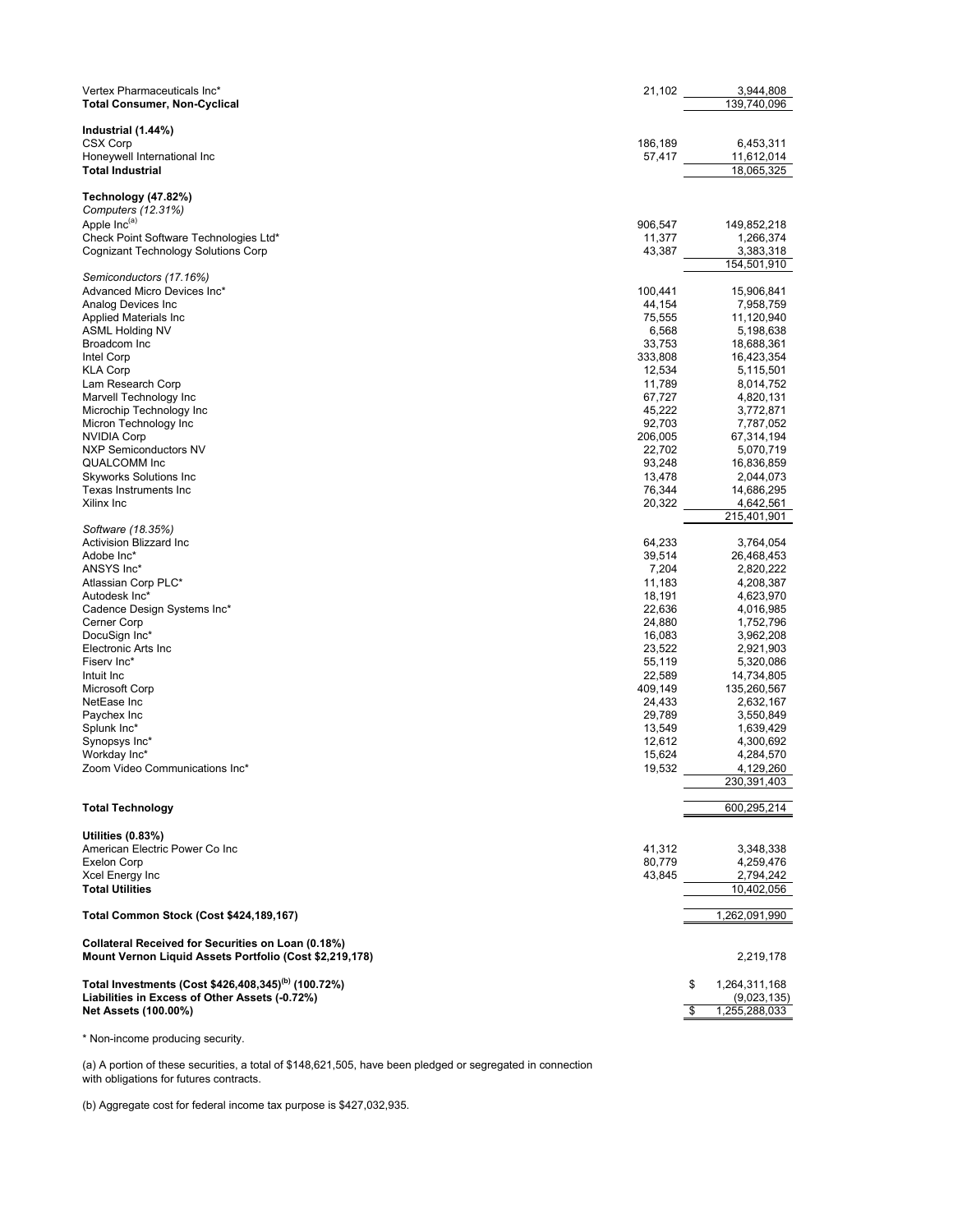At November 30, 2021, unrealized appreciation/(depreciation) of securities for federal income tax purposes is as follows:

Unrealized appreciation Unrealized depreciation Net unrealized appreciation

Because tax adjustments are calculated annually, the above tax figures reflect the tax adjustments outstanding at the Fund's previous fiscal year end. For the previous fiscal year's federal income tax information, please refer to the Notes to Financial Statements section in the Fund's most recent semiannual and annual reports.

#### **Futures contracts at November 30, 2021:**

Contracts - \$20 times premium / delivery month / commitment / exchange

Nasdaq 100 E-MINI 76 / DEC 2021 / Long / CME

| S  | 853,051,363  |
|----|--------------|
|    | (14,000,515) |
| \$ | 839,050,848  |

| Notional         |       | Unrealized              |
|------------------|-------|-------------------------|
| Amount           | Value | Appreciation            |
| $$23,400,735$ \$ |       | 24,548,760 \$ 1,148,025 |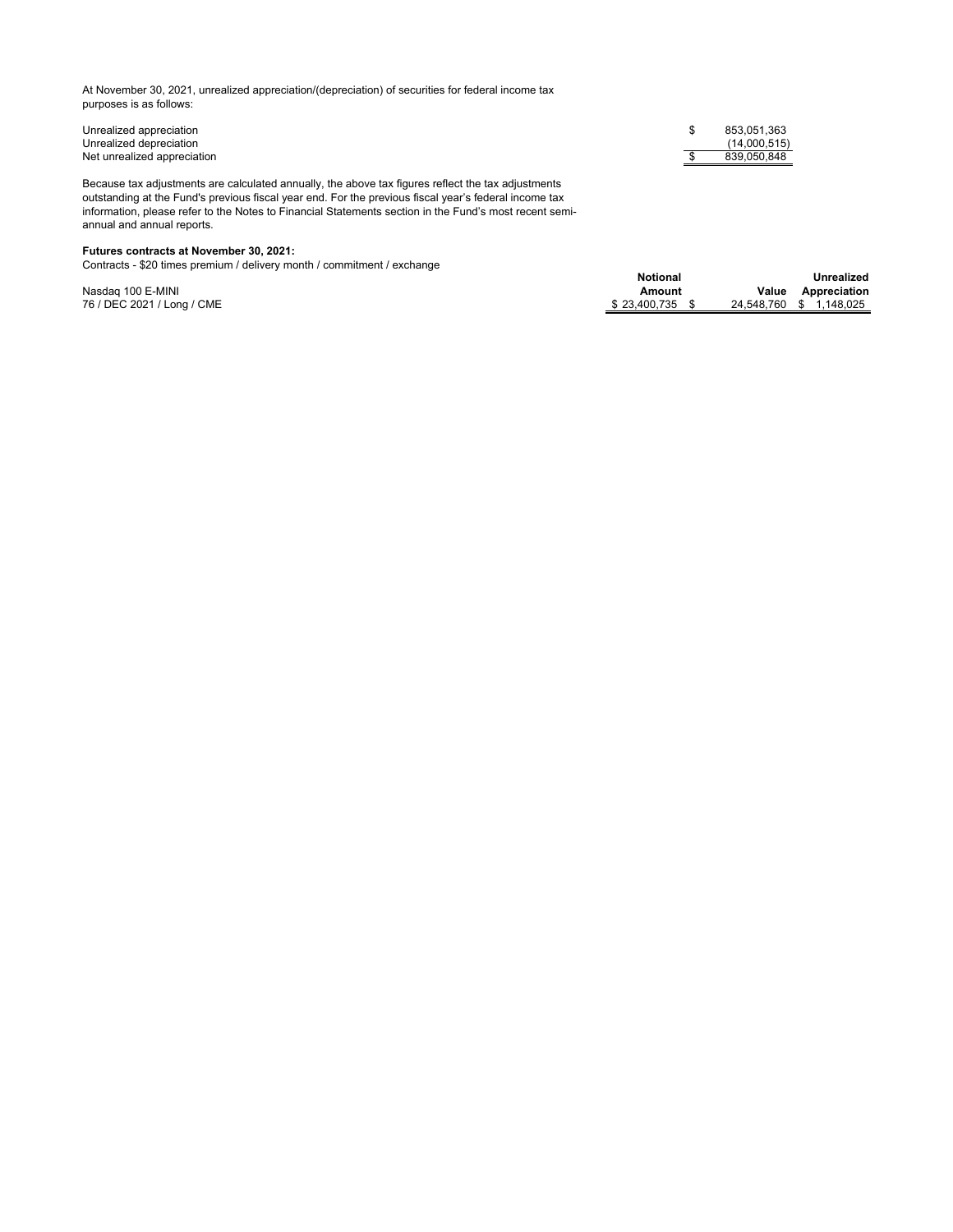# **SHELTON GREEN ALPHA FUND**

#### **Portfolio of Investments (Unaudited) November 30, 2021**

**Security Description Contract Contract Contract Contract Contract Contract Contract Contract Contract Contract Contract Contract Contract Contract Contract Contract Contract Contract Contract Contract Contract Contract Co Common Stock (99.68%) Basic Materials (1.49%)** Dago New Energy Corp\* 1990,000 \$ 5,160,600 **Communications (4.76%)** SK Telecom Co Ltd 6,928,791 Switch Inc 350,000 9,572,500 **Total Communications** 16,501,291 **Consumer, Cyclical (6.50%)** Interface Inc 99,000 1,411,740 QuantumScape Corp\* 78,000 2,249,520 Steelcase Inc 2,678,500 1,678,500 1,678,500 1,678,500 1,678,500 1,678,500 1,678,500 1,678,500 1,678,500 1,678,500 1,678,500 1,678,500 1,678,500 1,678,500 1,678,500 1,678,500 1,678,500 1,678,500 1,678,500 1,678,500 1,678,50 Tesla Inc\* 15,000 17,171,400 **Total Consumer, Cyclical** 22,511,160 **Consumer, Non-Cyclical (21.83%)** 10X Genomics Inc\* 19,300 2,949,233 Arcturus Therapeutics Holdings Inc\* 1,908,000 1,908,000 1,908,000 1,908,000 1,908,000 1,908,000 1,908,000 1,908,000 1,908,000 1,908,000 1,908,000 1,908,000 1,908,000 1,908,000 1,908,000 1,908,000 1,908,000 1,908,000 1,908, Caribou Biosciences Inc\* 3,383,380 182,000 3,383,380 182,000 3,383,380 182,000 3,383,380 182,000 3,383,380 182,000 CRISPR Therapeutics AG\* 2002 11,985,000 11,985,000 Danone SA 1,294,700 110,000 Editas Medicine Inc\* 180,000 5,878,800 Illumina Inc\* 6,900 2,520,777 Intellia Therapeutics Inc\* 68,300 7,855,183 Invitae Corp\* 143,000 2,431,000 Moderna Inc\* 57,000 20,088,510 Natural Grocers by Vitamin Cottage Inc 3,665,100 285,000 3,665,100 Pacific Biosciences of California Inc<sup>\*</sup> 3,133,350 135,000 3,133,350 Personalis Inc\* 97,000 1,314,350 Pluristem Therapeutics Inc<sup>\*</sup> 650,400 650,400 650,400 650,400 650,400 **650,400 650,400** Sprouts Farmers Market Inc<sup>\*</sup> 2,646,000 2,646,000 2,646,000 2,646,000 2,646,000 2,646,000 2,646,000 2,646,000 2,646,000 2,646,000 2,646,000 2,646,000 2,646,000 2,646,000 2,646,000 2,646,000 2,646,000 2,646,000 2,646,000 2, Square Inc\* 19,000 3,958,270 **Total Consumer, Non-Cyclical** 75,662,053 **Energy (21.04%)** Azure Power Global Ltd\* 1.751,000 1.751,000 1,751,000 1,751,000 1,751,000 1,751,000 1,751,000 1,751,000 1,751,000 1,751,000 1,751,000 1,751,000 1,751,000 1,751,000 1,751,000 1,751,000 1,751,000 1,751,000 1,751,000 1,751,00 Canadian Solar Inc\* 6,829,200 180,000 180,000 180,000 180,000 180,000 180,000 180,000 180,000 180,000 180,000 1 Enphase Energy Inc\* 29,000 7,250,000 First Solar Inc\* 62,000 6,423,200 JinkoSolar Holding Co Ltd\* 15,631,720 299,000 Maxeon Solar Technologies Ltd\* 4,781,500 4,781,500 4,781,500 SolarEdge Technologies Inc<sup>\*</sup> 8,500 2,785,960 2,785,960 SunPower Corp\* 331,000 9,483,150 TPI Composites Inc\* 250,000 4,457,500 Vestas Wind Systems A/S 1,220,000 13,542,000 **Total Energy** 72,935,230 **Financial (13.94%)** Alexandria Real Estate Equities Inc 31,000 6,202,170 Digital Realty Trust Inc 30,000 5,032,200

Equinix Inc 5,900 4,791,980 Hannon Armstrong Sustainable Infrastructure Capital Inc **8,987,040** 158,000 8,987,040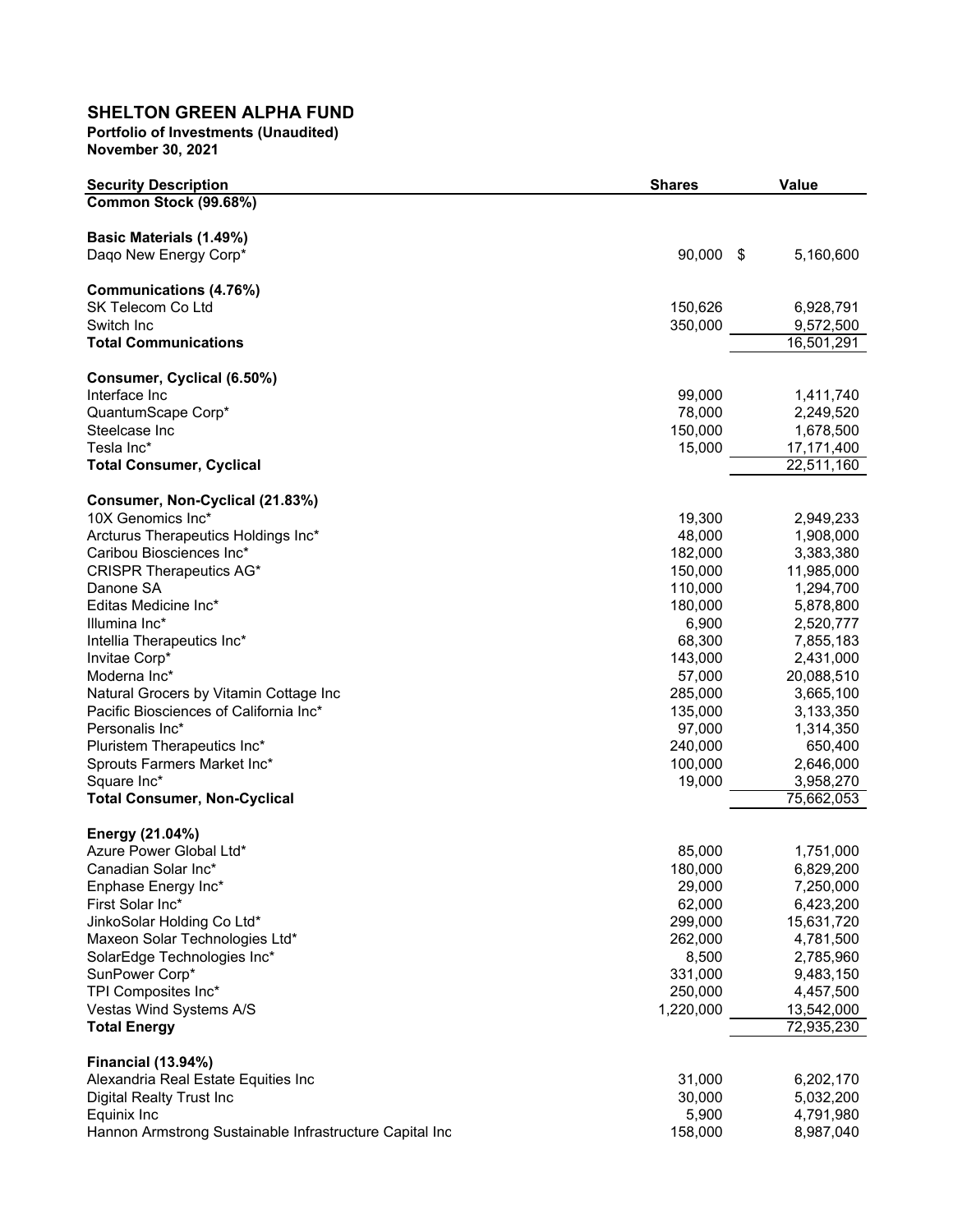| Horizon Technology Finance Corp                                                                                                                                                                                                                          | 378,000 | 6,380,640         |
|----------------------------------------------------------------------------------------------------------------------------------------------------------------------------------------------------------------------------------------------------------|---------|-------------------|
| Hudson Pacific Properties Inc                                                                                                                                                                                                                            | 307,000 | 7,472,380         |
| <b>Kilroy Realty Corp</b>                                                                                                                                                                                                                                | 72,000  | 4,646,160         |
| <b>Vornado Realty Trust</b>                                                                                                                                                                                                                              | 120,000 | 4,816,800         |
| <b>Total Financial</b>                                                                                                                                                                                                                                   |         | 48,329,370        |
| Industrial (2.93%)                                                                                                                                                                                                                                       |         |                   |
| <b>ABB Ltd</b>                                                                                                                                                                                                                                           | 110,000 | 3,800,500         |
| Advanced Energy Industries Inc                                                                                                                                                                                                                           | 19,000  | 1,666,110         |
| Trex Co Inc*                                                                                                                                                                                                                                             | 18,000  | 2,389,860         |
| <b>Universal Display Corp</b>                                                                                                                                                                                                                            | 16,000  | 2,288,800         |
| <b>Total Industrial</b>                                                                                                                                                                                                                                  |         | 10,145,270        |
| Technology (23.50%)                                                                                                                                                                                                                                      |         |                   |
| Analog Devices Inc                                                                                                                                                                                                                                       | 12,000  | 2,163,000         |
| Apple Inc                                                                                                                                                                                                                                                | 18,000  | 2,975,400         |
| <b>Applied Materials Inc</b>                                                                                                                                                                                                                             | 80,000  | 11,775,200        |
| <b>ASML Holding NV</b>                                                                                                                                                                                                                                   | 9,400   | 7,440,194         |
| Fortinet Inc*                                                                                                                                                                                                                                            | 10,500  | 3,487,155         |
| Infineon Technologies AG                                                                                                                                                                                                                                 | 165,000 | 7,494,300         |
| International Business Machines Corp                                                                                                                                                                                                                     | 68,000  | 7,962,800         |
| Kyndryl Holdings Inc*                                                                                                                                                                                                                                    | 13,600  | 214,880           |
| Lam Research Corp                                                                                                                                                                                                                                        | 15,000  | 10,197,750        |
| <b>QUALCOMM Inc</b>                                                                                                                                                                                                                                      | 51,000  | 9,208,560         |
| Rapid7 Inc*                                                                                                                                                                                                                                              | 13,000  | 1,612,780         |
| Splunk Inc*                                                                                                                                                                                                                                              | 8,000   | 968,000           |
| Taiwan Semiconductor Manufacturing Co Ltd                                                                                                                                                                                                                | 111,000 | 13,003,650        |
| Wolfspeed Inc*                                                                                                                                                                                                                                           | 24,000  | 2,942,880         |
| <b>Total Technology</b>                                                                                                                                                                                                                                  |         | 81,446,549        |
| <b>Utilities (3.69%)</b>                                                                                                                                                                                                                                 |         |                   |
| <b>Brookfield Renewable Corp</b>                                                                                                                                                                                                                         | 345,000 | 12,775,350        |
|                                                                                                                                                                                                                                                          |         |                   |
| Total Common Stock (Cost \$259,573,082)                                                                                                                                                                                                                  |         | 345,466,873       |
| Total Investments (Cost \$259,573,082) <sup>(a)</sup> (99.68%)                                                                                                                                                                                           |         | \$<br>345,466,873 |
| Other Net Assets (0.32%)                                                                                                                                                                                                                                 |         | 1,106,317         |
| <b>Net Assets (100.00%)</b>                                                                                                                                                                                                                              |         | \$<br>346,573,190 |
| Non-income producing security.                                                                                                                                                                                                                           |         |                   |
| (a) Aggregate cost for federal income tax purpose is \$259,573,082.                                                                                                                                                                                      |         |                   |
| At November 30, 2021, unrealized appreciation/(depreciation) of securities for<br>federal income tax purposes is as follows:                                                                                                                             |         |                   |
| Unrealized appreciation                                                                                                                                                                                                                                  |         | \$<br>107,699,914 |
| Unrealized depreciation                                                                                                                                                                                                                                  |         | (21,806,122)      |
| Net unrealized appreciation                                                                                                                                                                                                                              |         | \$<br>85,893,792  |
| Because tax adjustments are calculated annually, the above tax figures reflect the<br>tax adjustments outstanding at the Fund's previous fiscal year end. For the<br>previous fiscal year's federal income tax information, please refer to the Notes to |         |                   |

Financial Statements section in the Fund's most recent semi-annual and annual reports.